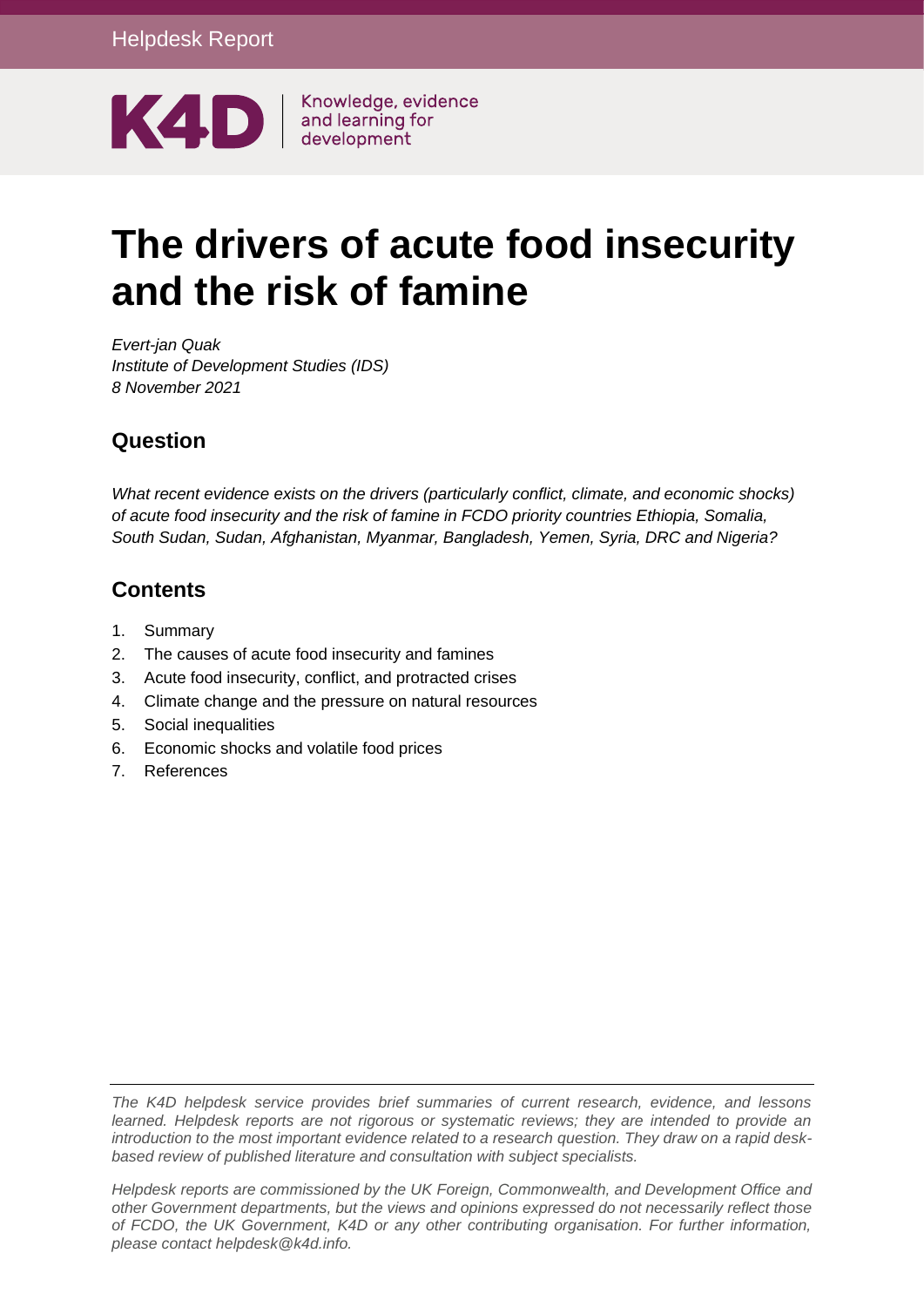## <span id="page-1-0"></span>**1. Summary**

This rapid review synthesises the literature from academic, policy, and knowledge institution sources on the drivers of acute food insecurity and famines with a focus on key FCDO-partner countries. As Box 1 shows this review builds further on evidence already collected in other K4D helpdesk reports.

The main conclusion of this rapid review is that the drivers of acute food insecurity are complex, often involving multiple and interrelated factors. The drivers for chronical food insecurity and *acute* food insecurity cannot be separated entirely from each other, as the evidence shows that slow-onset determinants of food insecurity could play a critical role during an event (or multiple events) that could trigger a food emergency. The literature shows that the political economy (e.g. food system governance or preparedness of institutions to disasters) and socioeconomic dynamics (e.g. shaping demand and supply of food) have become more relevant factors in any analysis on the drivers of acute food insecurity, acute malnutrition, and famine. This coincides with a shift in the literature away from global drivers of food insecurity and malnutrition toward localised dynamics on the national and sub-national level.

#### **Box 1. Relevant K4D rapid reviews**

Carter, B. & Kelly, L. (2021). Social inequalities and famine and food insecurity risk. K4D Helpdesk Report. Institute of Development Studies.

<https://opendocs.ids.ac.uk/opendocs/handle/20.500.12413/16735>

Ismail, Z. (2021). Interaction Between Food Prices and Political Instability. K4D Helpdesk Report. Institute of Development Studies. [https://gsdrc.org/publications/interaction-between-food](https://gsdrc.org/publications/interaction-between-food-prices-and-political-instability/)[prices-and-political-instability/](https://gsdrc.org/publications/interaction-between-food-prices-and-political-instability/)

Kelly, L. (2021). *The humanitarian impact of sanctions.* K4D Helpdesk Report. Institute of Development Studies (not publicly available).

O'Driscoll, D. (2017). Impact of Economic sanctions on poverty and economic growth. K4D Helpdesk Report. Brighton, UK: Institute of Development Studies. [https://gsdrc.org/publications/impact-of](https://gsdrc.org/publications/impact-of-economic-sanctions-on-poverty-and-economic-growth/)[economic-sanctions-on-poverty-and-economic-growth/](https://gsdrc.org/publications/impact-of-economic-sanctions-on-poverty-and-economic-growth/)

Quak, E. (2018). Food Systems in Protracted Crises: Strengthening Resilience against Shocks and Conflicts. K4D Helpdesk Report 447. Brighton, UK: Institute of Development Studies. <https://opendocs.ids.ac.uk/opendocs/handle/20.500.12413/14145>

Price, R.A. (2019). Climate change as a driver of conflict in Afghanistan and other Fragile and Conflict Affected States. K4D Helpdesk Report 527. Brighton, UK: Institute of Development Studies. https://assets.publishing.service.gov.uk/media/5ca20ba940f0b625df8d85f1/527 Climate change as [a\\_driver\\_of\\_conflict\\_in\\_Afghanistan\\_and\\_other\\_FCAS.pdf](https://assets.publishing.service.gov.uk/media/5ca20ba940f0b625df8d85f1/527_Climate_change_as_a_driver_of_conflict_in_Afghanistan_and_other_FCAS.pdf)

Rohwerder, B. (2017). Supporting agriculture in protracted crises and rebuilding agriculture after conflict and disasters. K4D Helpdesk Report. Brighton, UK: Institute of Development Studies. <https://opendocs.ids.ac.uk/opendocs/handle/20.500.12413/13505>

The analytical framework of Howe (2018) that captures this complexity distinguishes pressure, hold, and self-reinforcing dynamics as key dimensions that explain potential pathways for famine. These could be political-induced, natural-induced, economical-induced, or socially induced, but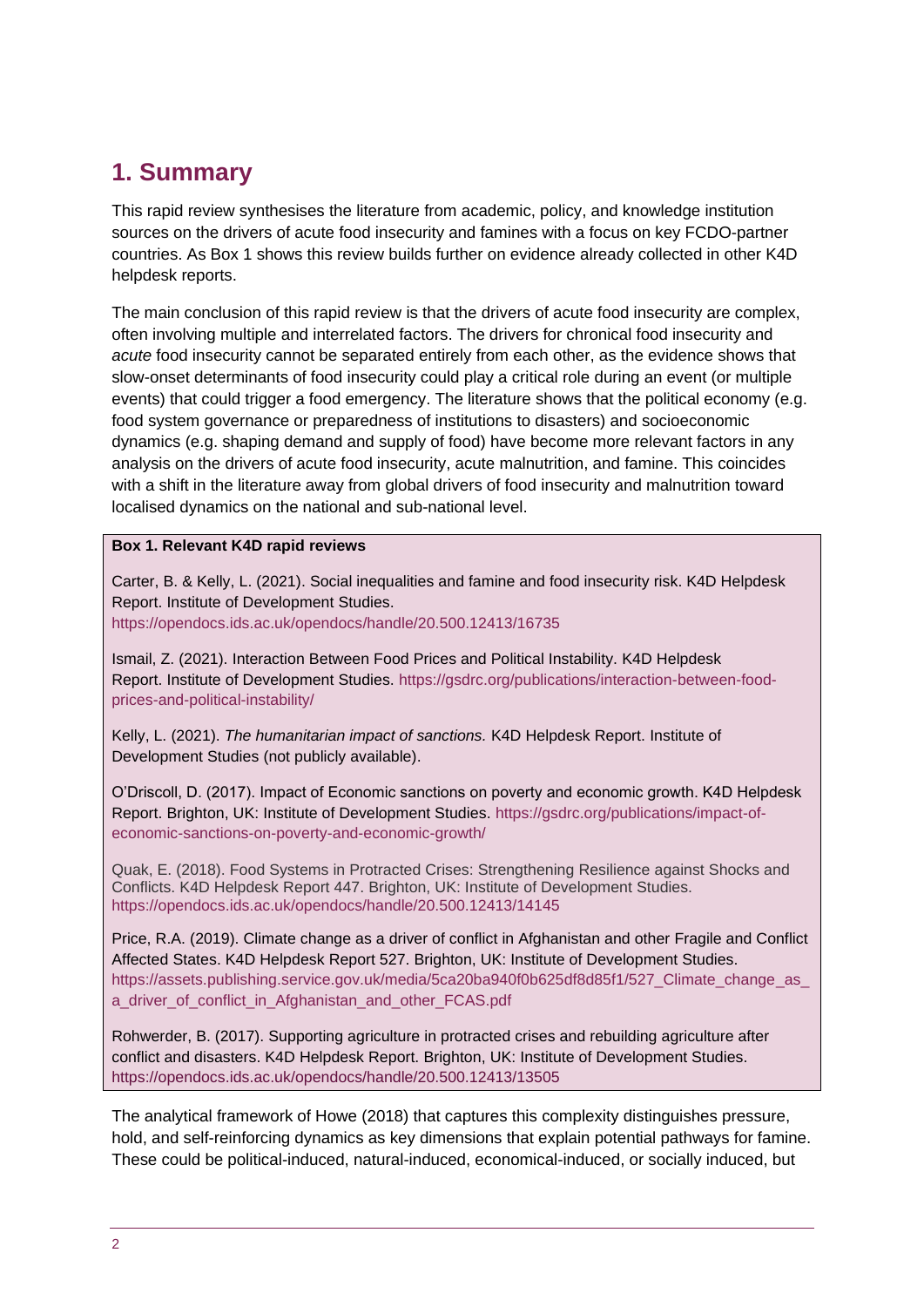most often a combination. Based on this framework and supported by the evidence from the literature, this rapid review assesses conflicts and protracted crises; climate change and pressure on natural resources; social inequalities; and economic shocks and food prices, as the key drivers of acute food insecurity and famine. Importantly, from the literature it seems clear that acute food insecurity is the result of changing vulnerabilities that link with different coping mechanisms of households and communities.

#### **Conflict and protracted crises:**

- Baliki et al. (2018) show that high-quality micro data remains rare in high-intensity conflict settings (Nigeria). Other studies like Huang et al. (2019) show that new technologies can collect data from conflict-struck regions (Myanmar).
- Conflict has a direct impact on food production, distribution, and marketing, and as such can trigger increased food prices (domestically due to higher transaction costs or higher import costs after depreciation of the local currency) (Yemen).
- Mistrust is an important factor in how food systems work in prolonged periods of conflict, resulting in shorter supply chains, and lack of exchange of information and knowledge (Afghanistan, DRC).
- Lack of essential services such as access to credits, monitoring on food safety, and institutions' inability or willingness to react to the crisis, reduces coping options for the most vulnerable groups.
- Quantitative studies show a clear link between fragile and conflict affected countries, and rising numbers of undernourishment, concentrating in countries in protracted crises.
- More evidence is needed to understand how agriculture and food sectors are interlinked with the war economy (which can be negative for food insecurity, but not *per se*) (Syria). Other areas of attention as identified in the literature is on gender issues, population movements, and ways to collect data on the coping mechanisms of households.
- Donor countries often react to international human right violations by applying economic sanctions, which could increase the food insecurity situation in various ways (e.g. changing the tactics of sanctioned governments against opposing groups or constraints for food aid to enter the country). More comprehensive sanctions are likely to have greater economic effects and unintended consequences.
- Research on the link between conflict and acute food insecurity must consider the possibility that food insecurity can trigger civil unrest and could add to conflicts (although the evidence from the literature is conflicting as it depends on different layers of causes, e.g. socioeconomic inequalities).

#### **Climate change and pressure on natural resources:**

• Climate change affects food availability mainly through extreme and unpredictable weather conditions, affecting productivity of crops and livestock (Ethiopia). This is likely to lead to higher food cost impacting consumers globally through higher food prices and reduced purchasing power, with low-income consumers particularly at risk from higher food prices (affordability/accessibility).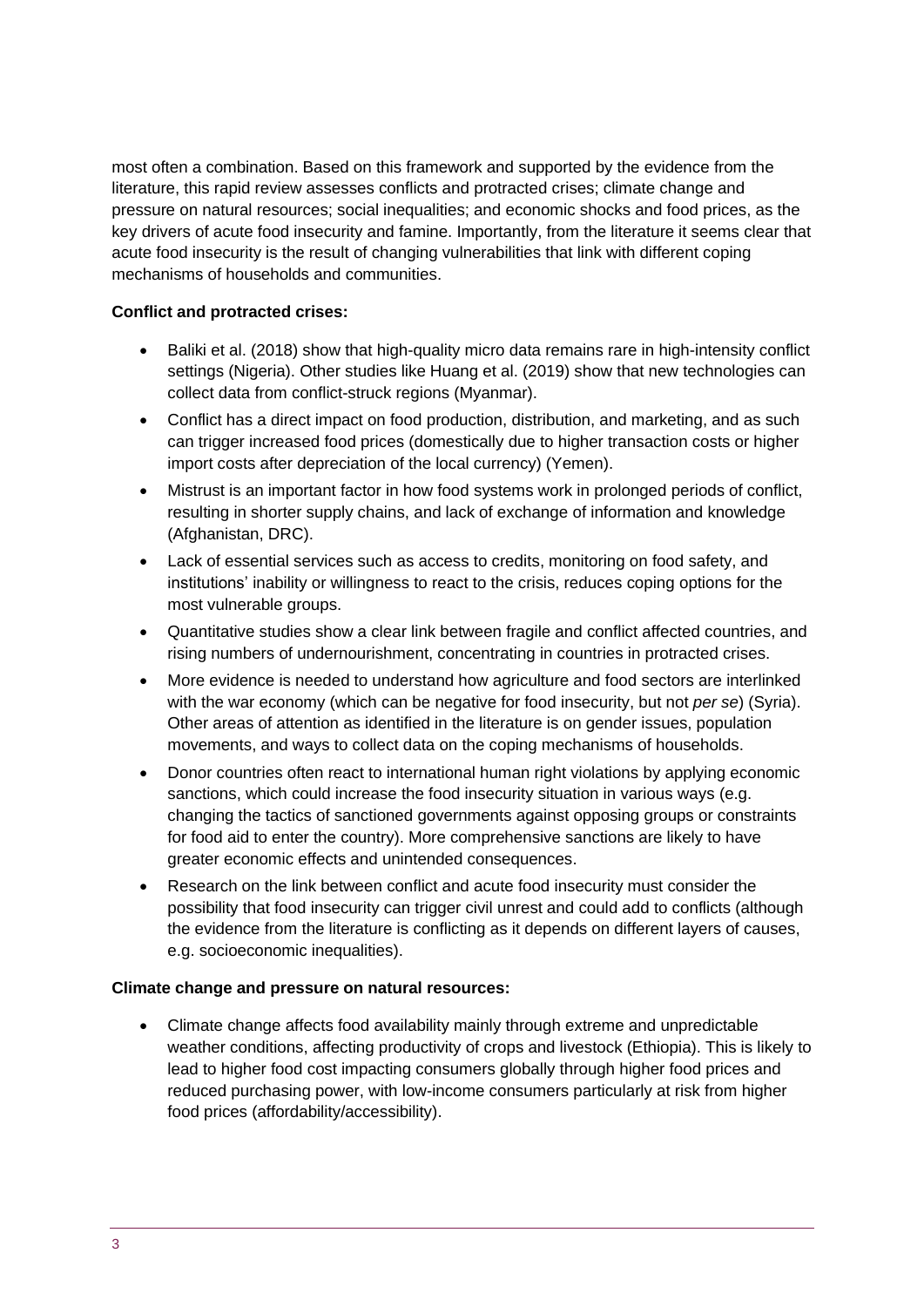- There is less evidence how climate change affects the utilisation of food. Some studies mention the potential of higher cost for safe food storage, lower food safety, and reduced nutritional intake.
- The literature on climate change and stability mention that uncertainties destabilise food trade and market systems and investments. It also could ultimately result in more conflicts, although the literature is clear that climate change is not the single factor, but often in combination with weak governance and deprived food systems (Nigeria).
- Constraints to access land and fresh water are main issues that can emerge due to population growth, population movements, climate change, large investments, which all impact on food security. Gender dynamics are important to consider.

#### **Social inequalities:**

- Often the poorest people are at the highest risk of food insecurity, but in some cases, particularly conflict-related famines, vulnerability increases due to social inequalities and discrimination, limiting specific groups from building assets to cope with food insecurity (some districts in Yemen).
- Furthermore, the breakdown of traditions of communal sharing, the rise in crime, and the emotional and physical changes associated with hunger have implications for the most vulnerable groups.
- Studies often look into gender inequalities and to some extent to ethnic minority groups and refugees, but less evidence is available on how discrimination against people with a disability, elder people, youth, and people with diverse sexual orientation affect their food security.
- The literature finds some relationship between social inequalities, conflict and climate change, and risk of famine or acute food insecurity at the national and sub-national level. One of the main characteristics is lack of access to land, fishing and hunting resources and unfair competition over land and water.

#### **Economic shock and food prices:**

- Poor and vulnerable households, especially in low-income countries, have a high share of food spending to their total income, which reduces their resilience in response to high food price, resulting in coping mechanisms that involve cheaper food options, reduced total amount of food, and less healthy food.
- In rural areas, where households rely on low-productivity agriculture, a sudden rise in food prices is not beneficial as they are net purchasers of food and increases uncertainty regarding both output and consumption. Households in low productivity agriculture regions struggle more due high food prices resulting in poorer health outcomes (Kenya).
- Urbanisation in combination with urban inequalities and poverty could make (acute) food insecurity become less a rural problem and increasingly an urban problem. Studies from LMICs show that the urban poor depend almost entirely on the cash economy for their food needs, while at the same time they are struggling to obtain stable incomes, as social safety nets are often unavailable for them.
- The combination of job/income uncertainty (abrupt fall of income during an economic crisis) with sharp rises in food prices is detrimental for the poorest and vulnerable groups.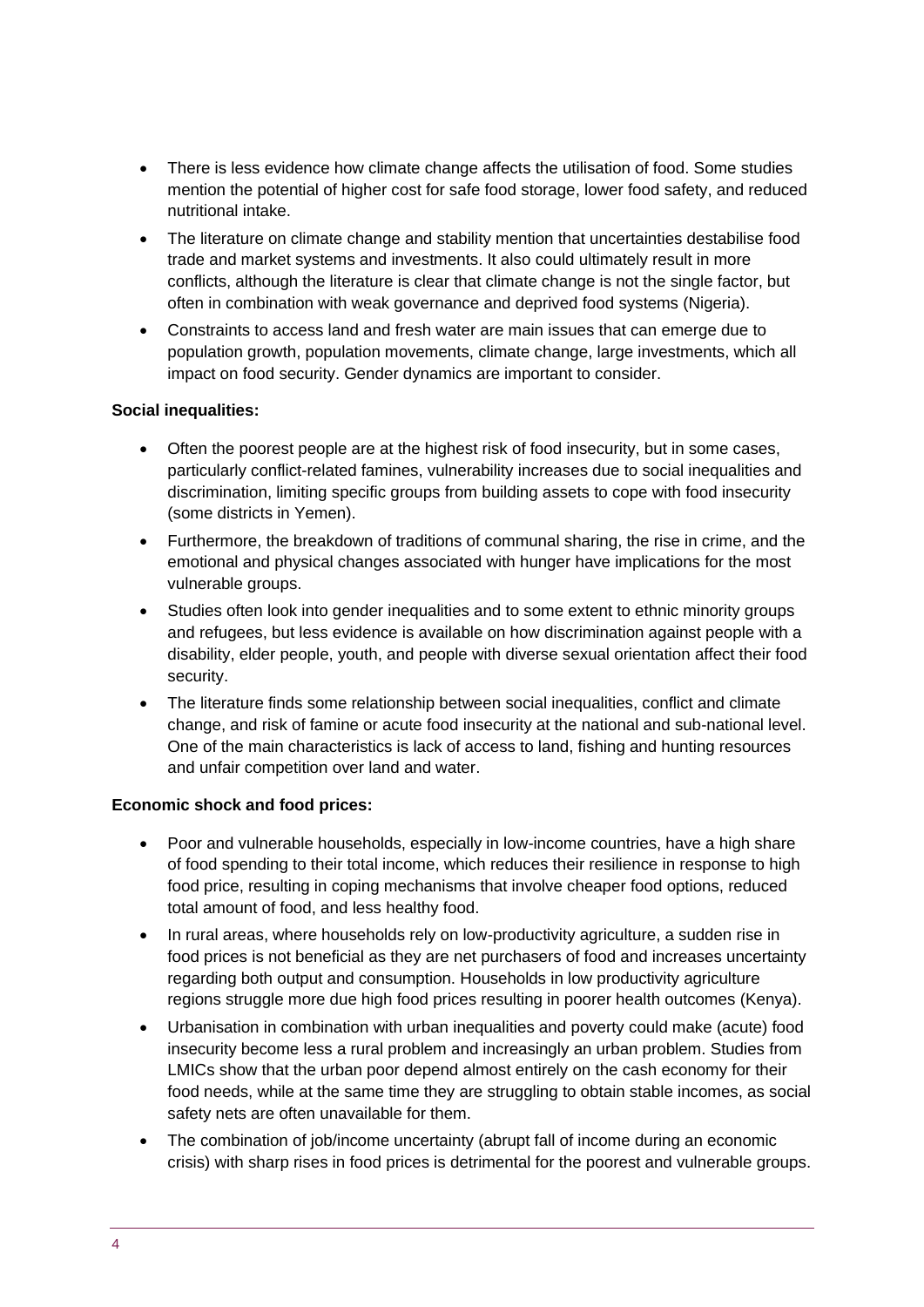It has been estimated that it is the most vulnerable group that disproportionately absorb price shocks, particularly women who have lower job security in the informal sector, childcare demands at home, and in rural areas are often involved in low-productivity agriculture.

- The Covid-19 pandemic showed the multiple and interrelated causes of acute food insecurity in many countries and sub-regions, caused by a combination of demand and supply stresses, which have resulted in higher food prices, exacerbated by social inequalities (Ethiopia, Nigeria, Kenya).
- Rapid changes in food prices make it hard for farmers to take decisions about investments in production because of uncertainty about future prices. They also make it difficult for traders to determine appropriate stock levels and set prices, and for consumers to make choices about which foods to buy, and when.
- The literature on the links between food prices and political instability found many conflicting results. The main difficulty is that conflict can affect food prices and food prices can exacerbate conflict, but in both ways (interconnected): either way they could cause acute food insecurity as it increases vulnerabilities of specific groups.

## <span id="page-4-0"></span>**2. The causes of acute food insecurity and famines**

## **What drives food insecurity?**

Food insecurity is a complex problem at the global, regional, national and sub-national levels with multiple, interconnected causes that manifest as malnutrition, extreme hunger, and starvation (Allee et al., 2018). Food security means that all people have at all times access to sufficient, safe, and nutritious food, while food insecurity can be understood as a continuum, with starvation the most extreme experience (Hendriks, 2015). This review is about the drivers (causes of) of *acute* food insecurity and the risks of famines, but it is important to set the scene more generally on the drivers of food insecurity and malnutrition because of the **interdependencies of multiple**  drivers that could lead to severe food emergencies.<sup>1</sup>

Since 2008 the *State of Food Security and Nutrition in the World* reports (by FAO et al.) have identified specific drivers of food insecurity, such as high food prices and economic crises (reports 2008, 2009, 2011, 2019), conflict and protracted crises (reports 2010, 2017), and climate change (2018).<sup>2</sup> The reports increasingly have highlighted the multiple dimensions and complexities of food security embedded within **changing food systems**. This relates with a shift away from the pre-2008 dominant belief that economic growth could be enough to achieve a more food secure world. The 2012 the report highlighted this shift by stating that economic growth is "necessary but not sufficient to accelerate reduction of hunger and malnutrition".

<sup>1</sup> Drivers are the factors that cause change, and as such affect or shape future directions, in this case for food insecurity and hunger. Analysing these drivers could be considered relevant because it helps understand what causal relations exist and forces have been and could be at play with the potential to transform the current food security situation, in the short- and longer-term (Bourgeois, 2016).

<sup>2</sup> To access the latest 2021 and previous reports go to<https://www.fao.org/publications/sofi/2021/en/>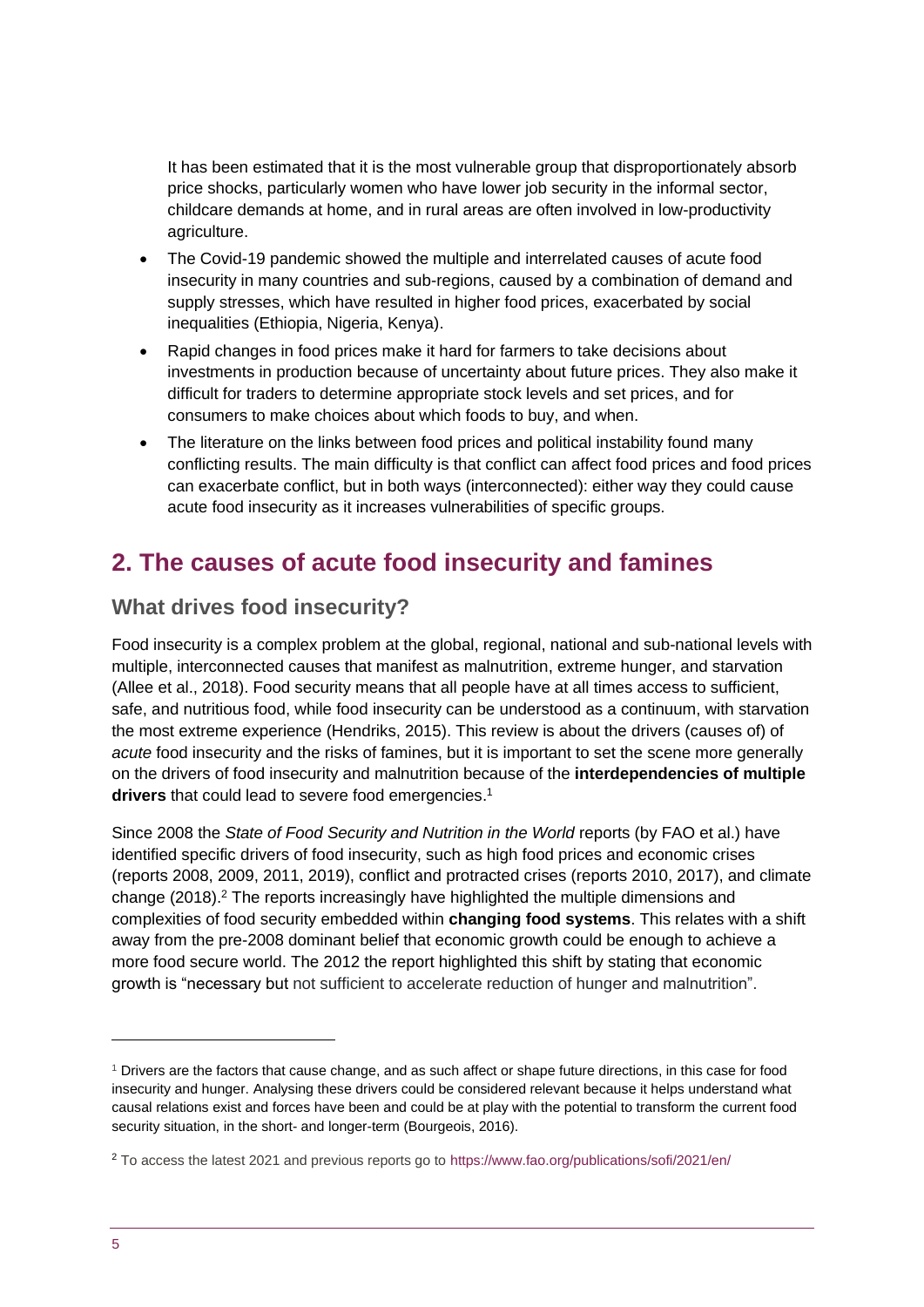Furthermore, food security and nutrition are now seen as intertwined, which prompted the name change of the reports, which was *State of Food Insecurity in the World* before 2017.

These changing perspectives on food (in)security have opened a diverse discussion about the causes of food insecurity and malnutrition and interventions needed to achieve food security, away from an emphasis on supply side factors (agriculture) and introducing more demand side factors and political economy. For example, Bourgeois (2016) mentions that **policy, cultural values, and individual and collective behaviours** are now more present in the current debate as they have the potential to disrupt desirable outcomes of food security, which are driven by demographic, climatic and economic trends. In his systematic review of foresight studies on food security, he identified eight clusters of drivers (Bourgeois, 2016): climate change, demography (population growth, distribution of populations, such as urbanization), food trade and markets, income and growth, technology, consumption patterns, policy and governance, and societal values and behaviour.

Several studies mention food prices as a separate key driver as they are shaped by changing food trade, policy, and markets (Maggio et al., 2015; Fyles & Madramootoo, 2016). In a market economy, food prices are the product of changing demands and supplies of food. Therefore, it is common in the literature to **separate demand and supply-side factors**, with rising demand for food triggered by population growth and changing consumption patterns, and pressure on food production from climate change, natural resources mismanagement, and lack of public and private investment (Fyles & Madramootoo, 2016). The degree of importance of each key driver varies between countries and regions according to their unique set of physical, economic, and social circumstances.

The literature agrees that income or economic growth drives changes in consumption patterns and changes directions of investments. On the other hand, economic shocks and crises (excessive food price volatility, fall in income levels, job insecurity) have a reverse effect on food security (World Bank, 2021). Importantly, studies on *acute* food insecurity and risks for famines mostly refer to economic shocks and disasters (disrupting production and distribution of food) as an **event**, and not as a driver *per se* (Howe, 2018; Devereux et al., 2017). This literature often names the following drivers that have potential of an event to develop into a food emergency:

- **Pressure on natural resources:** This refers to the distribution and access to fertile land and fresh water, which can change due to climate change, population growth, oppression, amongst other factors (FAO, 2016a/b).
- **Conflict, insecurity, and governance:** Armed conflict and civil unrest can disrupt or damage food supply chains. Fragile or weak governance systems are not able or willing to respond to emergencies and tackle insecurity and disparity to prevent full scale crises (Global Panel, 2020).
- **Social inequalities:** Income distribution, discrimination and exclusion are all relevant factors to understand how groups are differently affected by food insecurity (Carter & Kelly, 2021).

### **Linking the drivers with dimensions of food security**

The above section shows that there are multiple factors and dimensions that shape the causes and circumstances of such causes to result in a situation of severe food insecurity and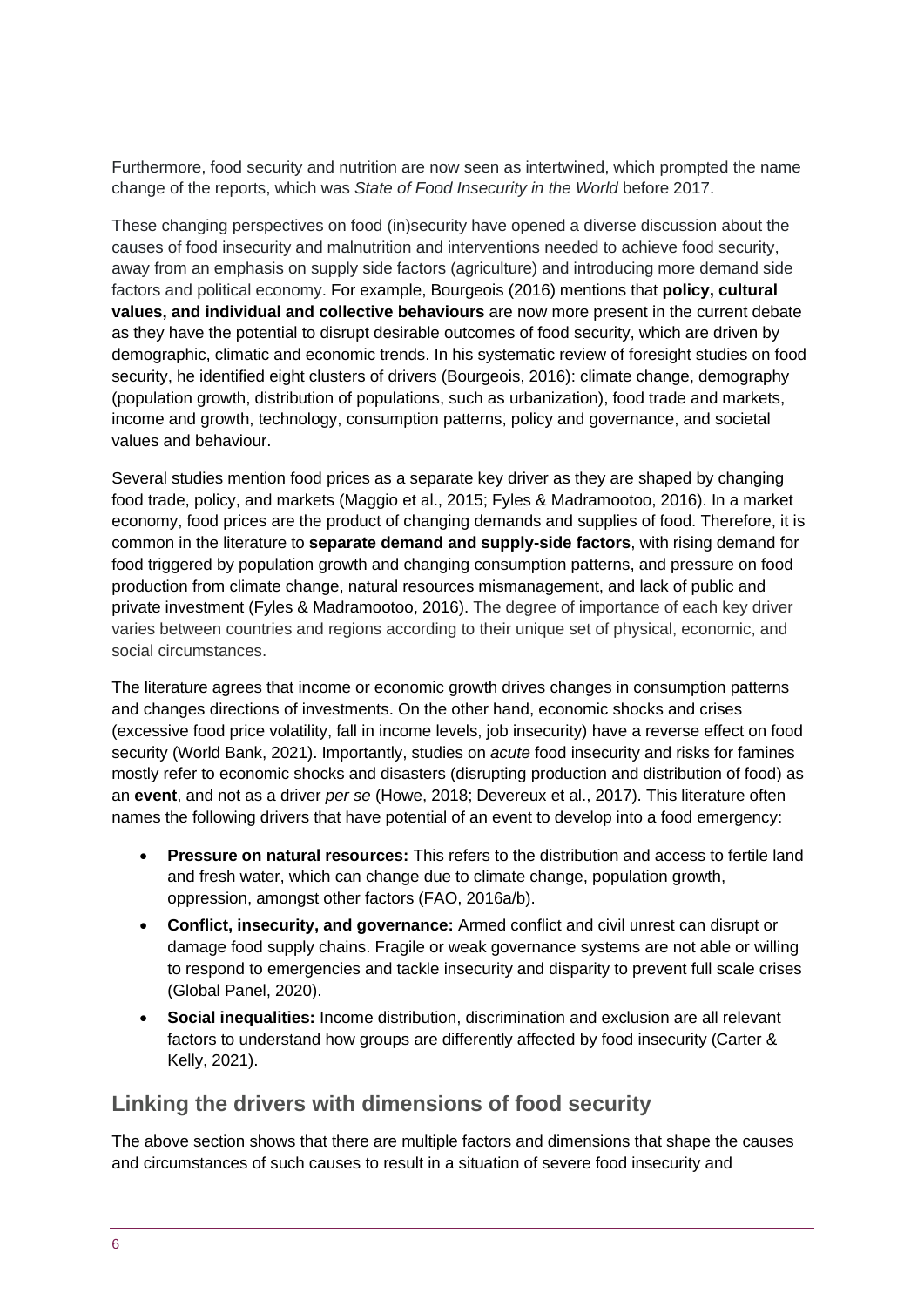malnutrition; often interconnected to each other within changing food systems.<sup>3</sup> This section links these drivers of food insecurity with the broader conceptual frameworks that have emerged to explain food security.

The distinction between a **rapid-onset emergency** (e.g. acute food insecurity due to a disaster, such as flooding) and a **slow-onset emergency** (one that does not emerge from a single, distinct event but one that emerges gradually over time) is important but cannot be entirely separated from each other (UNOCHA, 2011). Drivers of slow-onset changes (e.g. climate change, urbanisation, changing food markets and diets) can trigger moments of acute food insecurity and risks of famines if they reduce resilience against shocks, disasters, and crises.

This is in line with Devereux (2006) who mentions that repeated transitory shocks can lead to chronic food insecurity as households use up or sell their assets until they "face destitution as well as heightened vulnerability to famine", while people who are already moderately food insecure are highly vulnerable to severe food insecurity when a shock occurs. As such a combination of drivers shape the prospect of food insecurity in the short and longer-term, which affect vulnerability, resilience, and coping mechanisms by specific groups (UNOCHA, 2011). As such, food insecurity risk should be understood as an **outcome of vulnerability and resilience** (Devereux, 2006).

The four dimensions of food security are: availability, accessibility, utilisation, and stability - from the global to individual/household level (FAO, 2009). Availability continued to dominate the debate for a long time with an emphasis on producing enough food for the world's population (Khan *et al*., 2014; van Dijk & Meijerink, 2014). Yet, more recently (arguably since 2008) the importance of **accessibility** of food became more prominent. This relates to the acknowledgement that on a global level there is enough food produced to satisfy the demand generated by population and income growth for decades to come, while constraints in **affordability** of food and the movement to where food is available, makes specific groups more vulnerable at some times (Herforth et al., 2020). This insight implies a shift away from global food security, with its implicit emphasis on quantities, production, productivity and technology, to a focus on poverty, redistribution and social inequity as drivers of food insecurity (Bourgeois, 2016). This is more country and context specific and involves an understanding of **local power relations** (political economy) and interests of specific groups.<sup>4</sup>

Poverty and social inequalities relate to the **utilisation of food**. Not having adequate food storage (e.g. cold storage), access to clean water, and cooking equipment reduces people's flexibility to cope with a food insecure situation and reduces their chances for healthy diets (Tacoli, 2017). Furthermore, **stability** is needed to increase confidence to invest and improve management and governance processes within the food system over time (Queiroz et al., 2021).

<sup>&</sup>lt;sup>3</sup> See for example the policy brief of Woodhill & Quak (2019).

<sup>4</sup> Where many studies traditionally focused on technology (e.g. productivity in agriculture), concluded with policy recommendations, policy was seen as an external factor. However, stakeholders (including policymakers) are not simply end users, but major drivers of change, highlighting the importance of the inclusion of changes in political, social, and economic processes for a better understanding of the causes of food insecurity (Erb *et al*. 2009).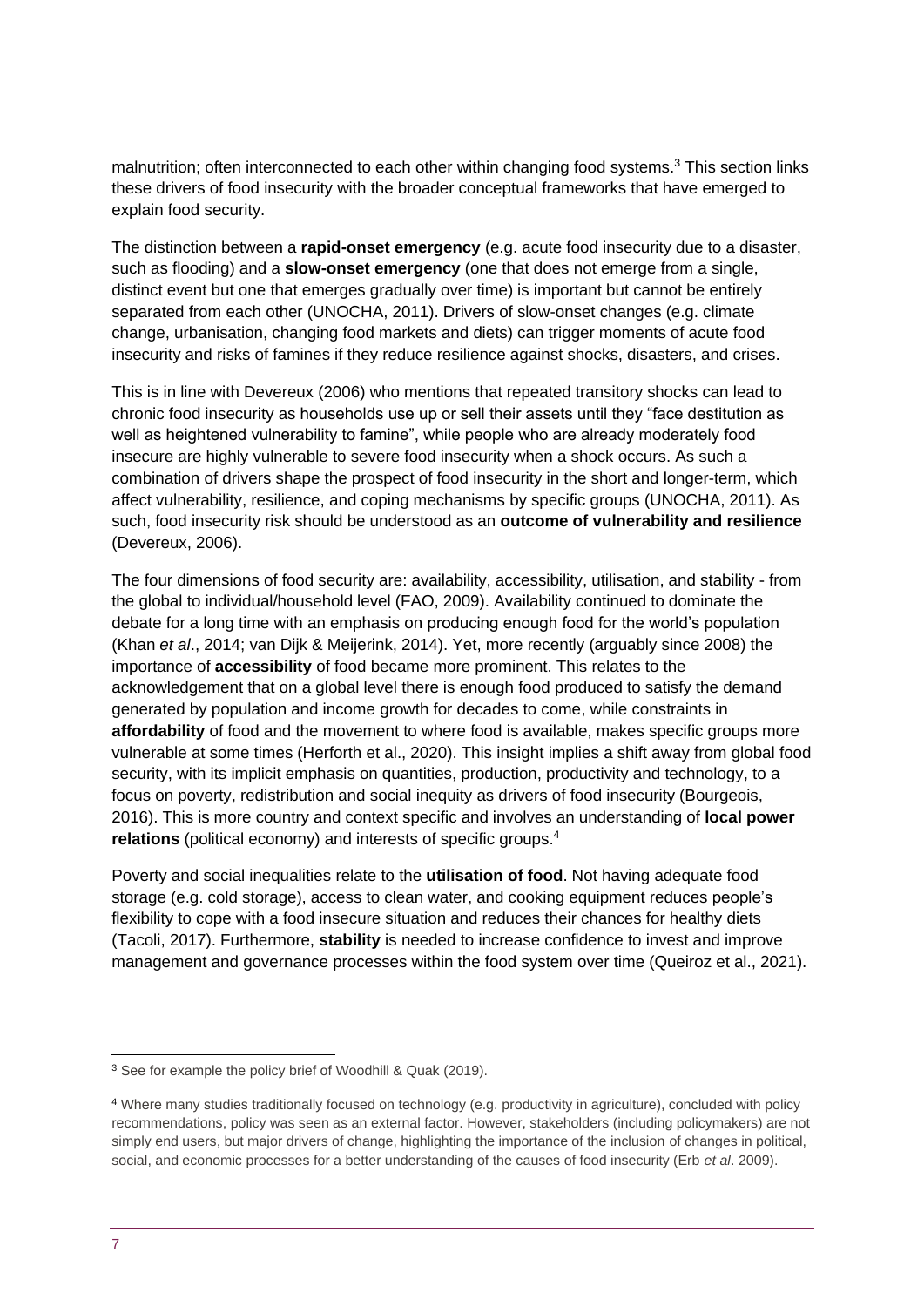Conflicts, economic shocks, and disasters all reduce stability and therefore impact on food security.

Recently, there are discussions to add agency and sustainability to the dimensions of food security (Clapp et al., 2021). **Agency** reflects on the political economy dimensions behind food insecurity due to power struggles of specific stakeholders, with vulnerable groups often lacking agency and voice to shape their own futures, with implications for their food security situation (Clapp et al. 2021). **Sustainability** reflects on pressures on natural resources and climate change as key drivers of food insecurity and risks of famine.

### **Framing the causes of acute malnutrition**

Drivers of acute food insecurity are often the same for acute malnutrition. However, where food security looks at the risk situation regarding availability and accessibility of the total amount of food on different scales, the concept of malnutrition specifies that these **foods also need to be safe, nutritious, and healthy**. <sup>5</sup> Therefore, malnutrition is considered the outcome of food insecurity affecting the health and development of individuals in three ways: undernourishment, obesity, and micronutrient deficiencies (the "triple burden of malnutrition") (Blankenship et al., 2020). Undernourishment is mostly linked with acute food insecurity.

The UNICEF malnutrition causal conceptual framework is often used to understand the causes of malnutrition. The framework recognises the need to understand causality at the micro (individual or household) and macro levels (local communities and society). It has identified three levels (immediate, underlying and basic) in which the drivers of malnutrition operate, ranging from individuals, households, local community, and the wider regional, national, or international level. The "**immediate causes**" of malnutrition capture the physiological reasons why an individual child becomes malnourished (related to food intake and disease), which in turn are driven by the "**underlying causes**" (inadequate household food security, care of women and children, and the health environment and access to health care), which in turn are determined by the "**basic causes**" of malnutrition. As such, the framework implies that multiple interconnected actions are required to address acute malnutrition.

Although the framework is useful, some critics mention that it directs the focus of research - and therefore keeps the existing evidence base - on treatment rather than prevention (Young, 2020). Hence, the analytical focus is on the immediate and underlying drivers of malnutrition, which operate in close proximity to the household. As a result, there is a "misconception" that we already know what causes undernutrition, while most analyses **ignore the role of more systemic or basic causes**, ones that drive the underlying causes of acute malnutrition, which are highly contextual and vary seasonally as well as socially (Young, 2020).

For example, a recent study by Marshak et al. (2021) find in the context of Chad that there is no clear evidence for the prevailing assumption in the literature of the seasonality of acute malnutrition (e.g. peaking during the main rainy season - the so-called 'hunger gap' or 'lean season') as a result of a combination of increasing food insecurity and disease burden, particularly malaria (Devereux et al., 2012). It concludes that there are two peaks of acute

<sup>5</sup> See for more information [https://www.who.int/tools/compendium-on-health-and-environment/safe-and-healthy](https://www.who.int/tools/compendium-on-health-and-environment/safe-and-healthy-food)[food](https://www.who.int/tools/compendium-on-health-and-environment/safe-and-healthy-food)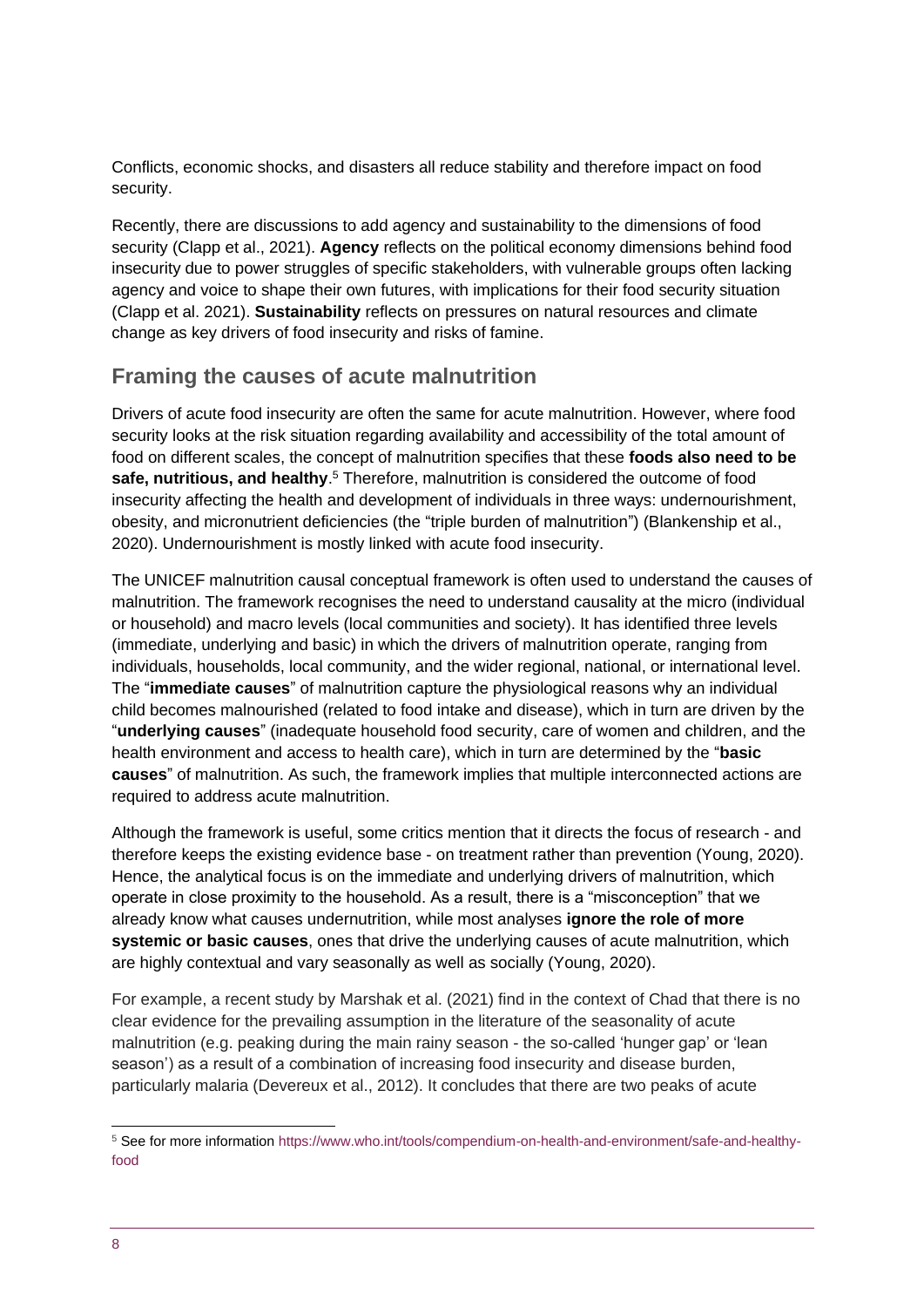malnutrition by intermittent rainfall prior to the rainy season and just before the harvest season. Recently, there have been more efforts to better understand the seasonality of nutrition outcomes, with the same outcomes. Venkat (2021) also shows for the Sahel region the presence of two peaks in wasting of half a million child observations over 15 years across the Sahel, suggesting more understanding is necessary about the **complexity of what causes this acute malnutrition** in relation with food insecurity, inadequate social/care environment, and insufficient health services.

## **Conceptualising famines**

The Integrated Food Security Phase Classification (IPC) sets out the criteria for the widely agreed classification of "famine", which involves starvation, death, destitution, and extremely critical levels of acute malnutrition (IPC, 2020). Over the years, scholars have identified famine as an event, a process, or a system (Devereux, 2009; Howe, 2003; and Maxwell et al., 2016).

- **Event:** For many years famines were mainly seen as an event of sharp rises in severe malnutrition and mortality attributed to a sudden shortage of food or a sudden collapse of entitlements (Howe, 2018).
- **Process:** By seeing famine as a process came a shift that emphasised more the causes of famines within different stages. Several models have reflected this view, such as the MSF model (three stages: food insecurity, food crisis, and famine, health crisis, and death) and the PAR model (a range of processes that increase the vulnerability of households, on one side, combined with natural hazards, on the other, can create the pressure that leads to crises, including famines).
- **System:** The concept of a 'famine system' emerged more recently, in which the preceding stages that lead to a famine may or may not lead to the development of the event of a famine, depending on many factors (non-linearity). Famine as a process blurs the temporal specific dimensions of a famine (famine as a "distinct state") (Howe & Devereux, 2004), as such the famine system thinking analyses famine as a complex process prior to the event and distinguish itself from the idea of famine as an extreme phase within a continuum, like a stage of food insecurity.

Howe (2018) introduces an **analytical model** consisting of five elements that seek to provide insight into the development of famines: pressure, hold, self-reinforcing dynamics, famine system, and rebalancing. It states that "severe pressure on a population, when held in place for sufficient time, leads to self-reinforcing dynamics that can eventually organise into a famine system that rapidly causes high levels of mortality, until it rebalances and collapses" (Howe, 2018). This means that for the causes of acute food insecurity are explained by a mix of pressure, hold and self-reinforcing dynamics (Howe, 2018):

• **Pressure:** This partially or systematically disrupts a vulnerable group's ability to meet their food and nutrition needs arises from a combination of the strength, comprehensiveness, and interaction of the disruptive shocks or stressors and the vulnerability (or, conversely, the resilience) of the communities. It can be politicallyinduced, such as conflicts, blockades, and raiding; naturally-induced, such as droughts, floods, and other hazards; economically-induced, such as high food prices or currency depreciations; and socially-induced, including discrimination based on political, religious, or ethnic affiliation.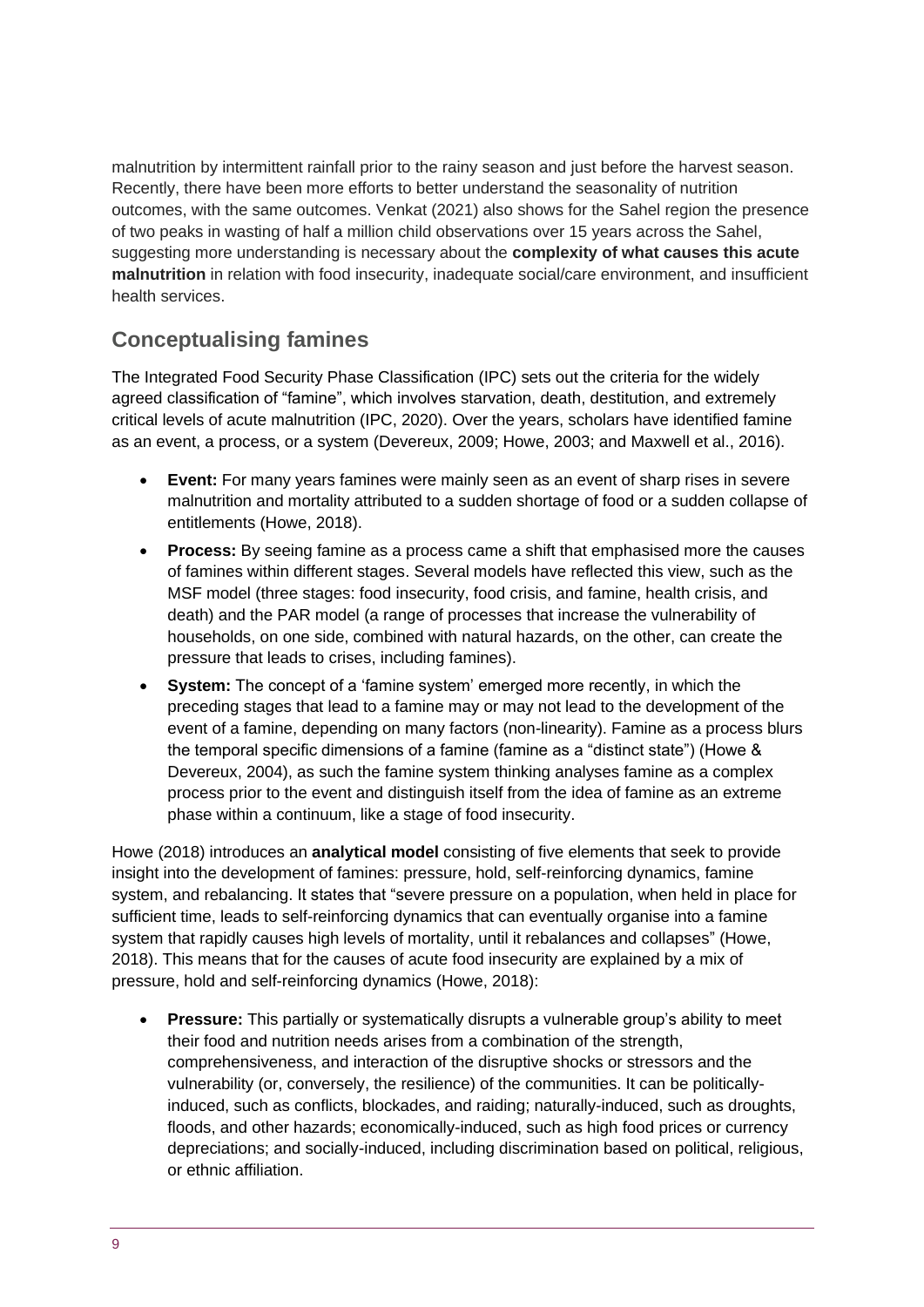- **Hold:** This is when communities affected by pressure do not receive sufficient release from it to prevent a deterioration of their food security and nutrition situation. Holds can take many forms, including natural (e.g. time till next harvest), political (e.g. duration of conflict or blockage), social (e.g. time that ethnic groups have no access to support to release pressure), economic (e.g. timespan of high food prices).
- **Self-reinforcing dynamics:** a pattern of accelerated and interrelated changes in key factors driving food insecurity and undernutrition. Desperate households in food stress make coping decisions that could worsen the overall food security situation due to increased vulnerabilities, like selling assets (decreasing resilience), mass migration for jobs (lower wages), or farmers not selling their produce (increasing food prices). The selfreinforcing dynamics may intensify and start to spread to other communities.

## <span id="page-9-0"></span>**3. Acute food insecurity, conflict, and protracted crises**

### **Conflict and food systems**

One of the most common cited drivers of acute food insecurity and risks of famine is **protracted crises**. Conflict is one of the main characteristics of countries in protracted crisis,<sup>6</sup> along with the lengthy duration of crises, weak governance, and breakdown of local institutions (FAO/WFP, 2010). As the review of Baliki et al. (2018) shows, high-quality **micro data** remains rare in highintensity conflict settings, where omitted variables and simultaneity bias often complicate causal analyses. They also mention that controlled experiments are not available which hinder answering complex questions to disentangle the mechanisms in play. Yet, there is evidence from cross-sectional analyses, panel data analyses, and exploiting exogenous variation from controlled or natural experiments (Baliki et al., 2018) (See also Box 2: measuring conflict-induced food insecurity in Myanmar).

Evidence shows that protracted crises significantly affect the four dimensions of food security (availability, access, stability, and utilisation) and the nutritional status of many individuals and households (Elver, 2020). In countries in protracted crisis, food markets and value chains still exist, but actors have to work very differently due to high risks, insecure situations, and **mistrust**, owing to a complex mix of weak governance, broken local institutions and influx of emergency assistance (Hiller *et al.*, 2014). As a result, horizontal and vertical linkages in food supply chains are broken, damaged, or shortened, making it difficult to produce, process, trade, and market food (Özerdem & Roberts, 2012).

In recent years "the worst food crises have occurred in areas of active conflict" (Elver, 2020: 11). Conflict is very often the cause of acute food insecurity and famine (e.g. Yemen, Afghanistan, Somalia). FAO et al. (2019) estimated that in conflict-affected countries in sub-Saharan Africa, the number of undernourished people increased by 23.4 million between 2015 and 2018 – and at a faster rate compared to countries not exposed to conflict. As the Global Panel (2020) policy

<sup>6</sup> Almost all countries going through a protracted crisis (the FAO currently counts 19 countries) have experienced some form of violent conflict over a prolonged period and 13 countries are still affected by conflict. The 19 countries are: Afghanistan, Burundi, Central African Republic, Chad, Democratic People's Republic of Korea, Democratic Republic of the Congo, Djibouti, Eritrea, Ethiopia, Haiti, Kenya, Niger, Somalia, South Sudan, Sudan, Syrian Arab Republic, Yemen, and Zimbabwe (FAO, 2018).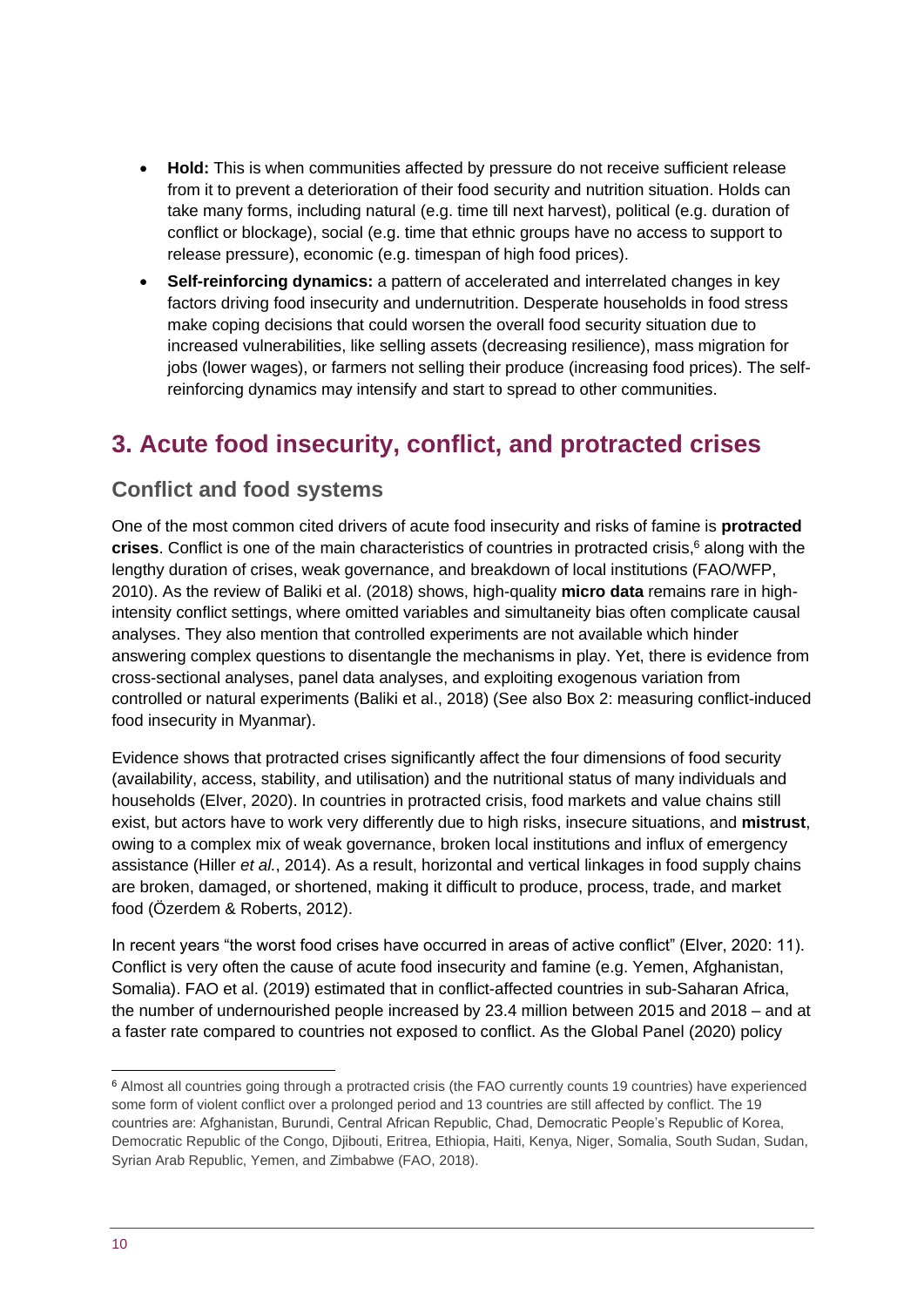brief highlights, **conflict and food system fragility are mutually linked**. Undernourishment is in many low- and middle-income countries (LMICs) already difficult to eradicate, but conflict always causes disruption and destruction of food systems, reducing resilience and increasing vulnerabilities, leading to even greater numbers of people having insufficient access to healthy diets (Global Panel, 2020). It is the combination of conflict with man-made and natural disasters, natural resource pressures, climate change, inequalities, prevalence of poverty, and governance factors that makes countries in protracted crises so vulnerable to fall into a situation of severe food insecurity and famine (CFS, 2016).

- Most evidence shows that conflict reduces food availability and accessibility by destroying or damaging agricultural assets, infrastructure, and markets. When farmers face destruction of irrigation systems or have problems accessing their land during violent conflict this results in less production of food (Özerdem & Roberts, 2012).<sup>7</sup>
- Farmers respond to reduce their risk of being targeted by armed groups or a lack of access to markets to sell their produce, which often results in low incentives to engage in agricultural production beyond the subsistence level (Kimenyi et al, 2014; Özerdem & Roberts, 2012).
- While this reflects the complex navigation of risk, it can also mean overall stocks of food can suffer (UNDP, 2012). Input use is low and often of bad quality, inputs are unavailable, or only available through informal institutional arrangements.
- Selling produce is often done through incidental transactions, with producers being highly dependent on middlemen (Hiller *et al.*, 2014).
- Bad and unsafe roads, high transaction costs and lack of electricity in these contexts also decrease the quality (not only quantity) of food and increase the costs on goods that flow along these chains, which have detrimental effects on affordability and safety of food by end-users (Rohwerder, 2017). 8
- Conflict also increases food insecurity by a significant lack of knowledge exchange among people resulting in less optimal functional food value chains (Hiller et al., 2014). This relates to increase of risk and reduce in trust levels, resulting in increasing transaction costs and reduced provision of agricultural services in conflict-affected regions.

<sup>7</sup> See also the K4D helpdesk report Rohwerder, B. (2017). Supporting agriculture in protracted crises and rebuilding agriculture after conflict and disasters. K4D Helpdesk Report. Brighton, UK: Institute of Development Studies.<https://opendocs.ids.ac.uk/opendocs/handle/20.500.12413/13505>

<sup>&</sup>lt;sup>8</sup> The impact of the Darfur crisis in Sudan shows that pastoralists in North Darfur lost over half of their livestock in the first three years of the conflict – around a quarter of their herd was looted while an even larger proportion died because poor security limited their access to feed and water supplies (FAO/WFP, 2010). In eastern part of Democratic Republic of the Congo, the local crop productivity levels fell to a minimum for agriculture-based livelihoods as a result of insecurity and the repeated displacement of households: in North Kivu during the peak of the war, bean productivity fell 72%, that of manioc by 53% and bananas by 45% (Raeymaekers, 2008). Also, illegal checkpoints could force farmers and local brokers to pay 'taxes' that force them to raise their prices, thus shrinking the direct market for their goods. Duggleby et al. (2008) describe the effect of war-induced disruptions in Democratic Republic of the Congo, which led to the deterioration of infrastructure and market linkages, almost completely severing rural-urban relations and rendering cities completely dependent on imported goods.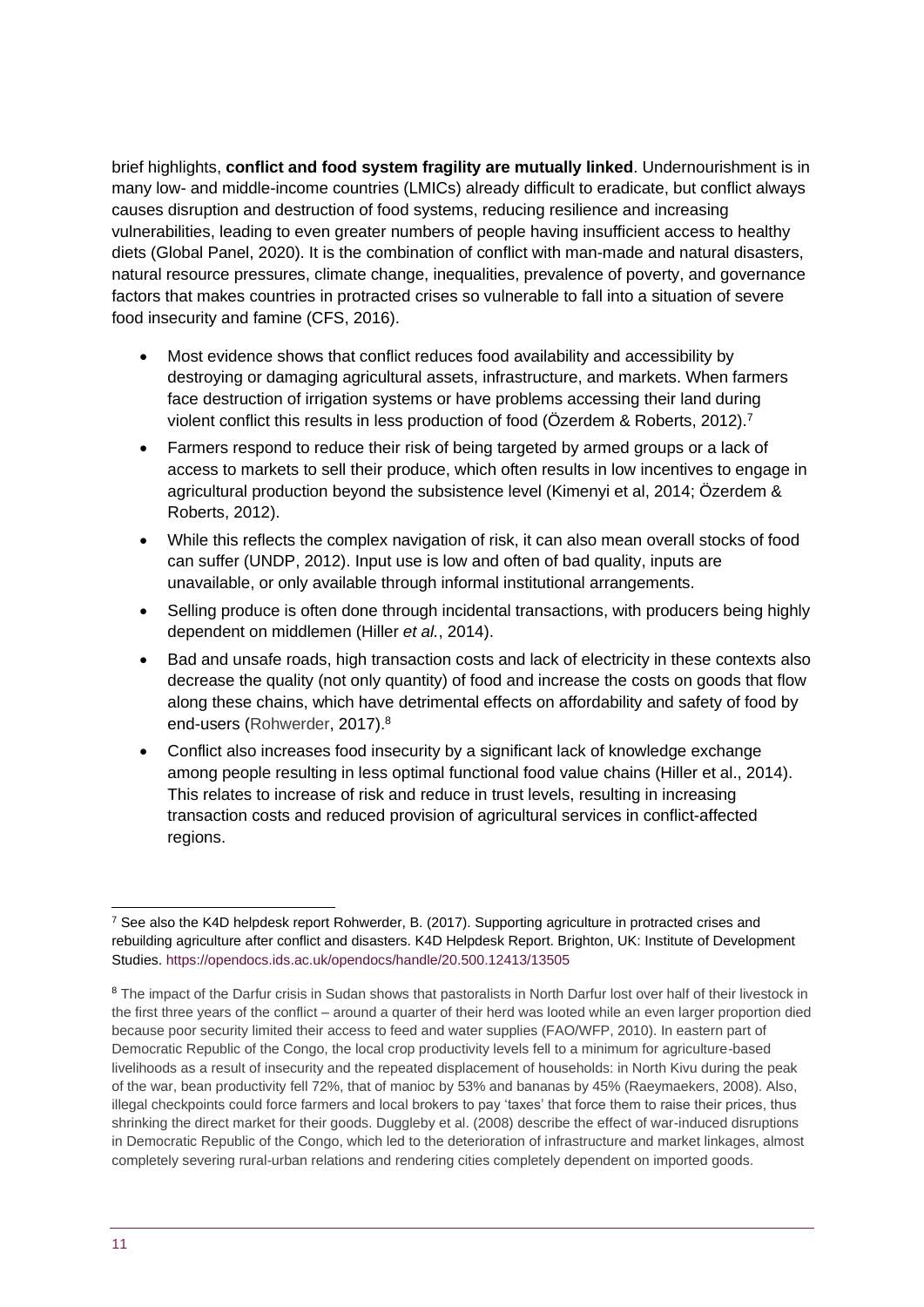- Socio-economic networks are broken, or reshuffled, by displacement processes. People do not want to collaborate and do not trust other stakeholders, which reduces the resilience of households, communities, or the whole food system to cope with events that can cascade into a food crisis or famine (Hiller, 2014).
- However, actors adapt to these circumstances by making use of other institutional arrangements, building on kinship, social networks, social institutions, and others (Davis et al., 2018). Socio-cultural institutions form part of the business environment and determine entry and scope of participation in the value chain. A shared exposure to violence may also increase levels of trust within a specific community (Besley & Persson, 2012).
- In the wider context of food systems, conflicts also result in formal financial institutions either lacking or not fully being equipped to deal with the task of supporting stakeholders in food value chains to increase their produce, quality, and access and position in markets (El-Zoghbi et al., 2017).
- Government institutions for quality monitoring and extension services are often illequipped to fulfil most, or indeed any of these tasks, which can result in malnutrition and reduces resilience against shocks. Governments in fragile states have low emergency preparedness to create stability (World Bank, 2020).

All these conditions result in different **coping mechanisms on the household level**. Baliki et al. (2018) mention that descriptive evidence suggests that these strategies are dynamic and likely to diver at conflict onset and during protracted conflict. However, quantitative studies rely on refined household survey data related to the quantity and quality of consumption, which are challenging to collect in these regions. According to Baliki et al. (2018) the stronger findings on coping strategies in conflict resulting in vulnerabilities to acute food insecurity describe migration and forced displacement, and document a wide range of adverse effects on food security.

**Quantitative studies** confirm this link between conflict and food insecurity. It has been estimated that 40% more of ongoing food crises are considered to be protracted than in 1990 (FAO, 2018). Approximately half a billion people are currently affected by protracted crises, mainly situated in sub-Saharan Africa and the Middle East; and the majority of humanitarian assistance between 2005 and 2015 was directed at protracted crises. The 2014-2015 Global Food Policy states "global chronic undernutrition becomes increasingly concentrated in conflict-affected countries" (IFPRI, 2015, p.52). Figures of the FAO show that complex conflicts halted the progress made over many years to secure food security and nutrition (FAO *et al.*, 2017).

Since 2010, there has been a rising trend in the proportion of people in countries with protracted crises facing undernourishment, whereas it has been declining for all other developing countries (FAO, 2016d). This shows that conflict compounded by fragility and other stress factors leading to protracted crises substantially increases the likelihood of undernourishment. Almost 122 million, or 75%, of stunted children under age five live in countries affected by conflict (FAO et al., 2017). It was also measured that on average, 24% of the population in all countries affected by conflict were undernourished, compared to 16% for all countries unaffected by conflict. Data that looks at the population-weighted average of the prevalence of undernourishment in countries in protracted crises was slightly lower, but still shows that conflict compounded by fragility and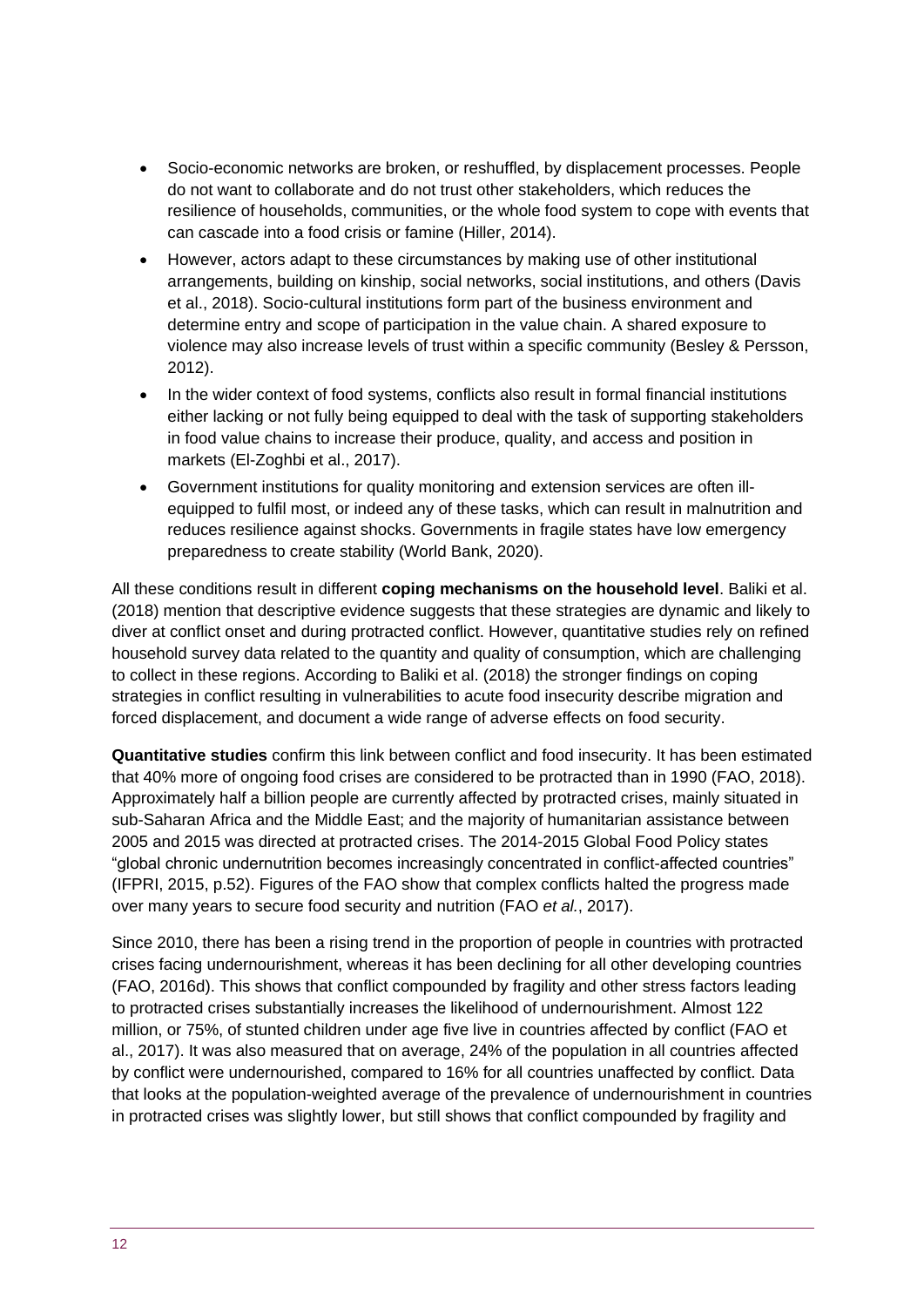other stress factors leading to protracted crises substantially increases the likelihood of undernourishment $9$ 

Hence, the State of Food Security and Nutrition in the World 2017 report states: "[W]hile most countries have achieved significant 25-year gains in reducing hunger and undernutrition, such progress has stagnated or deteriorated in most countries experiencing conflict. Conflict is a key factor explaining the apparent reversal in the long-term declining trend in global hunger, thereby posing a major challenge to ending hunger and malnutrition" (FAO et al., 2017: 30). Furthermore, all 19 countries in protracted crises are amongst the countries with the worst situation to produce sufficiently their own food.<sup>10</sup>

However, more evidence is needed how armed groups and governments intervene within food systems during conflicts. Both sides can use tactics that stop the distribution of food (via markets or via food aid), and in regions that they control they can push for non-food production to earn money (quate in Yemen, poppy in Afghanistan).<sup>11</sup> On the other hand a study has compared land use in Syrian areas by how much they were controlled, attacked and supported by the Islamic State (IS). The study shows that the use of cropland was generally maintained and sometimes even expanded (Eklund et al., 2017). More evidence is needed to understand **how agriculture and food sectors are interlinked with the war economy**.

Importantly, **gender inequalities** matter in understanding how conflict instigates (acute) food insecurity (see Box 3). Furthermore, although **population movement** could increase access to food, displaced populations are vulnerable for food insecurity as they rely on support (Mansour et al., 2020). <sup>12</sup> In research in the Central African Republic communities reported that households displaced as a result of conflict were less likely to re-invest in household assets or plant the full amount of seed to which they had access, due to fear of a future cycle of conflict and the potential for further displacement (Concern, 2018). Protracted displacement can lead to the loss of traditional agricultural knowledge and practice as it is often not passed on (Lautze et al, 2012), increasing vulnerabilities to shocks and disasters.

#### **Box 2. Measuring conflict-induced food insecurity in Myanmar**

Huang et al. (2019) found an innovative way to measure conflict-induced food insecurity across the Rakhine region in Myanmar while access to the region remains challenging. They used moderateresolution satellite remote sensing to complement traditional food insecurity hot spot assessment across Rakhine. In the end they combined anecdotal reporting, very high resolution (VHR) imagery,

<sup>9</sup> The weighted average prevalence of undernourishment in the 46 countries affected by conflict is on average between 1.4-4.4% higher than for all other countries unaffected by conflict. Where compounded by conditions of fragility, the prevalence is between 11-18% higher, and for protracted crises the prevalence is about 2.5 times higher than for countries not affected by conflict (FAO et al., 2017).

<sup>10</sup> World Atlas:<https://www.worldatlas.com/articles/the-countries-importing-the-most-food-in-the-world.html>

<sup>&</sup>lt;sup>11</sup> This information comes from the presentation of Rami Zurayk, Professor and chairperson of the Department of Landscape Design and Ecosystem Management at the Faculty of Agricultural and Food Sciences, American University of Beirut, during the K4D Learning Journey session on Changing Food Systems and Protracted Crises.

<sup>12</sup> See als[o https://scalingupnutrition.org/news/millions-of-refugees-across-africa-face-even-greater-food](https://scalingupnutrition.org/news/millions-of-refugees-across-africa-face-even-greater-food-insecurity-amid-covid-19-crisis/)[insecurity-amid-covid-19-crisis/](https://scalingupnutrition.org/news/millions-of-refugees-across-africa-face-even-greater-food-insecurity-amid-covid-19-crisis/)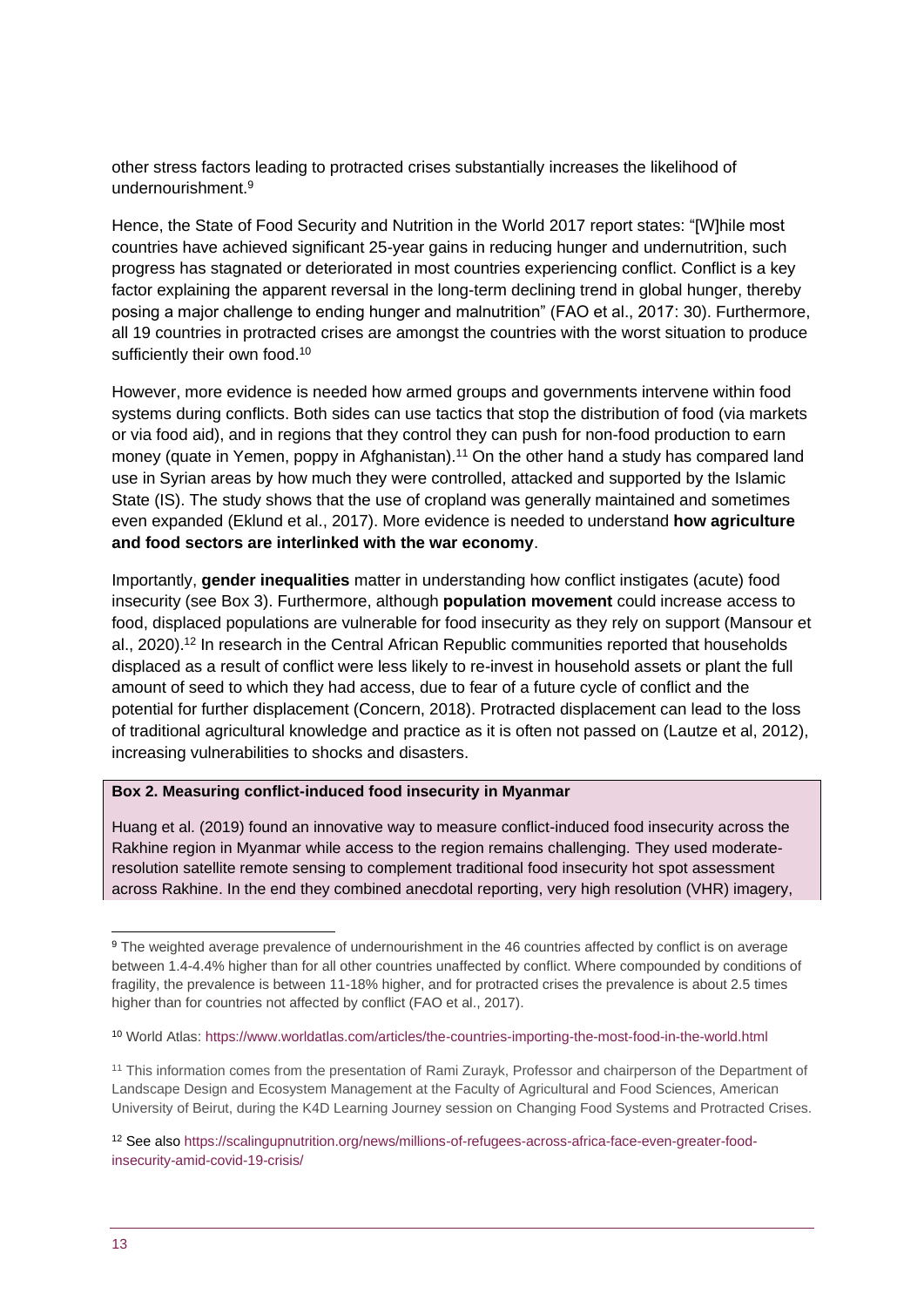and expert knowledge to support operational analyses routines in an attempt to characterise rice into failed, abandoned, and cultivated classes across 2016 to 2018 seasons. They found that nearly onethird of rice production was characterised as failed or abandoned in any given year. Qualitative analyses showed paddy failure was often adjacent to conflict events. However, they also mention the shortcomings of such method to understand complexities in regions where climate change, migration, and conflict coincide, which need human perspectives.

*Source: Huang et al. (2019)*

#### **Box 3: Gender, conflict, and food insecurity**

In crises or after severe shock situations, men, women, boys and girls are exposed to different types of risks and challenges and have specific coping strategies related to food and nutrition security. The literature shows that the normalisation of violence, especially in prolonged conflict settings, exposes men to a greater risk of loss of life or life-long disabilities. As a result, the engagement of men in conflict puts greater responsibility in the hands of women in sustaining the livelihood of the household, including for the access to food, nutrition, and health care of household members (FAO et al., 2017). Furthermore, conflict situations are often characterised by increased sexual violence, mostly targeted at women. Such violence and trauma not only cause direct harm to women, but also tend to affect their ability to support their families due to reducing the capacity and productivity of survivors as a result of illness, injury, stigma and discrimination, and this results in food security issues (FAO, 2016c). Only in cases where women gain more control of resources during crises, household food consumption tends to increase and child nutrition improve (FAO, 2016c). In some cases the demobilisation of male combatants can result in women losing their agricultural sector jobs when the men return after war, which was the case in Nicaragua in 1988 (Young & Goldman, 2015).

#### **Violation of human rights and sanctions**

The Committee on World Food Security (2018) mentioned that the right to food is arguably the most violated human right globally, and maybe the least visible. This relates to environmental, water, and land defenders, to nutrition and healthy food defenders as the right to food "is rooted in the indivisibility and interdependence of all human rights" (Elver et al., 2018). Elver et al. (2018) in a blog post argue that the **lack of commitment by governments** to ensure fundamental human rights are the base on which severe food insecurity situations occurs.

When a government is accused of severe violations of international human hights, individual countries or multilateral institutions could use **trade and financial sanctions** against the rulers. There are few studies that look at the impact of sanctions for food security (Kelly, 2021). Economic analysis of the effect of sanctions on gross domestic product (GDP) and income are more common. Some find significant effects on economic growth (Neuenkirch & Neumeier, 2015), income inequality (Afesorgbor & Mahadevan, 2016), and poverty (Neuenkirch & Neumeier, 2016). Common to all these studies is the consistency that imposition of sanctions has unintended and adverse consequences for civilian population and general economic development of the targeted states. Economic effects are likely to translate into worsening humanitarian indicators (O'Driscoll, 2017). More comprehensive sanctions are likely to have greater economic effects and unintended consequences (Gianopoulos, 2019). These are likely to fall disproportionately on poor and marginalised citizens, which is at least in part a consequence of social and political structures in the country (O'Driscoll, 2017).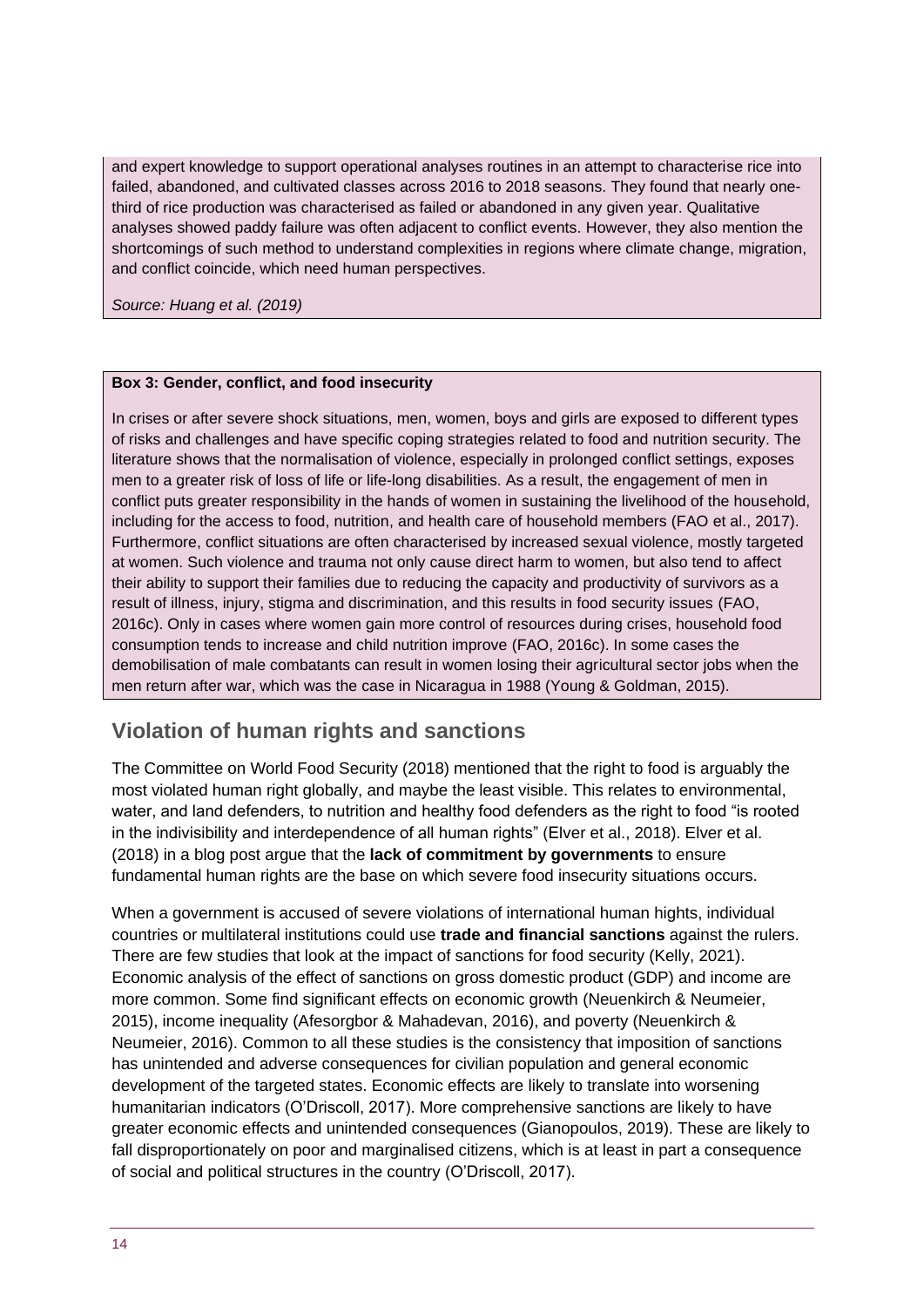This is relevant for the perspective of food insecurity as poverty and income inequality are an important factor for acute food insecurity. Afesorgbor (2020) analyses the impact of sanctions on food security and find that sanctions "significantly increases the composite index of global hunger index (GHI), and also adversely affect the availability and stability dimensions of food security". In addition, he finds that employing both financial and trade sanctions simultaneously have a more pronounced **adverse impact on food security** compared to when they are used separately.

This is in line with other observations, such as that many of the most food insecure countries in the world are also sanctioned states. For instance, according to the Global Hunger Index, countries such as Burundi, Eritrea, Yemen, Afghanistan, Chad, Ethiopia, Sudan, Somalia, and North Korea are the most food insecure countries and at the same time these countries have also suffered long periods of international sanctions (Afesorgbor, 2020). Oechslin (2014) indicates **two mechanisms** through which sanctions can adversely affect food security.

- The central government in a sanctioned state can under-supply essential resources thereby reducing private-sector (farmers and food traders/sellers) productivity.
- The government can deliberately centralise the distribution of essential goods (e.g., food) in order to use access to food as a defence mechanism to punish dissent against the leadership.

Others highlight that **food aid** (part of humanitarian aid) faces constraints due to sanctions (Kelly, 2021). Although Mary et al.'s (2018) econometric study shows that nutrition-sensitive aid composing of emergency food aid decreases hunger substantially, sanctions often go hand in hand with a cut of foreign cash and food assistance (Afesorgbor, 2020). On top of food aid cuts directly exacerbating food insecurity in the sanctioned state, sanctions also impede efficient distribution. Recent evidence from Syria shows that sanctions have detrimental effects on humanitarian aid by limiting NGOs' ability to transmit and receive funds (Daher & Moret, 2020), causing restrictions and delays to imports of essential goods (Brubaker & Huvé, 2021), playing a role in dissuading donors from supporting aid to certain regions (Brubaker & Huvé, 2021), and resulting in restrictive, inflexible, time-consuming and costly donor conditions on humanitarian operations (Debarre, 2019, pp. 3–5).

Marinov (2005) argues that sanctions destabilise governments and causes political instability - a common characteristic of the most food insecure countries (Deaton & Lipka, 2015). Deaton and Lipka (2015) further argue that political instability can cause food insecurity by impairing the capacity of the poor to generate income in the non-agricultural sector and thereby reducing their purchasing power; **increasing investment risk premium** and thereby reducing agricultural and other investment; and increasing the costs of food distribution.

## **Food insecurity and conflict**

Conflict is not only a driver of food insecurity, but also the result of a food insecure situation, especially in the presence of unstable political regimes, a youth bulge, stunted economic development, slow or falling economic growth, and high inequality (Elver, 2020; Maystadt et al., 2014; Brinkman & Hendrix, 2011). This is important in the context of this report because in such cases conflict and food insecurity each presents a potential underlying driver of the other, resulting in a vicious circle in which the conditions (e.g. vulnerabilities and resilience changes) are created that could trigger acute food insecurity and famines.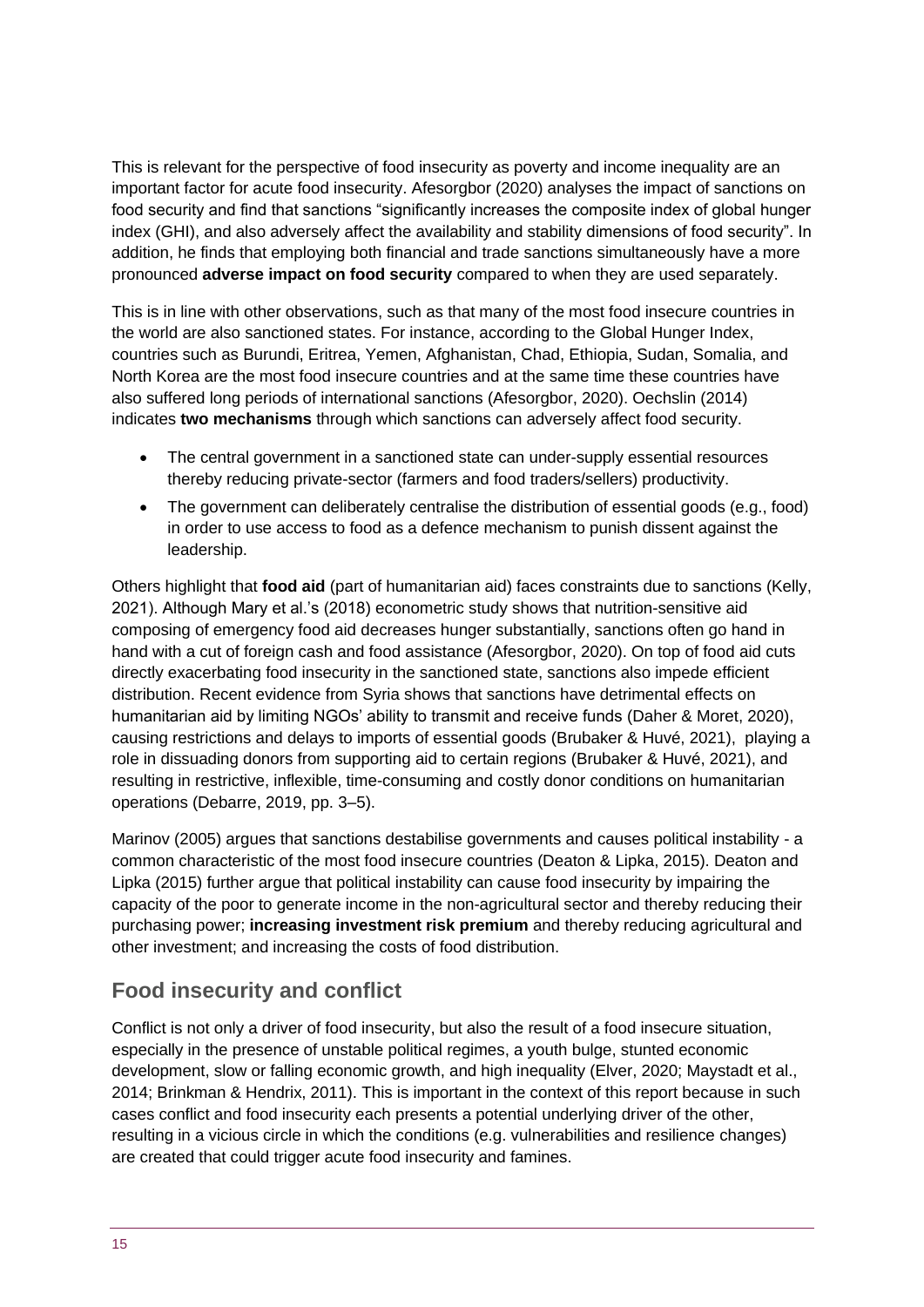The WFP (2017) found that when coupled with poverty, food insecurity increases the likelihood and intensity of armed conflicts, thus creating a potential downward spiral of further refugee outflows. However, the literature is also clear that **the causes of armed conflict go far beyond food insecurity and malnutrition** alone. The World Bank's 2011 World Development Report concluded that there is no simple causal explanation for conflict. The causes of conflict are complex, nonlinear, and mediated by a host of factors, including political institutions and economic structures (World Bank, 2011).

The Global Panel (2020) mentions the case of Somalia where causality was found between severe and lengthy periods of drought and civil unrest and outbreaks of violence, through the channel of livestock price shocks. With many people depending on the livestock sector for their livelihoods, the absence of public safety nets, and weak credit and insurance markets, droughts resulted in the loss of earnings and reduced the opportunity costs of participating in conflict activities (Maystadt & Ecker, 2014).

#### **Box 4. Conflict and severe food insecurity in Yemen**

ACAPS (2019) Yemen Analysis Hub published a report to understand the multiple drivers of acute food insecurity in the most food insecure districts in Yemen. In their findings they state:

**The direct impact of violence** on local businesses, trade routes and markets was identified as the top driver of acute food insecurity, mainly around the agricultural, export and manufacturing heartlands of Sa'ada, Al Hudaydah and Taizz. Conflict frontlines, damage to productive assets, and challenges accessing key markets and trade routes have increased the cost and risk of doing business and reduced access to livelihoods and lifesaving services. Businesses have closed as key inputs like fuel, agricultural supplies, and water have become scarcer and more expensive due to the collapse of Yemen's currency. These factors have reduced income for local families and increased the cost of food and other essential goods, above the average of non-conflict affected areas in the country. Direct impact of violence had a large impact on water and health infrastructure limiting access to basic services and increasing the risk of cholera and malnutrition, which can interact to increase the risk of mortality.

**Pre-existing poverty and historic lack of development**, rather than direct impact of violence, was the most significant driver of acute food insecurity for the 15 central districts around Amran, Hajjah, and Al Bayda. Poverty in Yemen is historically higher in rural communities. These communities were left out of Yemen's government-directed and oil-funded development, leaving them without the same level of networks, social capital and local industry as other parts of the country – resources that could have provided some cushioning against economic shocks resulting from the conflict.

**The collapse of salary payments from the Government** appears to have hit the districts of Al Qafr (Ibb), Zingibar (Abyan) and Al Azareq (Al Dhale'e) particularly hard. While the cessation of public sector wages in 2016 affected all areas of Yemen, districts in the south were particularly reliant on salary payments from the military and security forces. This means that these communities have fewer alternative industries or businesses to fall back on to offset the drop in public sector wages. Houthi controlled Al Qafr may be particularly vulnerable as, due to its historic association with the government armed forces, it is unlikely to be integrated into Houthi patronage networks.

**Reduction of remittances** from Saudi Arabia was the primary driver in As Sawma'ah (Al Bayda). Key informants in Yemen believe that this rural and tribal district was heavily reliant on remittances from Yemeni workers in Saudi Arabia, given its long history of association with Saudi Arabia and relatively high concentration of Sunni/Salafi Yemenis.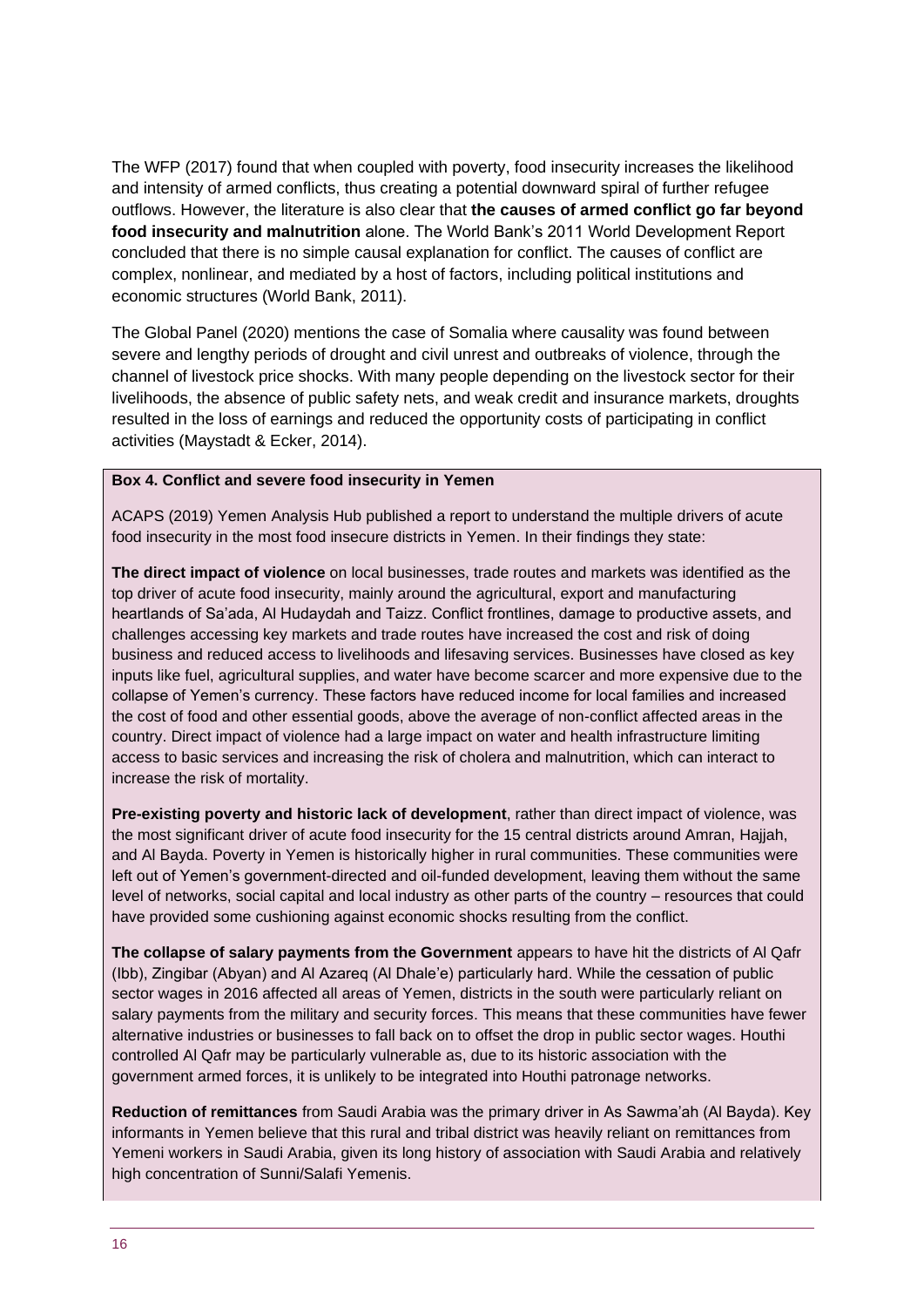**Pockets of vulnerability** in Aden, Hadramaut were found to be major factors contributing to acute food insecurity. Main vulnerable groups include Muhamashin, refugees, migrants, and IDPs who are excluded from the economic opportunities and social and tribal networks that provide support to the remainder of the population. Communities presenting multiple vulnerabilities are likely to be affected the most. Muhamashin people have been suffering from administrative, social, and economic discrimination for years. They are likely to be overlooked by local response actors and struggle more in the event of displacement.

*Source: ACEPS (2019)*

## <span id="page-16-0"></span>**4. Climate change and the pressure on natural resources**

### **Climate change and food insecurity**

Climate change has differential regional effects on acute food insecurity mainly based on specific vulnerabilities of local food systems to extreme weather conditions. While most studies focus on the risks for availability via impacts on food production, a growing number of studies are addressing related issues of access (e.g. climate change and food prices), utilisation (e.g. climate change and nutritional quality), and stability (e.g. climate change and extreme events, such as conflict) (Bailey et al. 2015). Mbow et al. (2019) give a good overview of the current evidence on climate drivers relevant to food security.

**Availability:** Mbow et al. (2019) categorise climate drivers relevant to food production as follow: i) modal climate changes (e.g. shifts in climate envelopes causing shifts in cropping varieties planted), ii) seasonal changes (e.g., warming trends extending growing seasons), iii) extreme events (e.g., high temperatures affecting critical growth periods, flooding/droughts), and iv) atmospheric conditions for example, CO2 concentrations, short-lived climate pollutants (SLCPs), and dust. These drivers have all different outcomes on food security in different context, for example on crop and livestock production by changing the dynamics of pests and diseases, water resources, availability of pollinators (for certain crops).

Climate variability can contribute to acute food insecurity, such as in 2015-2016 when a strong El Niño contributed to regional shifts in precipitation in the Sahel region. Significant drought across Ethiopia resulted in widespread crop failure and more than 10 million people in Ethiopia requiring food aid (Huntington et al. 2017). Overall, in recent years, yields of staple crops such as maize, wheat, sorghum, and fruit crops, such as mangoes, have decreased across Africa, widening food insecurity gaps (Ketiem et al. 2017). Temperature affects most of the critical factors of livestock production, such as water availability, animal production and reproduction, and animal health (mostly through heat stress) Livestock diseases are mostly affected by increases in temperature and precipitation variation (Rojas-Downing et al. 2017).

**Access:** Most studies on climate drivers for accessibility of food focus on the impact on food prices. Studies, cited by Mbow et al. (2019), found that decreased agricultural productivity will depress agricultural supply, leading to price increases. Declining food availability caused by climate change is likely to lead to increasing food cost impacting consumers globally through higher prices and reduced purchasing power, with low-income consumers particularly at risk from higher food prices (Springmann et al. 2016; Nelson et al. 2018). All models project an increase in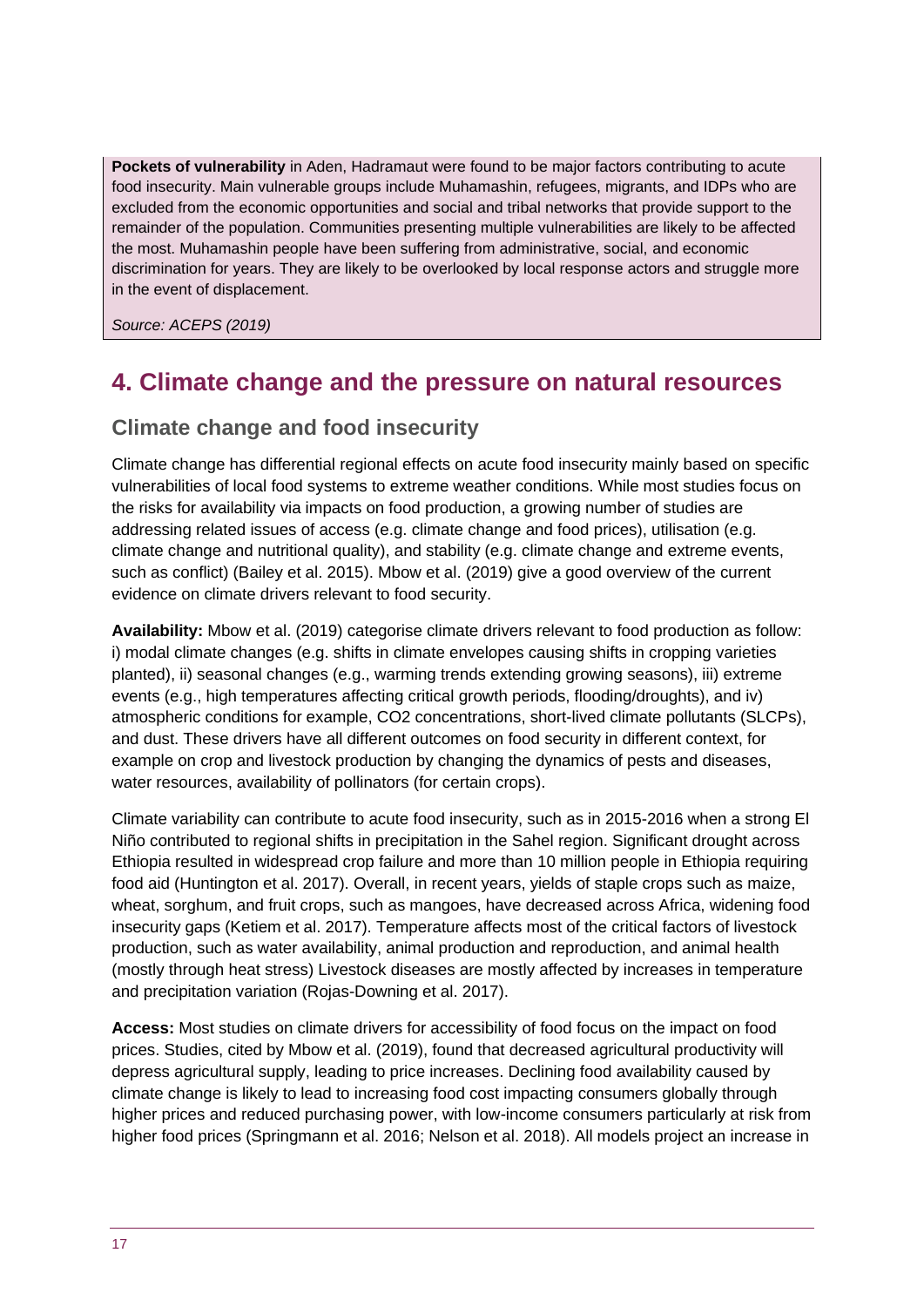the risk of hunger with a median percentage increase that could range from 1 to 183 million additional people at risk of hunger due to climate change (Hasegawa et al. 2018).

**Utilisation:** Degradation and spoilage of products in storage and transport can also be affected by changing humidity and temperature outside of cold chains, notably from microbial decay but also from potential changes in the population dynamics of stored product pests (e.g., mites, beetles, moths) (Moses et al. 2015). Mbow et al. (2019: 463) state that "there is medium evidence, with high agreement that food utilisation via changes in food safety (and potentially food access from food loss) will be impacted by climate change, mostly by increasing risks, but there is low confidence, exactly how they may change for any given place". Furthermore, there is increased CO2 results in lower nutritional quality (e.g., less protein, zinc, and iron).

**Stability:** Extreme weather conditions are predicted to become more frequent. For the period 2006-2016 the agricultural sector counted for 23% of the total natural disaster damage to assets and infrastructure and losses in production in all sectors for Asia, Africa, and Latin America (FAO, 2018). The FAO (2018) study shows that the costs of agricultural production losses over the same period are higher (31% of all sectors) than the damage to assets and infrastructure (16% of all sectors); furthermore, drought was by far the most damaging factor, responsible for 83% of the total damage and loss in agriculture as measured as a percentage of all sectors. The data also shows that between 2006 and 2016 crops suffered the most from floods (causing 65% of total damage and loss in the sector), livestock suffered mainly from drought (86% of total damage and loss), fisheries and aquaculture suffer mainly from floods (44%) and storms (38%), and the forestry sector suffers the most from storms (counting for 64% of all the damage and loss) (FAO, 2018).

Tigchelaar et al. (2018) model shows that climate change could increase instability in global grain trade and international grain prices, affecting especially the about 800 million people living in extreme poverty who are most vulnerable to food price spikes. During environmental disasters, **livestock holders** have been shown to be more vulnerable to food insecurity than their cropproducing counterparts because of limited economic access to food and unfavourable market exchange rates, triggering conflict (Nori et al. 2005). In Madagascar, Harvey et al. (2014) surveyed 600 small farmers and found that chronic food insecurity, physical isolation and lack of access to formal safety nets increased Malagasy farmers' vulnerability to any shocks to their agricultural system, particularly extreme events.

However, Lewis (2017) shows for Ethiopia that climate change as driver of acute food insecurity is not as clear. Although Ethiopia continues to experience regular acute food insecurity crises, often associated with drought events, Lewis (2017) argued that "the meteorology of these events is poorly defined and local populations frequently experience food insecurity crises in years when national rainfall and cereal production totals are high". Although it is clear from the data that climate variability has the greatest adverse impact in the most marginal livelihood zones in the drier east of the country, she concludes that looking at national, or even to some extent subnational, rainfall variability is a "misappropriation of climate as a causal factor in food insecurity in Ethiopia". A more **nuanced view** is needed that includes the governance of food systems.

#### **Pressure on natural resources**

A review on climate change and food insecurity in the Middle East and Northern Africa finds that the main threat for food security is the growing competition between different water uses as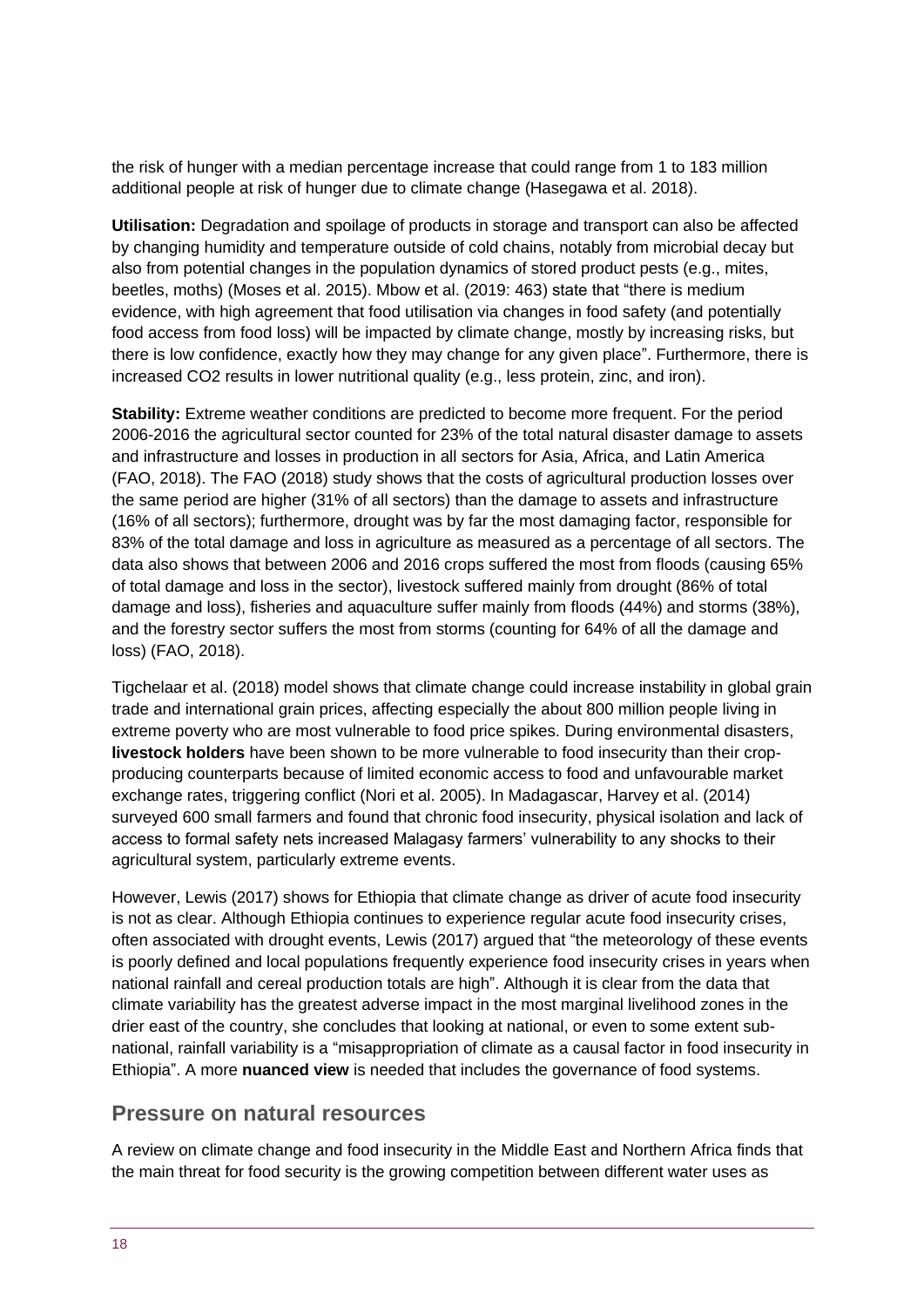agriculture is struggling to compete for water with other industries including tourism, hydropower, and municipal drinking water (Tull, 2020). Van Baalen and Mobjörk (2018) explore how climate change affects the risk and dynamics of **violent conflict in East Africa**. Conflicts around natural resources – land, pasture, water – are particularly frequent where livestock rearing pastoralists are involved. They identify four key mechanisms in East Africa: i) deteriorating livelihoods, ii) increased migration and changes in pastoralist mobility patterns, iii) tactical considerations among armed groups, and iv) elite capture of local disaffection.

In crisis and resettlement situations land rights can become insecure while competition and conflict over access and use of natural resources increase in number and severity. In a fragile and conflict context this may represent the difference between maintaining stability and relapsing into conflict (Moore, 2017; RFSAN, 2016). When people are **forced to move**, they abandon their physical assets such as land and property, and only carry their skills and movable assets such as livestock. Access to water becomes a critical problem, most particularly in areas where natural disasters (such as hydrological extremes) are combined with armed conflict. In such situations, traditional transhumance coping mechanisms are no longer viable (FAO, 2016a). Physical barriers, threats from armed groups, landmines and even poisoning have been employed to block communities' access to known water points (e.g. river base-flows, springs and functioning wells) in times of drought (FAO, 2016a).

Furthermore, various forms of tenure can create a **complex pattern of rights** and other interests, particularly when statutory rights are granted in a way that does not take account of existing customary rights (e.g. for agriculture and grazing) (FAO, 2016a). There is strong evidence of this in Darfur, where competition between pastoralists and farmers over the natural resource base has intensified as both groups have become increasingly dependent on strategies such as grass and firewood collection to replace pre-conflict livelihood strategies that are no longer possible (FAO, 2010). In Jubba Region in Somalia, increased competition over irrigated land, resulting from the conflict, led to a further marginalisation of the Bantu groups whose livelihoods depend on agriculture (Little, 2008). Similarly, in eastern Democratic Republic of the Congo, farmers moved from central Lubero to the forests of West Lubero to regain access to the land lost because of the conflict and institutional breakdown. Tensions with local communities and customary landlords led to marginalisation of newcomers (Raeymaekers, 2008). In Afghanistan, land is a problem as warlords introduced a feudal system where farmers have to give part of their produce to the warlords and grow opium for them (Hiller et al., 2014).

Understanding **gender dynamics** is critical, as a better understanding of gender inequalities in access to natural resources could explain their vulnerability to food insecurity. For many women, their autonomy depends on land – a loss of land means a loss of identity (FAO, 2016c). Furthermore, land rights can become subject to dispute during crises while formal legal systems and local legal institutions often are broken down during conflict or weak governance. IFDC (2010) described the situation in Kivu, DR Congo, where traditional land tenure arrangements mean that smallholders use plots that are officially owned by traditional leaders and large private owners, leading to land insecurity and hesitation on the part of users to invest in the land.

## **Climate change and conflict**

In the context of this report, it is also important to mention the interconnectedness of climate change with conflict that could start a process triggering a food emergency or famine. This is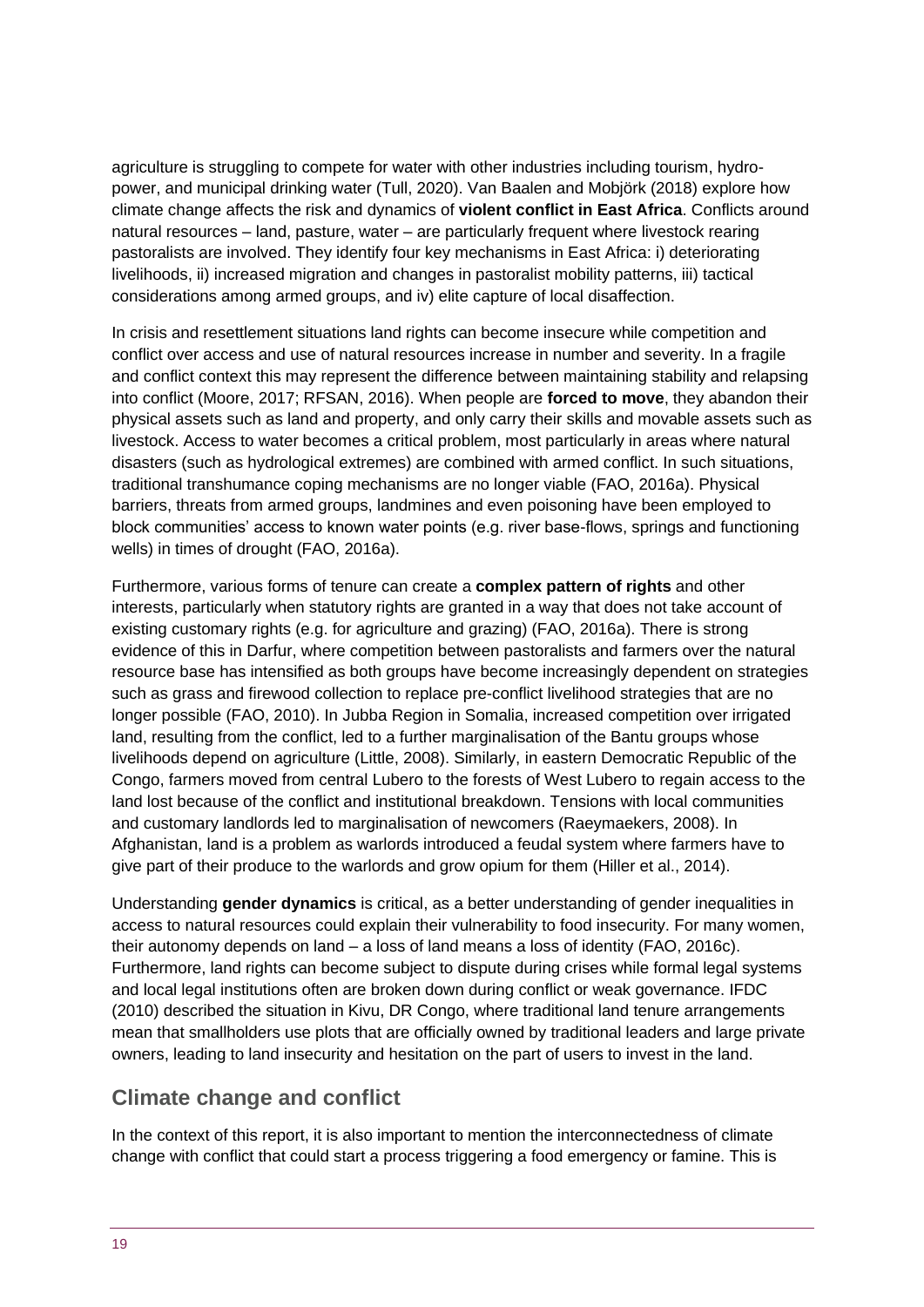because climate change and conflict are a potential underlying driver of the other resulting in vulnerabilities for certain groups due to reduced resilience. However, **the literature on the impact of climate change on conflict is divided** (Price, 2019). This means that although the vulnerability to extreme weather conditions (that will increase in severity and frequency due to climate change) is particularly high in countries in conflict, the causal link between climate change and conflict is less clear. One study by the Centre for Global Development (Wheeler, 2011) shows that by looking at the overall vulnerability to severe weather conditions 13 countries with protracted crises are at the highest risk. Nearly all countries in protracted crises are in the top 25 of countries that are the most vulnerable for agricultural productivity losses due to climate change (topped by Somalia). The Global Report on Food Crises 2017 also signals the increasing vulnerability of countries in protracted crises to extreme weather conditions (FSIN, 2017).

East African data show that extreme rainfall variation in either direction — both too much or too little — increases conflict risks (Raleigh & Kniverton, 2012). Fluctuations in livestock prices and changes in local seasonal migrations, which are both influenced by rainfall, are associated with risks of violence (Maystadt & Ecker, 2014). However, recent attempts to identify climate change as a driver of large-scale armed conflict have been criticised, with the plea that connections are complicated and highly nuanced (Raleigh et al., 2015). Studies disagree on both the magnitude of the impact of climate change on conflict and the direction of the effect (Buhaug et al., 2014). However, as Price (2019) mentions, there is data that shows that the likelihood of conflicts increases with the length of drought periods (Von Uexkull et al., 2016). A recent literature review by Sida (2018, p.4) on the relationship between climate change and violent conflict summarises the general conclusion that "there is no direct and linear relationship…, but under certain circumstances climate-related change can influence factors that lead to or exacerbate conflict".

One of the main conclusions is **the weak or broken institutions** that cope inadequately with natural disasters by reducing distress among the populations. For example, De Châtel (2014), argues that government policies, including bureaucrats' long-term mismanagement of natural resources in Syria, were the cause of the conflict and not the persistent drought *per se*, as small farmers were neglected and impoverished combined with neglecting the humanitarian crisis and food price increases. With drought continuing in the region and without adequate interventions Syria could face continued food insecurity and conflict in the country.

In general, in fragile countries or protracted crisis, constraints, shocks or stresses often overwhelm the capacity of governance institutions and this may also reflect deficits of representation, legitimacy or accountability of these institutions, or lack of political will to address this problem. Lukas and Rüttinger (2016) also emphasise the complexity of the relationship between climate change, conflict and fragility, and that fragile states are particularly vulnerable. They state that climate change acts as a threat multiplier. It interacts and converges with other existing risks and pressures in a given context and can increase the likelihood of fragility or violent conflict.

Stites and Bushby (2017, p.8) also highlight this connection, adding that "many countries" categorised as conflict-affected or fragile states are particularly at risk to the impacts of climate change ([e.g.] Bangladesh, Myanmar, Pakistan and Somalia[..]), with their most vulnerable populations at heightened risk". This is because many poor and marginalised populations in rural areas often rely heavily on natural resources to sustain their livelihoods, which may be negatively impacted by climate change leading to out-migration and competition within these groups (Stites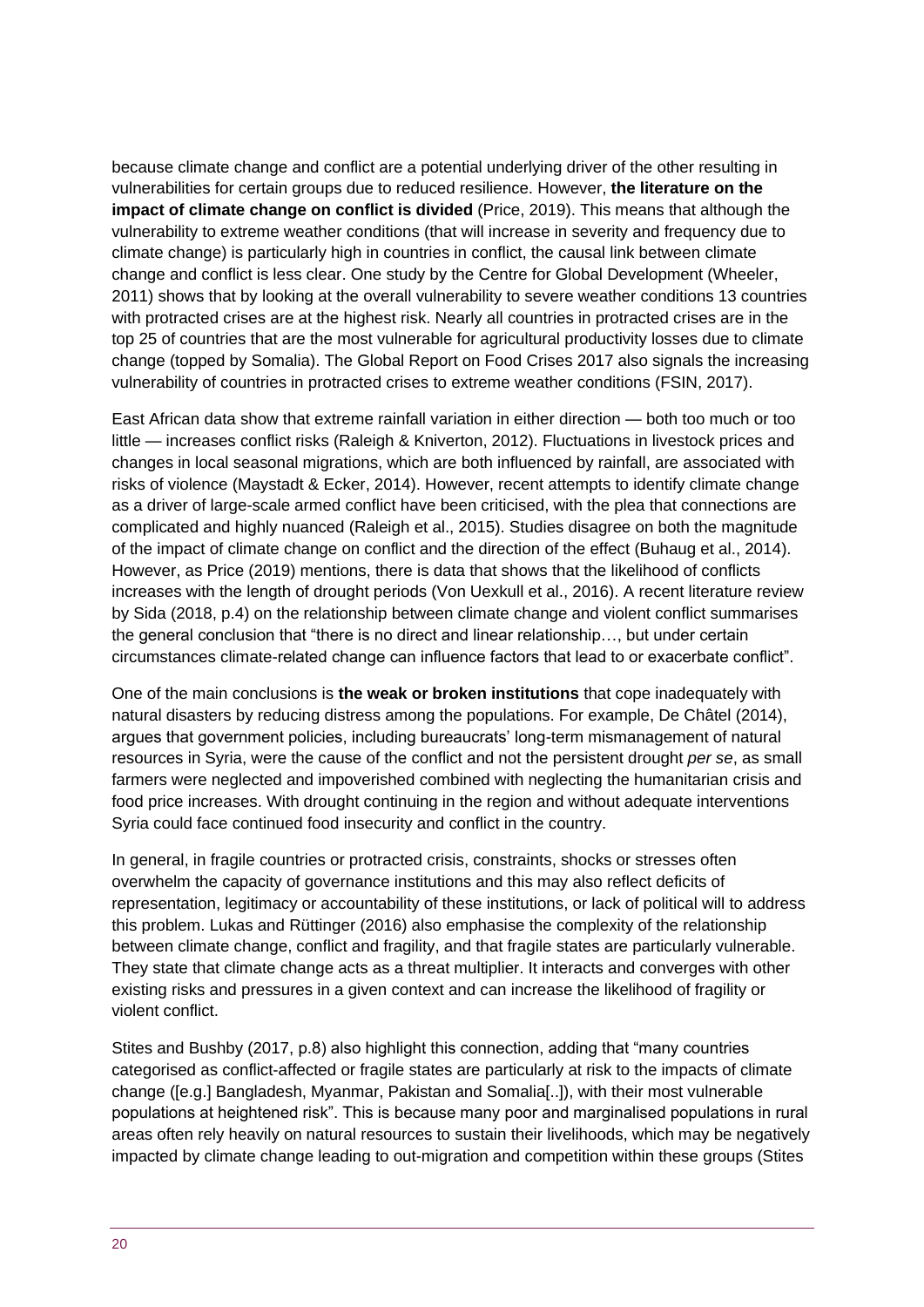& Bushby, 2017). As a result of these interconnections food insecurity situations can occur that can lead under certain circumstance to severe malnutrition and famine.

#### **Box 5. Governance natural resources and adaptation to climate change in North-East Nigeria**

Baliki et al. (2018) analysed some key climate and natural resource drivers of food insecurity in Northeast Nigeria. They conclude that local institutions are not equipped well to deal with land conflicts. The local institutions regulating land and resource systems and mitigating local conflicts are intimately related to both food security, conflict, and the link between the two. A key challenge is how to study these topics empirically and not many household surveys exist that collect data that would allow to infer information about local systems and institutions. They also show that more understanding is needed to link extreme weather conditions (climate change) with food insecurity. While no extreme, large-scale weather shock has hit North-east Nigeria, it may still be that the links between food security and conflict vary slightly with climatic conditions across the regions, Baliki et al. (2018) argue. "The region is vulnerable to climatic shocks, so when one occurs, it may exacerbate these difference and add new channels that may fuel conflict".

*Source: Baliki et al. (2018)*

## <span id="page-20-0"></span>**5. Social inequalities**

## **Social inequalities and vulnerability to food insecurity**

Food insecurity risk is an outcome of individuals' and households' vulnerability and resilience, which are shaped by **poverty, social inequalities, and discrimination** (Carter & Kelly, 2021). Often the poorest people are at highest risk, but in some cases, particularly conflict-related famines, vulnerability has been "more complicated" (Devereux et al., 2017). In their review Carter and Kelly (2021) show that systematic discrimination and marginalisation by gender, age, disability, sexuality, and ethnicity impacts negatively on people's livelihoods and assets, making them more vulnerable to food insecurity, and at times severe food insecurity. Howe (2018) mentions **limited assets** affect individuals' and households' ability to withstand potential disruptive factors, increasing their vulnerability to severe food insecurity and famine. He also finds that at the outset of a famine, some individuals and households are more vulnerable due to "gender, age, disability and other diversity characteristics" or biological vulnerability especially for "young children, the elderly, and sometimes males" (Howe, 2018: 146). "The breakdown of traditions of communal sharing, the rise in crime, and the emotional and physical changes associated with hunger ramify outwards and have implications for who is most vulnerable during the crisis and for the heightening of that vulnerability" (Howe, 2018: 147).

What the review by Carter and Kelly (2021) shows is that gender inequality is an important factor. In-depth analysis of FAO 2014 to 2018 data from the Food Insecurity Experience Scale revealed women are more likely than men to find access to food difficult "even when they have the same income and education levels and live in similar areas as men" (FAO et al., 2020: 24). There is an established evidence base linking women's increased vulnerability to food insecurity to gender inequities and multiple compounding disadvantages (Njuki et al., 2021). For example, **unequal access to and ownership of assets**, including land rights and productive resources; disproportionate representation in lower-paying, insecure jobs, with less autonomy over household decisions, or no income; and, discriminatory gender norms that restrict women's freedom of movement and burden women with the majority of unpaid caring responsibilities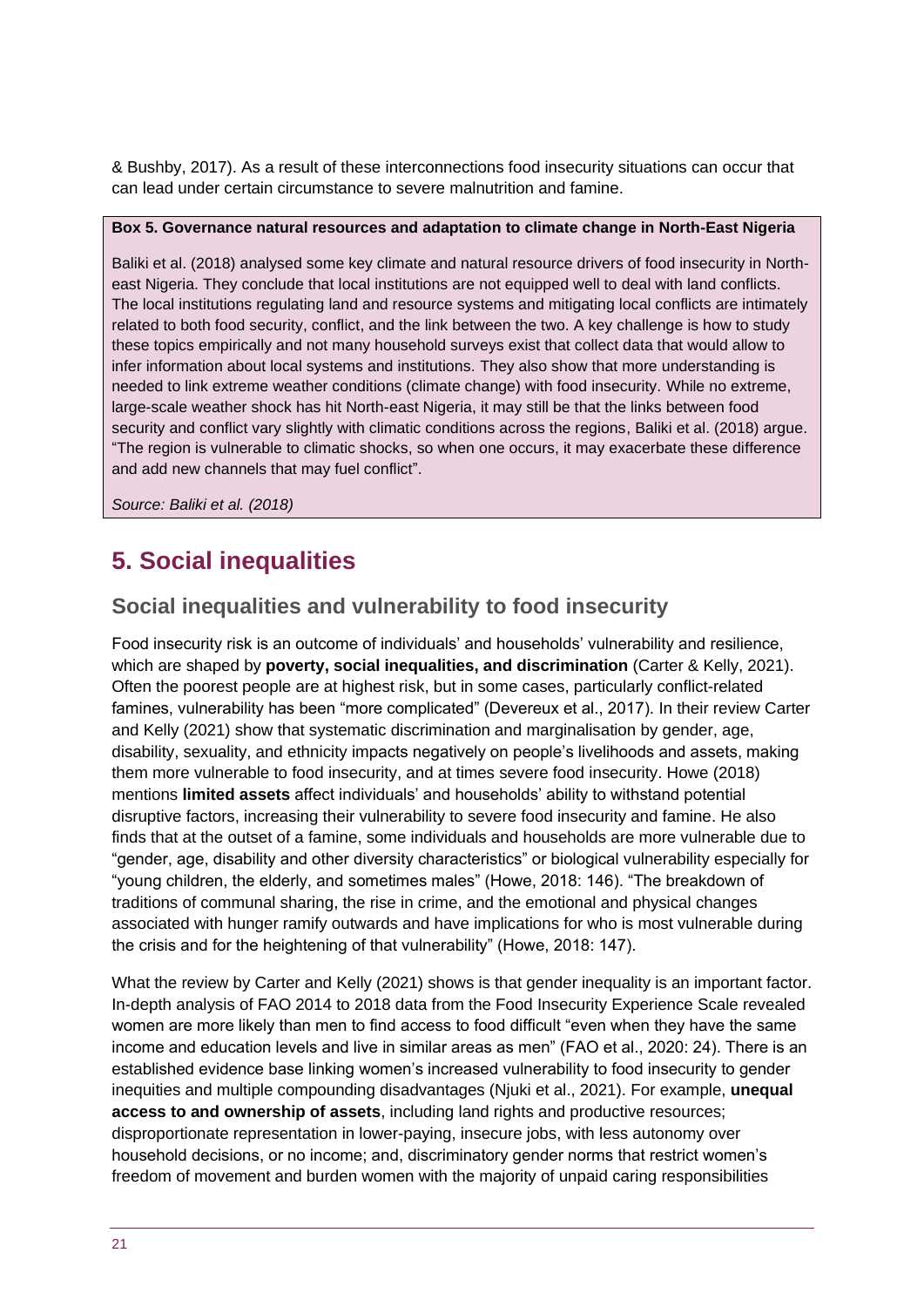(Njuki et al., 2021; Brody et al., 2014: 21; Botreau & Cohen, 2019). Nutrition is critical for prenatal/lactating women and infants with women more vulnerable to inadequate nutrition in food shortages (de la O Campus & Garner, 2014: 7).

Other social inequalities are also drivers of food insecurity. FAO et al (2019: 100) find that "indigenous peoples are disproportionately represented among food-insecure and hungry populations", and "are often affected by poor food security and nutrition. They frequently live in extreme poverty and in environments that have been damaged; or they have lost their land and no longer have access to traditional food sources." **Indigenous women** are often among the most vulnerable populations, facing marginalisation within their own communities (FAO et al., 2019: 99). Carter and Kelly (2021) also show that, although less is knows about their food security situation (including coping mechanisms), people with diverse sexual orientation, gender identity and/or expression, and sex characteristics; older people; vulnerable children and youth, excluded from important services, networks, and employment due to stigma and discrimination, with increased vulnerability to acute food insecurity.

## **Linking social inequalities with conflict and climate change**

The literature finds a relationship between social inequalities, conflict, and risk of famine or acute food insecurity at the national and sub-national level. It highlights the importance of ethnicity as a factor affecting vulnerability in famines. In situations of conflict driven by political, ethnic and/or religious tensions and factionalism, starvation of civilians may be used as a method of warfare. Elver (2017) identifies that: "(i)n times of conflict, disadvantaged groups, such as children under 5 years of age, orphans, pregnant and lactating women, female-headed households, refugees and internally displaced persons, older persons, persons with disabilities, minorities and already marginalized communities suffering from social exclusion, tend to have less access to resources and the lowest coping capacities, leaving them most vulnerable to the risk of an inadequate diet. Pastoralists, nomadic peoples and indigenous communities are also vulnerable, with conflict having an impact on their access to land, fishing and hunting resources." **Relevant grievances** can include competition over land and water (such as between pastoralists and crop producers), or a lack of economic opportunities (with youth unemployment "consistently cited in citizen perception surveys as a motive for joining both rebel movements and urban gangs" (International Development Association, 2020: 3)). However, "the conditions under which certain group identities become relevant for mobilizing people for violence is still clear" (Bahgat et al., 2017: iv).

Similarly, "climate change impacts differ among diverse social groups depending on factors such as age, ethnicity, ability/disability, sexual orientation, gender, wealth, and class" (Mbow et al., 2019: 446). Mbow et al. (2019: 446) find "(p)overty, along with socioeconomic and political marginalisation, cumulatively put women, children and the elderly in a disadvantaged position in coping with the adverse impacts of the changing climate". Looking at women's increased vulnerability, Women Deliver (2021: 1) find gender inequality results in "unequal access to basic social goods and natural and financial resources, reduction in food security, unequal decisionmaking power, and barriers in building capacity to increase individuals' resilience to extreme weather events".

#### **Box 6. Determinants of increased food insecurity in Ethiopia**

The multiple causes of slow-onset and rapid-onset emergencies, resulting in changes in the vulnerability levels of specific groups and regions, for Ethiopia are a combination of climate-related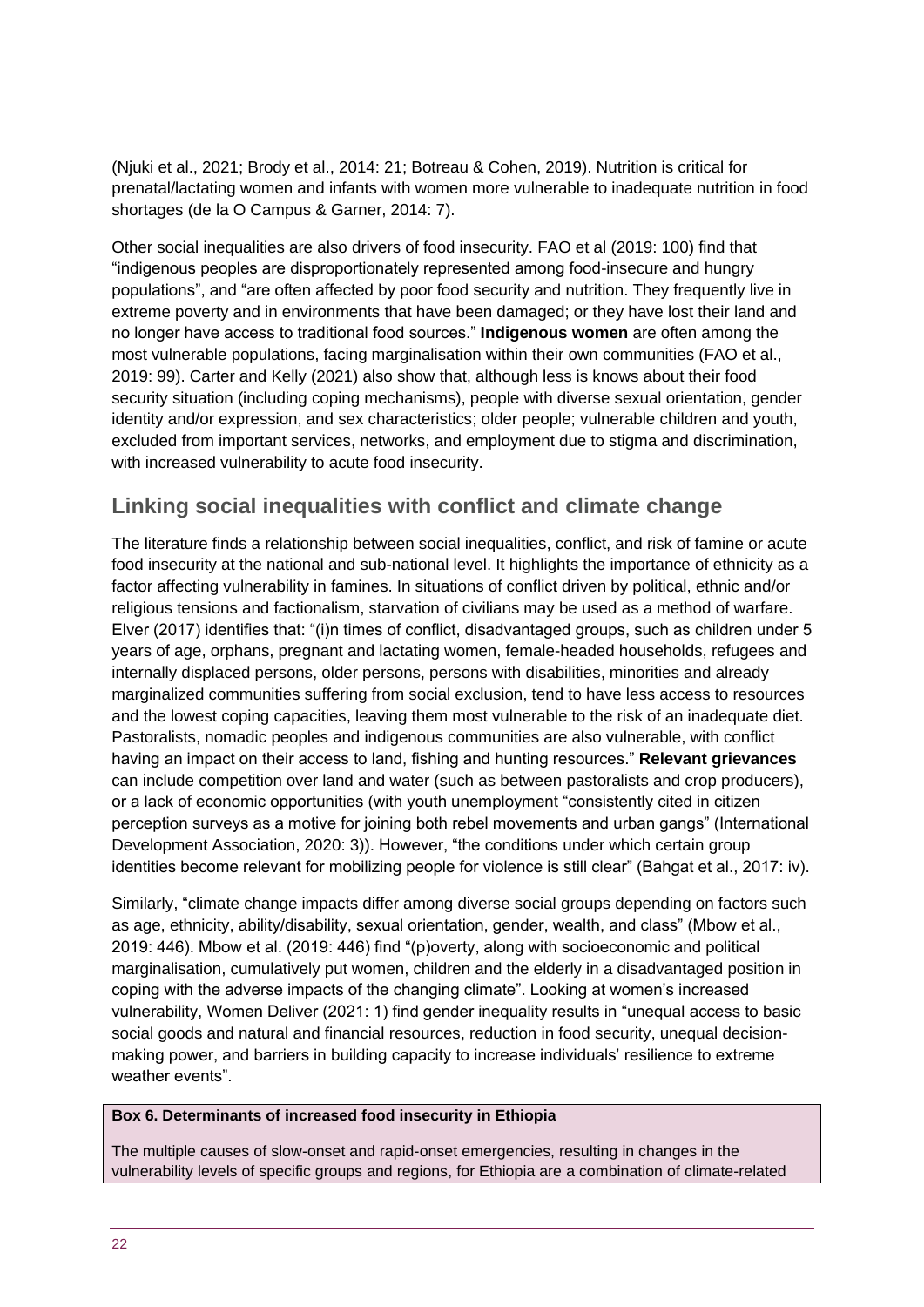shocks (drought, erratic and limited rainfall), land degradation, population growth, stagnant technology (poor farming technologies) and shortage of farmland deteriorated food security (Abebaw & Betru, 2019; Endalew et al., 2015). Abebaw and Betru (2019) mention that factors like land holding, livestock holding, and off-farm activities, education of the household head, household income, and household size, adoption of yield enhancing technologies, access to irrigation, rainfall shock, and soil fertility status significantly determined the food security of the households. The coping strategies exercised by food insecure household were reducing the number and size of meal, borrowing cash and grain and receiving food aid, asset (i.e. animals) selling, participating in food for work programs, temporary family dispersal, off-farm and non-farm jobs, rent out land and mortgage land (Abebaw & Betru, 2019).

The current armed conflict in Ethiopia is an example of how such a conflict spirals into an acute food insecure situation. More evidence is needed to understand the causal links between the longer-term determinants of food insecurity with the conflict and how both sides in the conflict use food as a weapon of war.<sup>13</sup>

## <span id="page-22-0"></span>**6. Economic shocks and volatile food prices**

## **Food prices and vulnerability to food insecurity**

A sharp surge in food prices is a major driver of acute food insecurity, with increased attention by scholars after the food price crisis in 2007 (Abdallah et al., 2021; Gustafson, 2013; Global Panel, 2016; Andreyeva et al., 2010, Green et al., 2013).<sup>14</sup> The main reason is that poor and vulnerable households, especially in low-income countries, have a **high spending of their total income on food**. Research shows that, albeit with great variations, food purchase is amongst the most important expenditures for most households, and that it is greater among poorer households (Frayne et al., 2010; Tacoli, 2017). In sub-Saharan Africa, food expenditures are amongst the highest and count for 50-70% of all household spending (Frayne et al., 2010).

The inability of households to ensure employment that provides adequate income, and a sustained livelihood hence constitutes a primary challenge in ensuring food security (Crush and Frayne, 2010). Unanticipated increases in food prices require dietary changes that often result in poorer nutrition as they can buy less food for the same income, often resulting in informal debts, which increases vulnerabilities as the crisis continues or a next shock occurs rapidly after (Webb, 2010). In **rural areas**, where households rely on low-productivity agriculture, a sudden rise in food prices is not beneficial either as they are net purchasers of food and increases uncertainty regarding both output and consumption. Where a price decline can lead to a fall in rural incomes, price rises often reduce the quantity and quality (diversity and nutrient density) of foods consumed (Global Panel, 2016).

<sup>&</sup>lt;sup>13</sup> Author's own observation after reading news articles and recent food insecurity reports from Ethiopia. No studies could be found during the timespan of this research that gave a comprehensive overview of how the current armed conflict causes acute food insecurity in the country.

<sup>14</sup> Over the past 20 years, there have been three periods of sharply rising global food prices – 1996 to 1999, 2007/08 and 2010/11. Higher price levels and year-to-year volatility have persisted since 2008.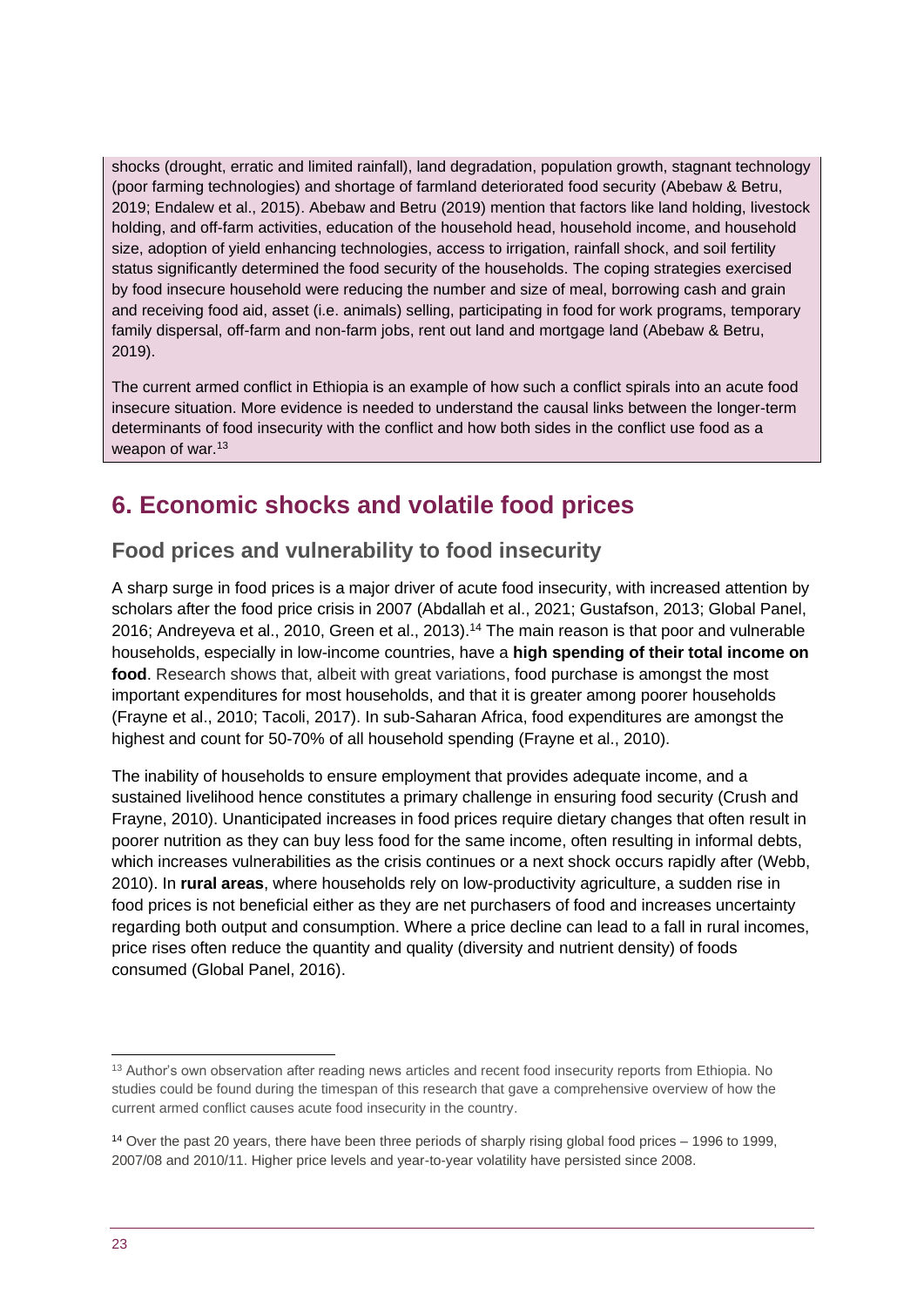Continued **urbanisation**, in combination with urban inequalities and poverty, in LMICs makes predictions that (acute) food insecurity will become not a rural problem but increasingly an urban problem. Studies from LMICs show that the urban poor depend almost entirely on the cash economy for their food needs, while at the same time they are struggling to obtain stable incomes, as social safety nets are often unavailable for them (Ruel, Garrett and Yosef, 2017). This makes them extremely vulnerable to upward food price volatility, as witnessed during economic crises. Rising food prices, sudden price shocks, and changes in income have a tremendous impact on poor residents' access to affordable and nutritious food (Caputi, 2013). Although children under five years of age living in urban areas in LMICs are generally less likely to be stunted and underweight than children living in rural areas (da Silva et al. 2018; Development Initiatives 2020), global data also show that still one quarter of children under five living in urban households are stunted, compared to one third of children in rural households (UNICEF, 2013) and in 2016, the Global Nutrition Report identified 13 countries in which urban stunting rates were above 30 per cent (IFPRI, 2016). Yet, critically, such global figures do not take account of the intensity of intra-urban nutritional inequalities. Children with low socioeconomic status in urban areas have higher risk of being stunted, compared to those with high socioeconomic status. In several countries, the rate of stunting in children living in slums is even higher than in rural areas (Ahmed et al., 2007). Analysis also shows that overall stunting prevalence in LMICs decreased more rapidly among rural than for urban children (da Silva et al., 2018).

It has been estimated that it is the most vulnerable group that disproportionately absorb price shocks, particularly women who have **lower job security** in the informal sector, childcare demands at home, and in rural areas often involved in low-productivity agriculture. As such, female-headed households are also among the most vulnerable, they are harder hit by food price increases and benefit less as producers from price increases (Gustafson, 2013). As consumers, these households tend to spend more of their income on food than male-headed ones, so higher prices affect their total expenditures more. As producers, they face a number of gender-related constraints, such as more limited access to credit and land, which limit their ability to produce more food for the market and take advantage of higher prices (Gustafson, 2013). Mkhawani et al. (2016) shows for South Africa that the majority of poor female-headed households changed their eating habits and food purchase strategy due to food price rises, mainly coping by trying to buy more food in bulk, and forcing them to resort to cheaper or less nutritious foods. A study in Kenya models that households in low productivity agriculture regions struggle more due high food prices resulting in poorer health outcomes (Grace et al., 2014).

### **Food prices as part of a complex mix of drivers**

Hence, the literature highlights that food prices in combination with poverty, income inequality, climate change, and economic shocks (income losses, job insecurity) have detrimental nutrition and health outcomes. The United States' Office of National Intelligence (2015) argues that macroeconomic conditions combined with changing climate effects are likely to continue producing price spikes up to 2025 along with an "increase in the risk of price volatility."

The Food and Agriculture Organisation (FAO, 2021) announced that global food prices have hit their [highest level in a decade](http://www.fao.org/worldfoodsituation/foodpricesindex/en/) in 2021, jumping 40% in May compared to the same period last year. The FAO projects this combination of supply chain constraints, high food prices, and an economic downturn (particularly hitting incomes of informal sector workers) due to the pandemic,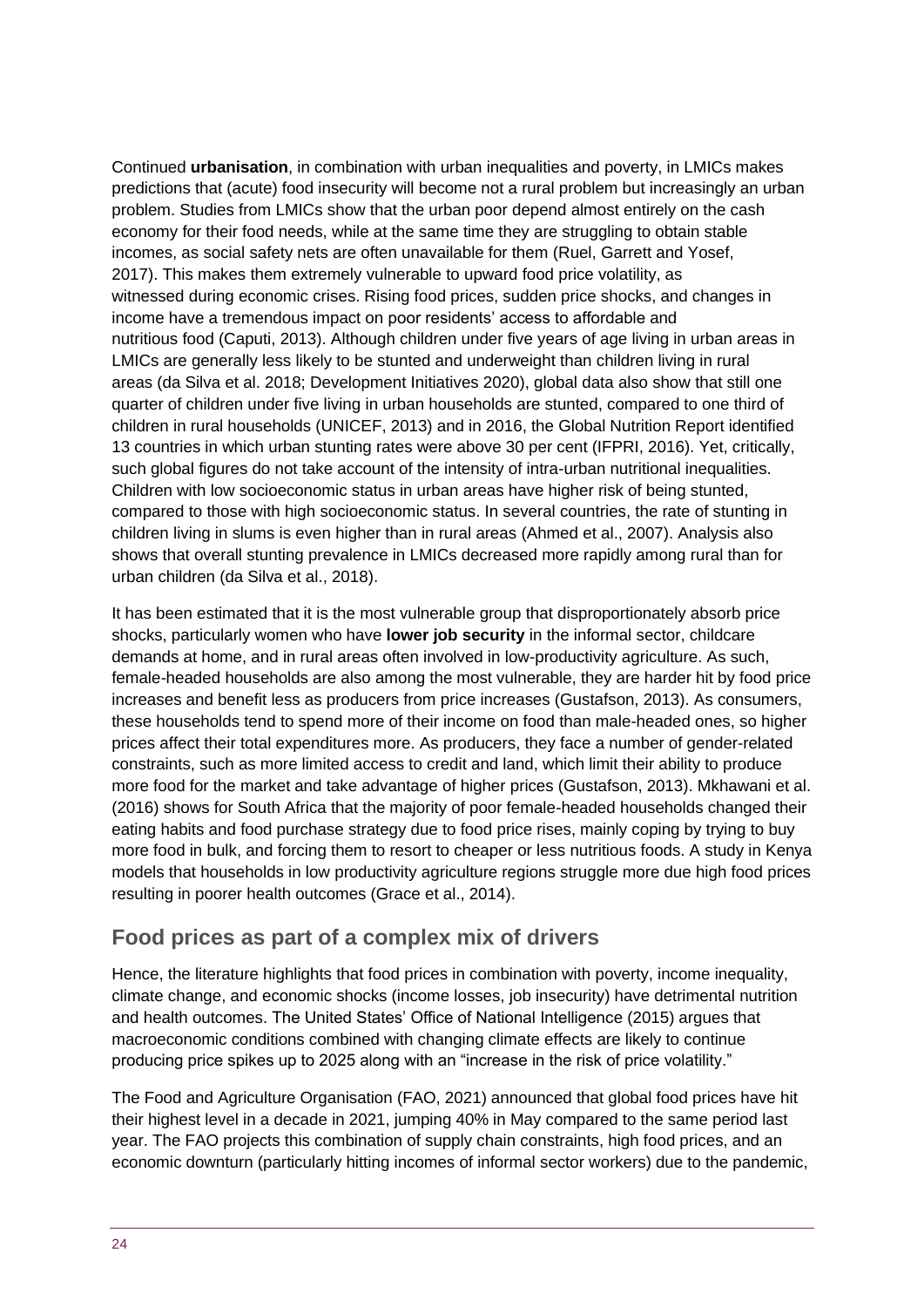will increase the [number of hungry people](http://www.fao.org/3/ca9692en/online/ca9692en.html) by up to 130 million, taking us back to [hunger](https://unsdg.un.org/resources/policy-brief-impact-covid-19-food-security-and-nutrition)  [levels](https://unsdg.un.org/resources/policy-brief-impact-covid-19-food-security-and-nutrition) not seen in half a century. The main causes of the recent price hike are diverse, with increased demand for food in China, drought in important food producing countries (e.g. Brazil), and growing use of food production for non-food products (e.g. biofuels) (Smaller, 2021). The compounding factor to explain rising food insecurity during the pandemic are a combination of **constraints to earn incomes**, which has created demand shocks, with **price increases** of meat, sugar, oils & fats, dairy products, and cereals, as the FAO price index shows. Data from FAO Big Data Price Monitor shows that in most LMICs, food prices were considerably higher compared to pre-COVID19. The picture emerging from the literature suggests an increased consumption of cheap sources of calories, reducing or eliminating more expensive and nutrientrich foods, or reducing the number of meals, all of which can lead to very poor-quality diets and micronutrient deficiencies (Headey & Ruel, 2020). The first evidence indeed indicates that reductions in consumption of nutrient-rich foods has been greatest for fruits and vegetables, dairy, and meat in both high-income and LMIC contexts (Tesfaye et al., 2020).

This situation will add to the constraints on poor households to afford a enough healthy diet (Carducci et al., 2021). The first data on the food-insecurity and undernourishment situation confirms that the food and nutrition security situation has been worsening due to the COVID-19 crisis. Countries like Nigeria, Ethiopia and Kenya all saw an increasing "stressed" population during 2020 (FSIN and Global Network Against Food Crises, 2020). Projection estimates suggest that COVID-19 and the related economic recession could, by 2022, result in an additional 9.3 million children wasted, 2.6 million stunted and 168,000 child deaths in LMICs, in the absence of appropriate response (Osendarp et al., 2020).<sup>15</sup>

The literature often notes that excessive price volatility is a key driver of food insecurity in the medium to longer term as it not only affects purchasing power, but also drives other changes that could increase vulnerabilities in the food system. As Kharas (2011) explains, "the crux of the food price challenge is about price volatility rather than high prices per se. […] it is the rapid and unpredictable changes in food prices that wreak havoc on markets, politics and social stability." Rapid changes in food prices make it hard for farmers to take decisions about investments in production because of uncertainty about future prices. They also make it difficult for traders to determine appropriate stock levels and set prices, and for consumers to make choices about which foods to buy, and when. Consumers may also try to hoard supplies to manage their uncertainty, thus contributing to greater market volatility (Global Panel, 2020).

## **Food prices and conflict**

Another section of the literature on food prices and food insecurity looks at the causal causes of high food prices with civil unrest and conflicts which together make the food security situation worse (Ismail, 2021). This is relevant in the context of underlying connectedness of the causes of acute food insecurity. While the exact causal effect of the relationship between food prices and

<sup>&</sup>lt;sup>15</sup> The last time such a price spike happened was during the food prices crises of 2008/2009 during the financial and economic crisis, when prices spiralled high mainly through non-supply factors, such as growing shares of food channelled into biofuel production, processing value-added commodities, and feedstock. This was the result of changing demand that did not reflect on the nutrient needs of undernourished people (Webb, 2010). The situation continued as some food exporting countries responded by restricting exports of food staples, foreign investors and financial sector responded with buying fertile land and further speculation on commodity markets.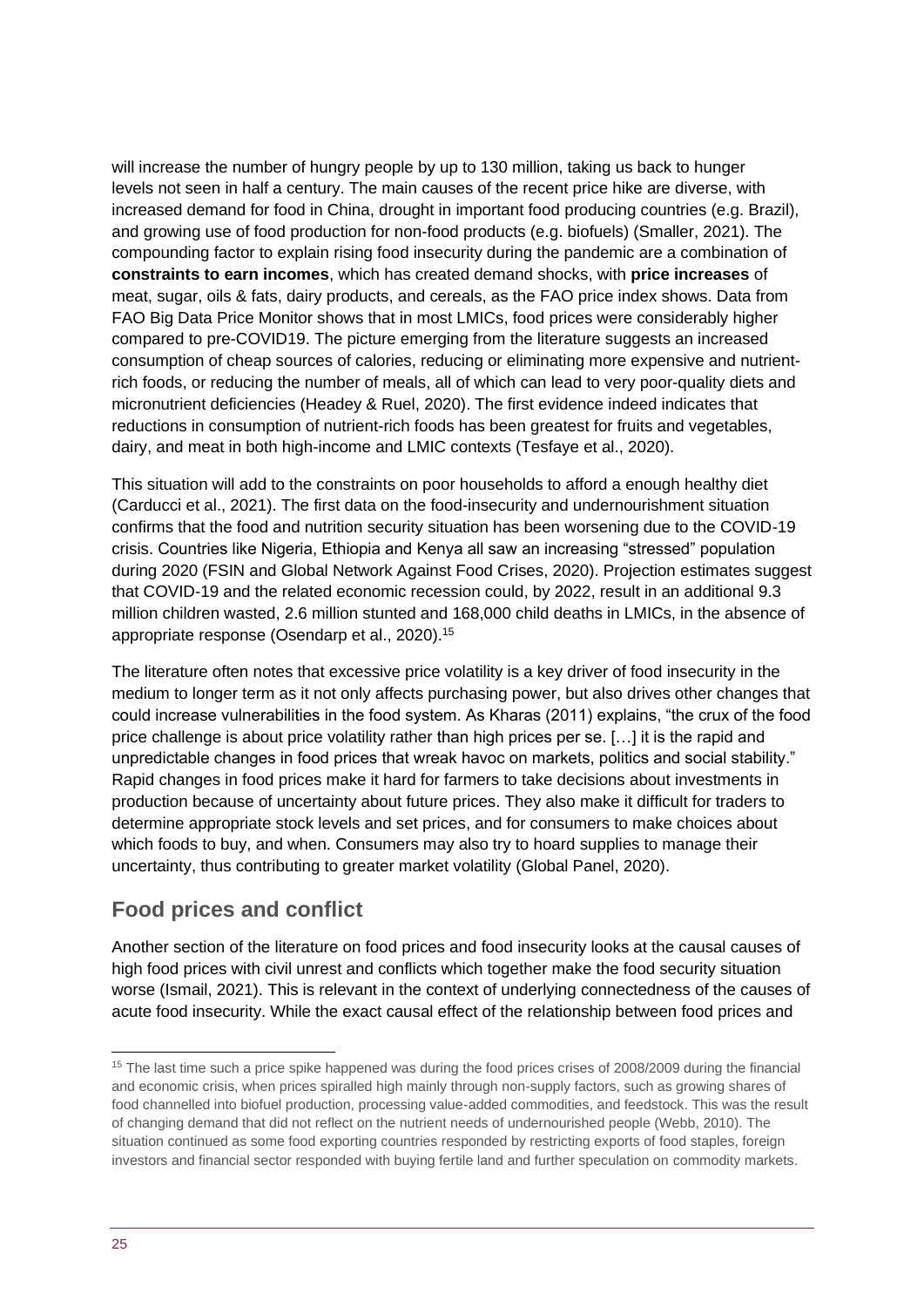conflict might be difficult to find and is very context specific (Ismail, 2021), the outcome is that specific groups become more vulnerable to food insecurity and through a complex mechanism can result in acute and severe malnutrition and famine.

Food shortages are historically associated with popular uprisings and the wave of protest and unrest, particularly in urbanised regions in several LMICs around the world, sparked renewed interest (Smith, 2014; Van Weezel, 2016). However, the literature examining **the links between food prices and political instability found conflicting results** (Ismail, 2021; Weinberg & Bakker, 2015). Studies have argued that the relationship between food prices and protest or violent incidents is very complicated (Martin-Shields & Stojetz, 2019; Raleigh et al., 2015). The main difficulty is that conflict can affect food prices and food prices can exacerbate conflict.

## <span id="page-25-0"></span>**7. References**

- Abebaw, S., Betru, T. (2019). A review on status and determinants of household food security in Ethiopia. *Ethiopian Journal of Environmental Studies & Management*, 12(5): 497 – 508. <https://ejesm.org/wp-content/uploads/2019/11/ejesm.12i5.2.pdf>
- Abdallah, B., Fekete-Farkas, M.; Lakner, Z. (2021). Exploring the Link between Food Security and Food Price Dynamics: A Bibliometric Analysis. *Agriculture*, 11, p.263. <https://doi.org/10.3390/agriculture11030263>

ACAPS (2019). Yemen: Drivers of food insecurity 45 districts with pockets of population facing IPC 5 (Catastrophe). ACAPS Yemen Analysis Hub. [https://www.acaps.org/sites/acaps/files/products/files/20190411\\_acaps\\_yemen\\_analysis\\_hub\\_dri](https://www.acaps.org/sites/acaps/files/products/files/20190411_acaps_yemen_analysis_hub_drivers_of_food_insecurity_in_ipc_5_districts_in_yemen.pdf) [vers\\_of\\_food\\_insecurity\\_in\\_ipc\\_5\\_districts\\_in\\_yemen.pdf](https://www.acaps.org/sites/acaps/files/products/files/20190411_acaps_yemen_analysis_hub_drivers_of_food_insecurity_in_ipc_5_districts_in_yemen.pdf)

- Afesorgbor, S.K. (2020). Sanctioned to Starve? The impact of economic sanctions on food security in targeted states. Chapter in the *Research Handbook on Economic Sanctions*, Edward Elgar Publishing, UK. [https://www.researchgate.net/publication/343212464\\_Sanctioned\\_to\\_Starve\\_The\\_impact\\_of\\_ec](https://www.researchgate.net/publication/343212464_Sanctioned_to_Starve_The_impact_of_economic_sanctions_on_food_security_in_targeted_states) [onomic\\_sanctions\\_on\\_food\\_security\\_in\\_targeted\\_states](https://www.researchgate.net/publication/343212464_Sanctioned_to_Starve_The_impact_of_economic_sanctions_on_food_security_in_targeted_states)
- Ahmed, A.U. et al. (2007) The world's most deprived. Characteristics and causes of extreme poverty and hunger. Working Paper 43. Washington, D.C.: International Food Policy Research Institute. <https://doi.org/10.2499/0896297705>
- Allee, A., Lynd, L.R. & Vaze, V. (2018). Cross-national analysis of food security drivers: comparing results based on the Food Insecurity Experience Scale and Global Food Security Index. *Food Security,* 13(5), pp. 1245-1261.<https://doi.org/10.1007/s12571-021-01156-w>
- Andreyeva, T. et al. (2010). The impact of Food Prices on Consumption: A Systematic Review of Research on the Price Elasticity of Demand for Food. *American Journal of Public Health*, 100(20), pp.216-222. <https://www.ncbi.nlm.nih.gov/pmc/articles/PMC2804646/>
- Bahgat, K., Dupuy, K., Gates, S., Nygård, H. M., Rustad, S. A., Strand, H., Urdal, H., Østby, G., Barrett, G., & Hillesund, S. (2017). Inequality and armed conflict: Evidence and data. Peace Research Institute Oslo.

<https://www.prio.org/utility/DownloadFile.ashx?id=954&type=publicationfile>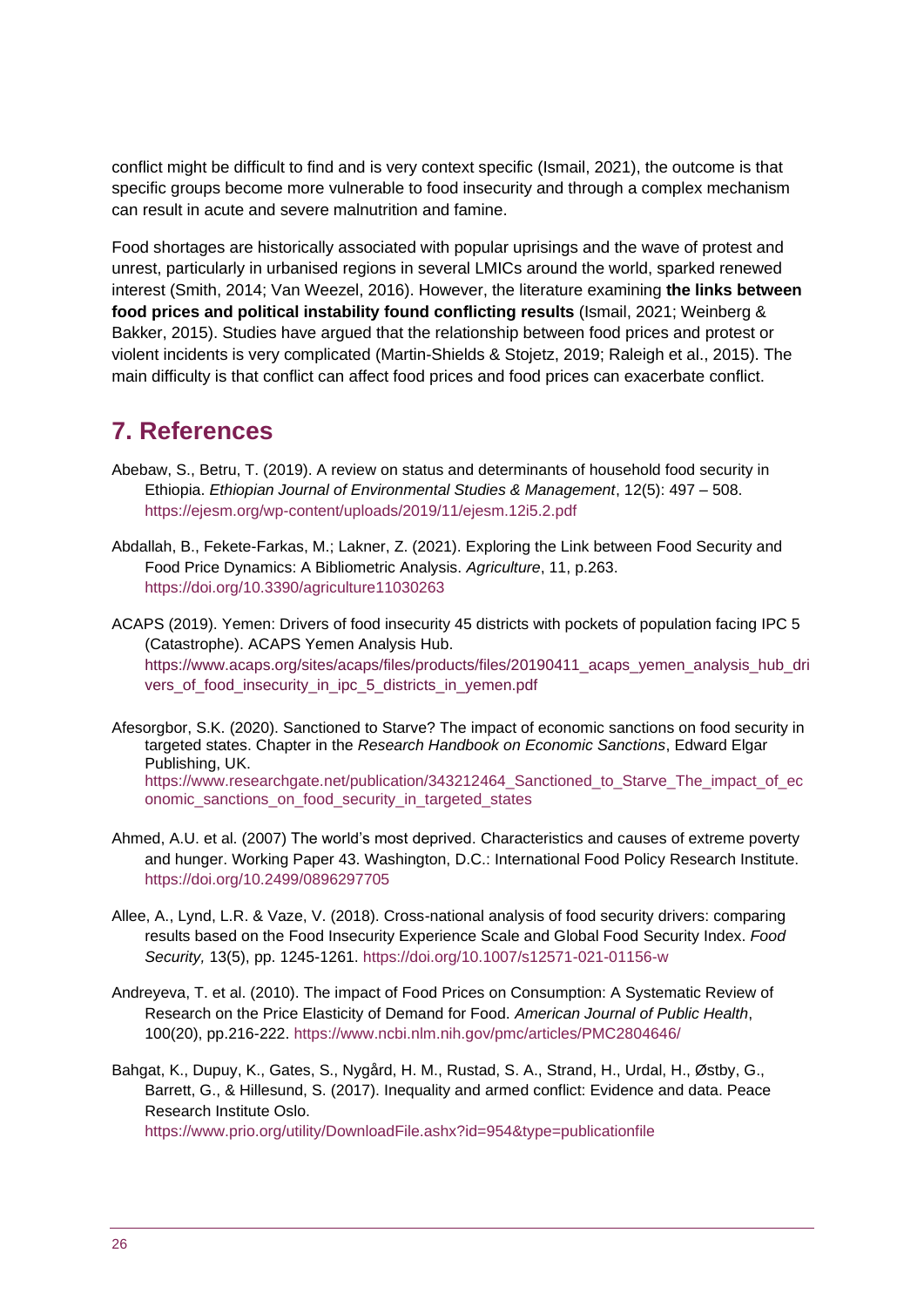- Bailey, R., Benton, T.G., Challinor, A., et al. (2015). Extreme Weather and Resilience of the Global Food System. Final Project Report from the UK-US Taskforce on Extreme Weather and Global Food System Resilience. Final Project Report from the UK-US Taskforce on Extreme Weather and Global Food System Resilience, The Global Food Security programme. <https://www.eldis.org/document/A73367>
- Besley, T., Persson, T. (2011). Institutions, Violence and Growth in Fragile States. Paper for the IGC Oxford Workshop on Fragile States
- Blankenship, J.L., Rudert, C., Aguayo, V.M. (2020). Triple trouble: Understanding the burden of child undernutrition, micronutrient deficiencies, and overweight in East Asia and the Pacific. *Maternal & Child Nutrition,* 16(s2).<https://doi.org/10.1111/mcn.12950>
- Botreau, H., & Cohen, M. (2019). Gender inequalities and food insecurity. Ten years after the food price crisis, why are women farmers still food-insecure? Oxford: Oxfam GB for Oxfam International. [https://reliefweb.int/sites/reliefweb.int/files/resources/bp-gender-inequalities-food](https://reliefweb.int/sites/reliefweb.int/files/resources/bp-gender-inequalities-food-insecurity-150719-en.pdf)[insecurity-150719-en.pdf](https://reliefweb.int/sites/reliefweb.int/files/resources/bp-gender-inequalities-food-insecurity-150719-en.pdf)
- Bourgeois, R. (2016). Food Insecurity: The Future Challenge. *IDS Bulletin* 47(4). <https://bulletin.ids.ac.uk/index.php/idsbo/article/view/2781/ONLINE%20ARTICLE#N3>
- Brinkman, H., Hendrix, C.S. (2011). Food Insecurity and Violent Conflict: Causes, Consequences, and Addressing the Challenges. World Food Programme. Occasional Paper no.24. <https://ucanr.edu/blogs/food2025/blogfiles/14415.pdf>
- Brody, A., Spieldoch, A., & Aboud, G. (2014). Gender and Food Security. Towards Gender-Just Food and Nutrition Security. Overview Report. Brighton: Institute of Development Studies. [https://opendocs.ids.ac.uk/opendocs/bitstream/handle/20.500.12413/5245/IDS\\_Bridge\\_Food\\_S](https://opendocs.ids.ac.uk/opendocs/bitstream/handle/20.500.12413/5245/IDS_Bridge_Food_S%20ecurity_Report_Online.pdf)  [ecurity\\_Report\\_Online.pdf](https://opendocs.ids.ac.uk/opendocs/bitstream/handle/20.500.12413/5245/IDS_Bridge_Food_S%20ecurity_Report_Online.pdf)
- Brubaker, D. R., & Huvé, S. (2021). UN Sanctions and Humanitarian Action. United Nations University. [http://collections.unu.edu/eserv/UNU:7895/UNSHA\\_ScopingPaper\\_FINAL\\_WEB.pdf](http://collections.unu.edu/eserv/UNU:7895/UNSHA_ScopingPaper_FINAL_WEB.pdf)
- Buhaug, H. et al. (2014). One Effect to Rule them all? A Comment on Climate and Conflict. *Climatic Change*, 127(3-4), p.391-397). [https://link.springer.com/article/10.1007/s10584-014-](https://link.springer.com/article/10.1007/s10584-014-%201266-1) 1266-1
- Caputi, C. (2013) Feed the world? The challenges of global food security. European Union Institute for Security Studies (EUISS).<https://www.jstor.org/stable/resrep06767>
- Carducci, B., Keats, E.C., Ruel, M. *et al.* (2021). Food systems, diets and nutrition in the wake of COVID-19. *Nature Food,* 2**,** pp.68–70.<https://doi.org/10.1038/s43016-021-00233-9>
- Carter, B. & Kelly, L. (2021). Social inequalities and famine and food insecurity risk. K4D Helpdesk Report. Institute of Development Studies. <https://opendocs.ids.ac.uk/opendocs/handle/20.500.12413/16735>
- CFS (2016). Framework for Action for Food Security and Nutrition in Protracted Crises. Committee for Global Food Security.<http://www.fao.org/3/a-bc852e.pdf>
- Clapp, J., Moseley, W.G., Burlingame, B., & Termine, P. (2021). The case for a six-dimensional food security framework. *Food Policy*,<https://doi.org/10.1016/j.foodpol.2021.102164> (In press)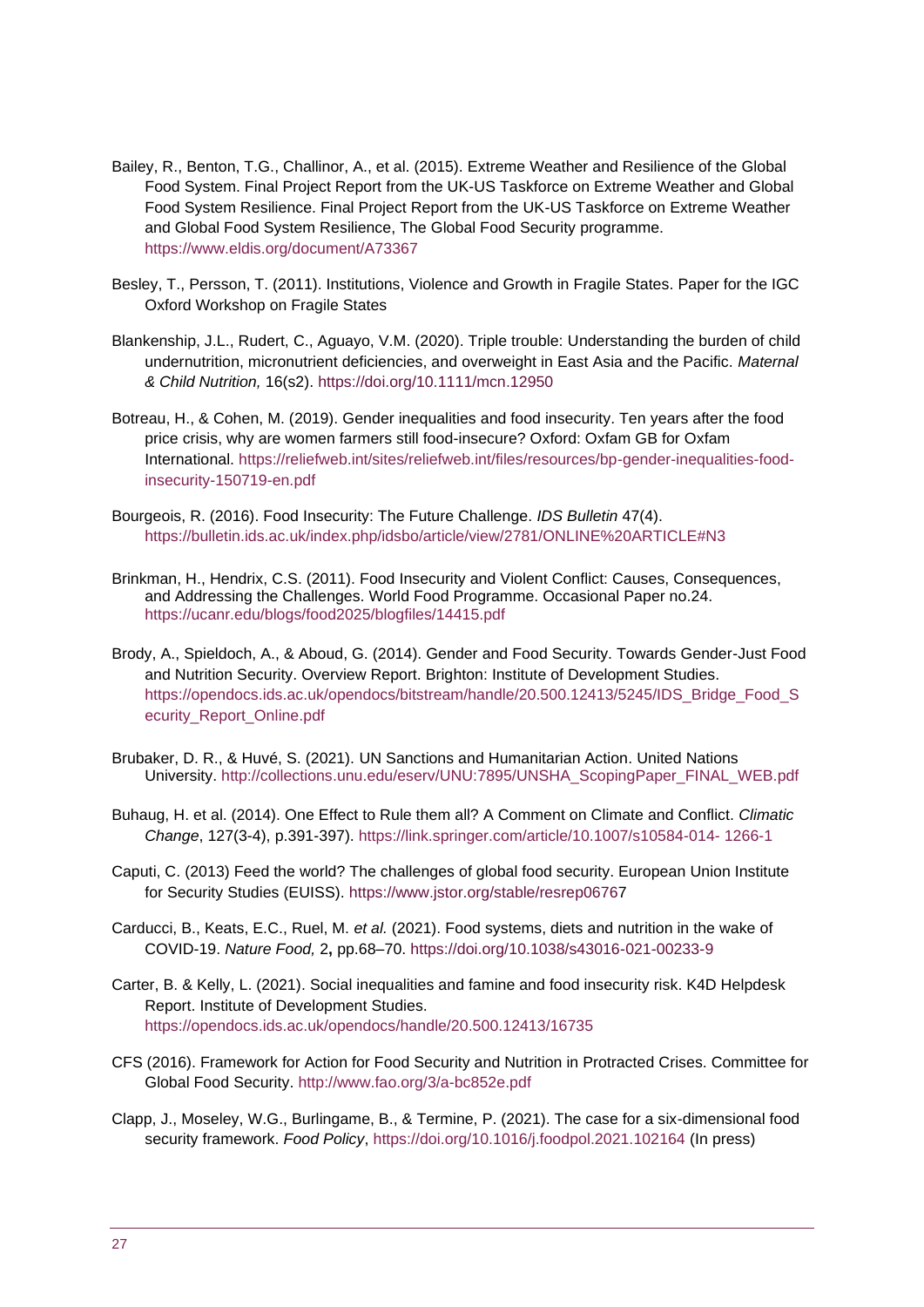Concern Worldwide (2018). Conflict and Displacement: Voices of Displacement and Return in Central African Republic's neglected Crisis. [https://www.concern.net/sites/default/files/resource/2018/06/conflict\\_and\\_displacement-](https://www.concern.net/sites/default/files/resource/2018/06/conflict_and_displacement-%20_voices_of_displacement_and_return_in_central_african_republics_neglected_crisis.pdf) [\\_voices\\_of\\_displacement\\_and\\_return\\_in\\_central\\_african\\_republics\\_neglected\\_crisis.pdf](https://www.concern.net/sites/default/files/resource/2018/06/conflict_and_displacement-%20_voices_of_displacement_and_return_in_central_african_republics_neglected_crisis.pdf)

- Crush, J. & Frayne, B. (2010). The Invisible Crisis: Urban Food Security in Southern Africa. <https://www.alnap.org/help-library/the-invisible-crisis-urban-food-security-in-southern-africa>
- Daher, J., & Moret, E. (2020). Invisible Sanctions: How over-compliance limits humanitarian work on Syria Challenges of Fund Transfer for Non-Profit Organizations Working on Syria. Impact. https://impact-csrd.org/reports/Invisible\_Sanctions\_IMPACT\_EN.pdf
- Da Silva, I.C.M. et al. (2018). Socioeconomic Inequalities Persist Despite Declining Stunting Prevalence in Low- and Middle-Income Countries. *The Journal of Nutrition*, 148(2), pp. 254–258. <https://doi.org/10.1093/jn/nxx050>
- Davis, P.; Spearing, M. and Thorpe, J. (2018) Private Sector Development in Countries Progressing to Peace and Prosperity, London: High-Quality Technical Assistance for Results (HEART). <https://opendocs.ids.ac.uk/opendocs/handle/20.500.12413/15618>
- Deaton, B. J., and Lipka, B. 2015. Political instability and food security. *Journal of Food Security*, 3(1), 29–33.<http://pubs.sciepub.com/jfs/3/1/5/>
- Debarre, A. (2019). Making Sanctions Smarter: Safeguarding Humanitarian Action. IPI. https://www.ipinst.org/wp-content/uploads/2019/12/1912\_Making-Sanctions-Smarter.pdf
- De Chatel, F. (2014). The Role of Drought and Climate Change in the Syrian Uprising: Untangling the Triggers of the Revolution. *Middle Eastern Studies*. 50(4), p.521-535. <https://doi.org/10.1080/00263206.2013.850076>
- De la O Campos, A. P., & Garner, E. (2014). Women's resilience to food price volatility: A policy response. Rome: FAO. [http://www.fao.org/policy-support/tools-and-publications/resources](http://www.fao.org/policy-support/tools-and-publications/resources-details/en/c/1208520)[details/en/c/1208520](http://www.fao.org/policy-support/tools-and-publications/resources-details/en/c/1208520)
- Development Initiatives (2020). Global Nutrition Report. Action on Equity to End Malnutrition. Bristol: Development Initiatives Poverty Research. [https://globalnutritionreport.org/reports/2020-global](https://globalnutritionreport.org/reports/2020-global-nutrition-report)[nutrition-report](https://globalnutritionreport.org/reports/2020-global-nutrition-report)
- Devereux, S. (2006) Distinguishing between chronic and transitory food insecurity in emergency needs assessments. World Food Programme, Emergency Needs Assessment Branch 31 (ODAN). [http://www.livestock-emergency.net/userfiles/file/assessment-review/Institue-](http://www.livestock-emergency.net/userfiles/file/assessment-review/Institue-Development-Studies-2006.pdf)[Development-Studies-2006.pdf](http://www.livestock-emergency.net/userfiles/file/assessment-review/Institue-Development-Studies-2006.pdf)
- Devereux, S. (2009). Why does famine persist in Africa? *Food Security*, 1, pp.25–35. <https://doi.org/10.1007/s12571-008-0005-8>
- Devereux, S., R. Sabates-Wheeler and R. Longhurst (2012). Seasonality, rural livelihoods and development. New York, Earthscan.
- Devereux, S., Sida, L., & Nelis, T. (2017). Famine: Lessons Learned. Humanitarian Learning Centre. [https://opendocs.ids.ac.uk/opendocs/bitstream/handle/20.500.12413/13173/Lessons%20Learned](https://opendocs.ids.ac.uk/opendocs/bitstream/handle/20.500.12413/13173/Lessons%20Learned%20FINAL%20online.pdf?sequence=1&isAllowed=y) [%20FINAL%20online.pdf?sequence=1&isAllowed=y](https://opendocs.ids.ac.uk/opendocs/bitstream/handle/20.500.12413/13173/Lessons%20Learned%20FINAL%20online.pdf?sequence=1&isAllowed=y)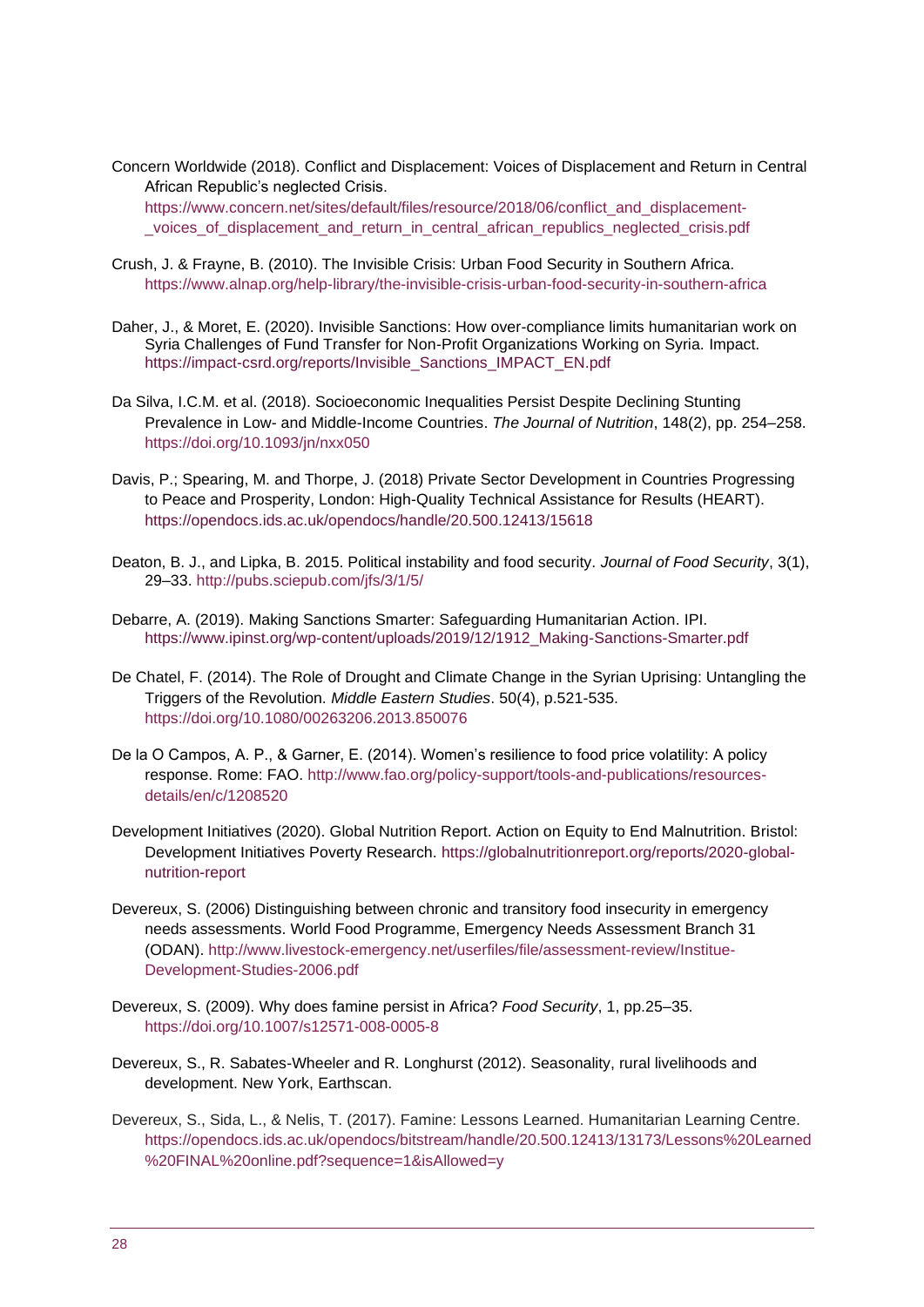- Duggleby, T., Beauvy, M., Degnan, C. (2008). Cross-Sectoral Youth Project: Rapid Assessment for Project Design. Education Development Centre. [http://csy.edc.org/pdf/DR\\_Project%20Design.pdf](http://csy.edc.org/pdf/DR_Project%20Design.pdf)
- Eklund, L., Degerald, M., Brandt, M., Prishchepov, A. V., and Pilesj¨o, P. (2017). How conflict affects land use: Agricultural activity in areas seized by the Islamic State. *Environmental Research Letters*, 12(5). <https://iopscience.iop.org/article/10.1088/1748-9326/aa673a>
- Elver, H. (2017). Interim report of the Special Rapporteur on the right to food. Seventy-second session Item 73 (b) of the provisional agenda. United Nations General Assembly. <https://undocs.org/A/72/188>
- Elver, H., Garcia Munoz, S., Zai, N.A. (2018). Opinion: We cannot end hunger by 2030 without human rights. Blog post for Devex (October 2018). [https://www.devex.com/news/opinion-we-cannot-end](https://www.devex.com/news/opinion-we-cannot-end-hunger-by-2030-without-human-rights-93689)[hunger-by-2030-without-human-rights-93689](https://www.devex.com/news/opinion-we-cannot-end-hunger-by-2030-without-human-rights-93689)
- Elver, H. (2020). Critical perspective on food systems, food crises and the future of the right to food. Report of the Special Rapporteur on the right to food. Human Rights Council Forty, third session 24 February–20 March 2020 Agenda item 3. United Nations General Assembly. <https://undocs.org/en/A/HRC/43/44>
- El-Zoghbi, M., Chehade, N., McConaghy, P., Soursourian, M. (2017). The Role of Financial Services in Humanitarian Crises. Access to Finance Forum. CGAP, SPF, World Bank Group. [http://www.cgap.org/sites/default/files/Forum-The-Role-of-Financial-Services-in-](http://www.cgap.org/sites/default/files/Forum-The-Role-of-Financial-Services-in-HumanitarianCrises_1.pdf)[HumanitarianCrises\\_1.pdf](http://www.cgap.org/sites/default/files/Forum-The-Role-of-Financial-Services-in-HumanitarianCrises_1.pdf)
- Endalew, B., Muche, M. and Tadesse, S. (2015). Assessment of Food Security Situation in Ethiopia. *World Journal of Dairy & Food Sciences*, 10(1): 37–43. <https://scialert.net/abstract/?doi=ajar.2015.55.68>
- Erb, K.; Haberl, H.; Krausmann, F.; Lauk, C.; Plutzar, C.; Steinberger, J.K. et al. (2009). Eating the Planet: Feeding and Fuelling the World Sustainably, Fairly and Humanely – A Scoping Study, Social Ecology Working Paper 116, Vienna: Institute of Social Ecology and PIK Potsdam. [http://www.uni-klu.ac.at/socec/downloads/WP116\\_WEB.pdf](http://www.uni-klu.ac.at/socec/downloads/WP116_WEB.pdf)
- FAO (2009). Declaration of the World Food Summit on Food Security. Rome. <https://www.fao.org/wsfs/wsfs-list-documents/en/>
- FAO (2016a). Land and People in Protracted Crises. Building Stability on the Land. Guidance Note. Food and Agriculture Organisation of the United Nations.<http://www.fao.org/3/a-i6635e.pdf>
- FAO (2016b). The Role of Social Protection in Protracted Crises. Enhancing the Resilience of the most Vulnerable. Guidance Note. Food and Agriculture Organisation of the United Nations. <http://www.fao.org/3/a-i6636e.pdf>
- FAO (2016c). Gender, Food Security and Nutrition in Protracted Crises. Women and Girls as Agents of Resilience. Guidance Note. Food and Agriculture Organisation of the United Nations. <http://www.fao.org/3/a-i6630e.pdf>
- FAO (2016d). Nutrition in Protracted Crises. Breaking the vicious circle of malnutrition. Guidance note. Food and Agriculture Organisation of the United Nations.<http://www.fao.org/3/a-i6631e.pdf>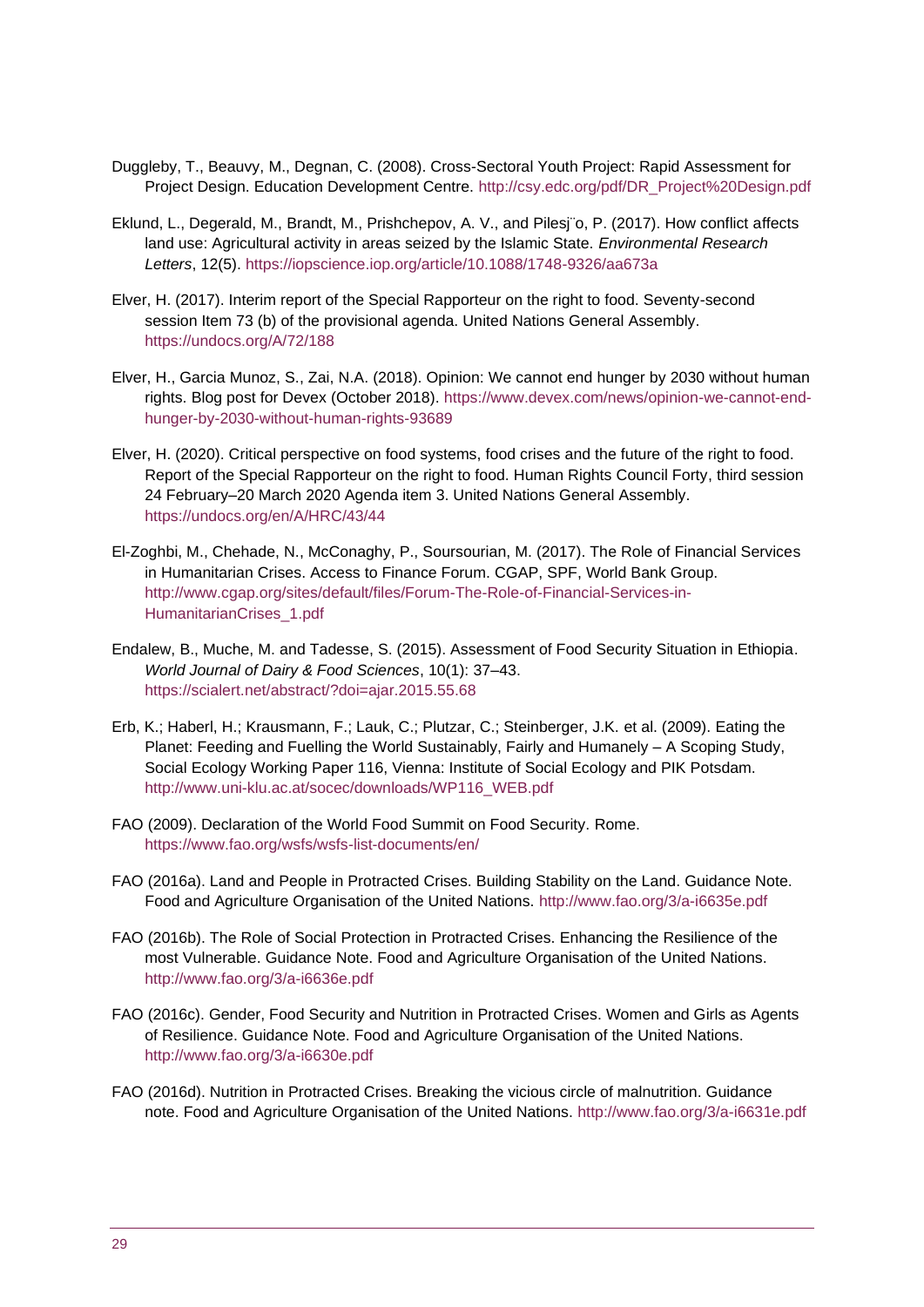- FAO (2018). The impact of disasters and crises on agriculture and food security 2017. Food and Agriculture Organisation of the United Nations. <http://www.fao.org/emergencies/resources/documents/resources-detail/en/c/1106859/>
- FAO/WFP (2010). The State of Food Insecurity in the World. Addressing food insecurity in protracted crises. Food and Agriculture Organisation of the United Nations and the World Food Programme. <http://www.fao.org/docrep/013/i1683e/i1683e.pdf>
- FAO, IFAD, UNICEF, WFP, WHO (2017). The State of Food Security and Nutrition in the World 2017. Building resilience for peace and food security. Published by the Food and Agriculture Organisation of the United Nations.<http://www.fao.org/3/a-I7695e.pdf>
- FAO, IFAD, UNICEF, WFP, & WHO (2019). The State of Food Security and Nutrition in the World 2019. Safeguarding against economic slowdowns and downturns. Rome, FAO. [https://docs.wfp.org/api/documents/WFP-](https://docs.wfp.org/api/documents/WFP-0000106760/download/?ga=2.239053186.306077665.123267527-10114967.1618837733)[0000106760/download/?ga=2.239053186.306077665.123267527-10114967.1618837733](https://docs.wfp.org/api/documents/WFP-0000106760/download/?ga=2.239053186.306077665.123267527-10114967.1618837733)
- FAO, IFAD, UNICEF, WFP, & WHO (2020). The State of Food Security and Nutrition in the World 2020. Transforming food systems for affordable healthy diets. Rome, FAO. <https://doi.org/10.4060/ca9692en>
- FAO, IFAD, UNICEF, WFP, & WHO (2021). The State of Food Security and Nutrition in the World 2021. Transforming food systems for food security, improved nutrition and affordable healthy diets for all. Rome: FAO.<https://doi.org/10.4060/CB4474EN>
- Frayne, B. et al. (2010). The State of Urban Food Insecurity in Southern Africa. <https://www.alnap.org/help-library/the-state-of-urban-food-insecurity-in-southern-africa>
- FSIN (2017). Global Report on Food Crises 2017. Food Security Information Network. [https://documents.wfp.org/stellent/groups/public/documents/ena/wfp291271.pdf?\\_ga=2.2523316](https://documents.wfp.org/stellent/groups/public/documents/ena/wfp291271.pdf?_ga=2.252331657.1485169248.1537369841-316901579.1535967723) [57.1485169248.1537369841-316901579.1535967723](https://documents.wfp.org/stellent/groups/public/documents/ena/wfp291271.pdf?_ga=2.252331657.1485169248.1537369841-316901579.1535967723)
- FSIN & Global Network Against Food Crises (2020). 2020 Global report on food crises. [https://www.wfp.org/publications/2020-global-report-food](https://www.wfp.org/publications/2020-global-report-food-crises#:~:text=The%202020%20edition%20of%20The,acute%20hunger%20in%20the%20world.&text=The%20report%20is%20produced%20by,root%20causes%20of%20extreme%20hunger)[crises#:~:text=The%202020%20edition%20of%20The,acute%20hunger%20in%20the%20world.](https://www.wfp.org/publications/2020-global-report-food-crises#:~:text=The%202020%20edition%20of%20The,acute%20hunger%20in%20the%20world.&text=The%20report%20is%20produced%20by,root%20causes%20of%20extreme%20hunger) [&text=The%20report%20is%20produced%20by,root%20causes%20of%20extreme%20hunger](https://www.wfp.org/publications/2020-global-report-food-crises#:~:text=The%202020%20edition%20of%20The,acute%20hunger%20in%20the%20world.&text=The%20report%20is%20produced%20by,root%20causes%20of%20extreme%20hunger)
- Fyles, H. & Madramootoo, C.A. (2016). Key drivers of food insecurity. In: Emerging Technologies for Promoting Food Security. Overcoming the World Food Crisis. *Food Science, Technology and Nutrition*, pp.1-19.<https://doi.org/10.1016/B978-1-78242-335-5.00001-9>
- Gianopoulos, K. M. (2019). Economic sanctions: Agencies Assess Impacts on Targets, and Studies Suggest Several Factors Contribute to Sanctions' Effectiveness. United States Government Accountability Office. https://www.gao.gov/assets/gao-20-145.pdf
- Global Panel (2016). Managing Food Price Volatility: Policy Options to Support Healthy Diets and Nutrition in the Context of Uncertainty. Policy Brief. London, UK: Global Panel on Agriculture and Food Systems for Nutrition.<https://www.glopan.org/food-price-volatility/>
- Global Panel (2020). Strengthening food systems in fragile contexts. Policy Brief No. 15. London, UK: Global Panel on Agriculture and Food Systems for Nutrition. [https://www.glopan.org/resources](https://www.glopan.org/resources-documents/fragile-contexts/)[documents/fragile-contexts/](https://www.glopan.org/resources-documents/fragile-contexts/)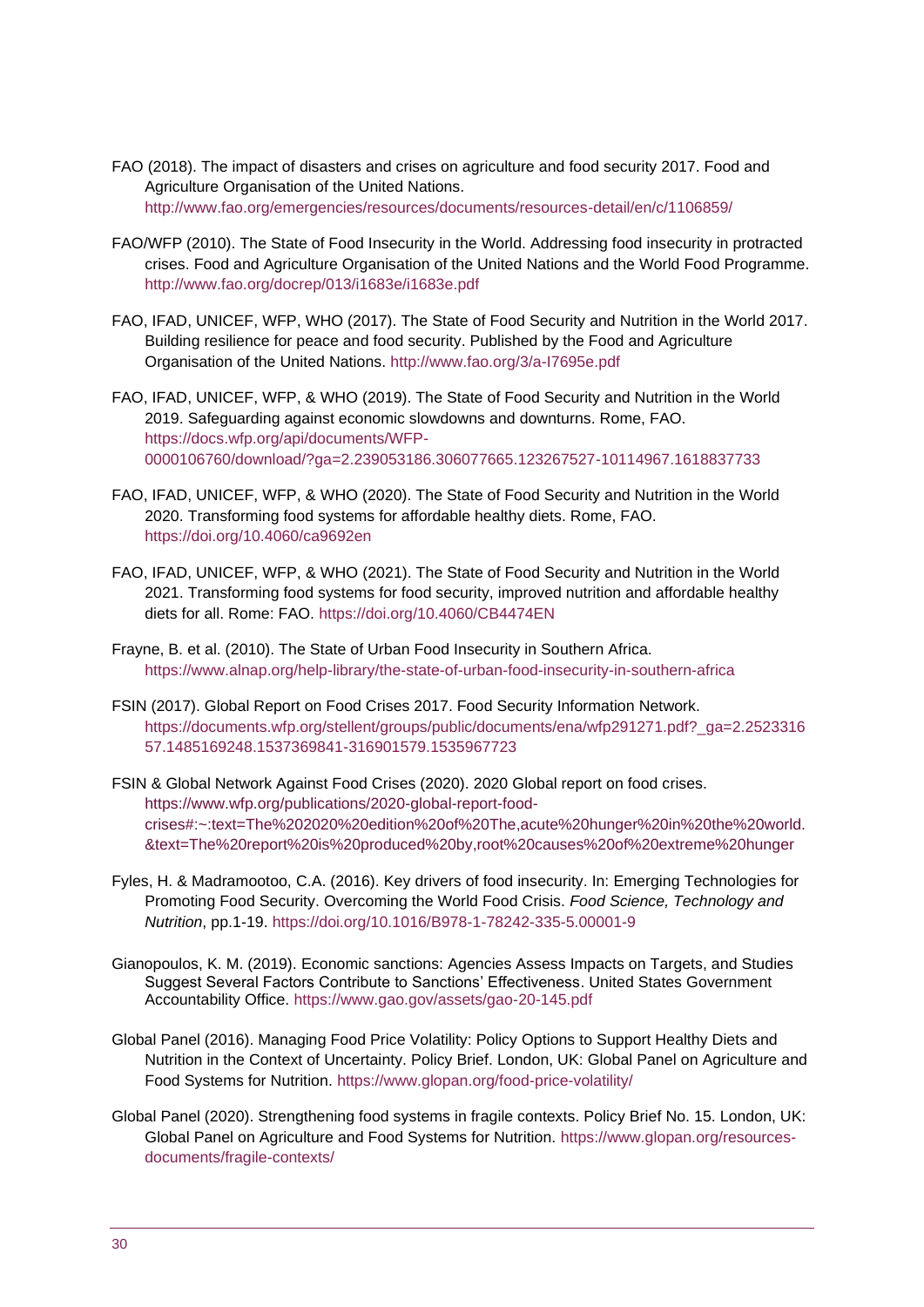- Grace, K., Brown, M., McNally, A. (2014). Examining the link between food prices and food insecurity: A multi-level analysis of maize price and birthweight in Kenya. *Food Policy*, 46, pp.56-65. <https://doi.org/10.1016/j.foodpol.2014.01.010>
- Green R, et al. (2013). The effect of rising food prices on food consumption: systematic review with meta-regression. *British Medical Journal*.<https://www.bmj.com/content/346/bmj.f3703>
- Gustafson D. J. (2013). Rising food costs & global food security: key issues & relevance for India. *The Indian journal of medical research*, *138*(3), 398–410. <https://www.ncbi.nlm.nih.gov/pmc/articles/PMC3818609/>
- Harvey, C.A. et al., (2014). Extreme vulnerability of smallholder farmers to agricultural risks and climate change in Madagascar. *Philosophical Transaction of the Royal Society B., Biological Science*, 369, 20130089,<https://doi.org/10.1098/rstb.2013.0089>
- Hasegawa, T., Fujimori, S., Takahashi, K., Masui, T. (2015). Scenarios for the risk of hunger in the 21st century using Shared Socioeconomic Pathways. *Environmental Research Letters*, 10, 14010. <https://doi.org/10.1088/1748-9326/10/1/014010>
- Headey, D. D. & Ruel, M. T. (2020). The COVID-19 nutrition crisis: What to expect and how to protect. IFPRI Blog. [https://www.ifpri.org/blog/COVID-19-nutrition-crisis-what-expect-and-how-protect](https://www.ifpri.org/blog/covid-19-nutrition-crisis-what-expect-and-how-protect)
- Hendriks, S.L. (2015). The food security continuum: a novel tool for understanding food insecurity as a range of experiences. *Food Security*, 7, 609–619 (2015). [https://doi.org/10.1007/s12571-015-](https://doi.org/10.1007/s12571-015-0457-6) [0457-6](https://doi.org/10.1007/s12571-015-0457-6)
- Herforth, A., Bai, Y., Venkat, A., Mahrt, K., Ebel, A. & Masters, W.A. (2020). Cost and affordability of healthy diets across and within countries. Background paper for The State of Food Security and Nutrition in the World 2020. FAO Agricultural Development Economics Technical Study No. 9. Rome, FAO. <https://doi.org/10.4060/cb2431en>
- Hiller, S., Hilhorst, D., Weijs, B. (2014). Human Security in Fragile States. Value Chain Development in Fragile Settings. Occasional Paper no.14. IS Academy.<http://edepot.wur.nl/342676>
- Howe, P. (2003). Contesting 'Famine': A study of conceptual ambiguities and their implications for response and accountability in Southern Sudan, 1998 (Unpublished doctoral dissertation). Brighton: Institute of Development Studies, University of Sussex.
- Howe, P. (2018). Famine systems: A new model for understanding the development of famines. *World Development*, 105, pp.144-155.<https://doi.org/10.1016/j.worlddev.2017.12.028>
- Howe, P., & Devereux, S. (2004). Famine intensity and magnitude scales: a proposal for an instrumental definition of famine. *Disasters*, 28(4), 353-372. [https://doi.org/10.1111/j.0361-](https://doi.org/10.1111/j.0361-%203666.2004.00263.x) [3666.2004.00263.x](https://doi.org/10.1111/j.0361-%203666.2004.00263.x)
- Huang, X., Ziniti, B., Torbick, N. (2019). Assessing Conflict Driven Food Security in Rakhine, Myanmar with Multisource Imagery. *Land,* 8, no. 6: 95.<https://doi.org/10.3390/land8060095>
- Huntington, J.L., Hegewisch, K.C., Daudert, B., Morton, C.G. et al. (2017). Climate engine: Cloud computing and visualization of climate and remote sensing data for advanced natural resource monitoring and process understanding. *Bulletin of the American Meteorological Society*, 98, 2397–2409.<https://doi.org/10.1175/BAMS-D-15-00324.1>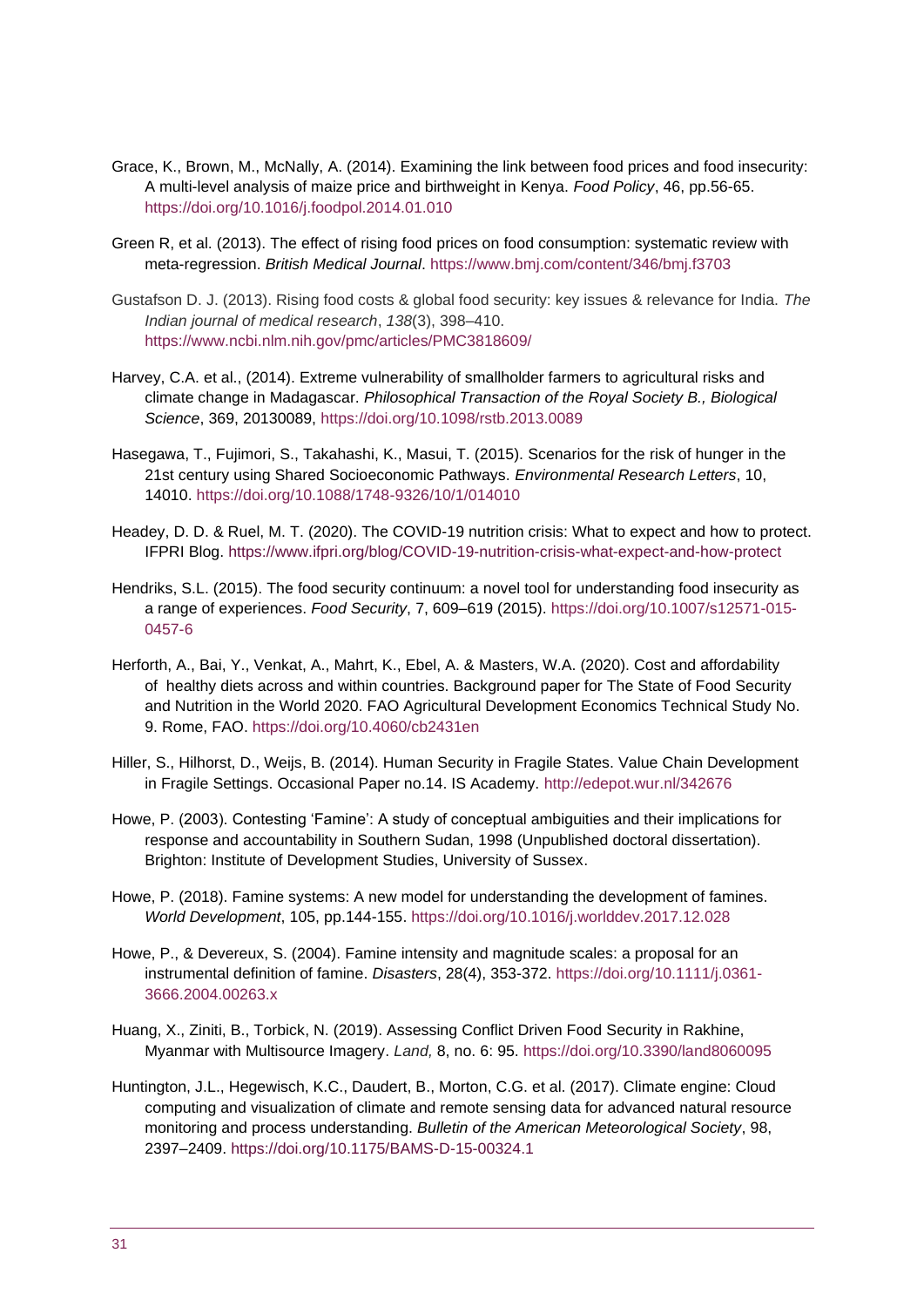- IFDC (2010). Building for the Future. IFDC Annual Report 2009-2010. [https://ifdc.org/wpcontent/uploads/2015/05/ifdc\\_annual\\_report2009\\_\\_2010.pdf](https://ifdc.org/wpcontent/uploads/2015/05/ifdc_annual_report2009__2010.pdf)
- IFPRI (2015). 2014–2015 Global Food Policy Report. International Food Policy Research Institute. <http://ebrary.ifpri.org/cdm/ref/collection/p15738coll2/id/129072>
- IFPRI (2016) Global Nutrition Report. From Promise to Impact: Ending Malnutrition by 2030. Washington, D.C: International Food Policy Research Institute. <https://globalnutritionreport.org/reports/2016-global-nutrition-report/>
- International Development Association. (2020). Responding to the Emerging Food Security Crisis (English). Washington, D.C.: World Bank Group. [https://documents1.worldbank.org/curated/en/775981606955884100/pdf/Responding-to-the-](https://documents1.worldbank.org/curated/en/775981606955884100/pdf/Responding-to-the-Emerging-Food-Security-Crisis.pdf)[Emerging-Food-Security-Crisis.pdf](https://documents1.worldbank.org/curated/en/775981606955884100/pdf/Responding-to-the-Emerging-Food-Security-Crisis.pdf)
- IPC. (2020). The IPC famine fact sheet. Integrated Food Security Phase Classification. [https://reliefweb.int/sites/reliefweb.int/files/resources/IPC\\_Famine\\_Factsheet\\_2020Nov\\_0.pdf](https://reliefweb.int/sites/reliefweb.int/files/resources/IPC_Famine_Factsheet_2020Nov_0.pdf)
- Baliki, G., Bruck, T., Stojetz, W. (2018). Drivers of Resilience and Food Security in North-east Nigeria: Learning from Micro Data in an Emergency Setting. Final Report to the Food and Agriculture Organization Project: "Knowledge, Learning and Analysis Module for the FAO Programme in North-east Nigeria". International Security and Development Center (ISDO), Berlin. [https://isdc.org/wp-content/uploads/2019/02/Drivers\\_of\\_Resilience.pdf](https://isdc.org/wp-content/uploads/2019/02/Drivers_of_Resilience.pdf)
- Ismail, Z. (2021). Interaction Between Food Prices and Political Instability*.* K4D Helpdesk Report. Institute of Development Studies. [https://gsdrc.org/publications/interaction-between-food](https://gsdrc.org/publications/interaction-between-food-prices-and-political-instability/)[prices-and-political-instability/](https://gsdrc.org/publications/interaction-between-food-prices-and-political-instability/)
- Kelly, L. (2021). The humanitarian impact of sanctions*.* K4D Helpdesk Report. Institute of Development Studies.
- Ketiem, P., Makeni, P.M., Maranga, E.K., Omondi, P.A. (2017). Integration of climate change information into drylands crop production practices for enhanced food security: A case study of Lower Tana Basin in Kenya. *African Journal of Agricultural Research*, 12, 1763–1771. <https://doi.org/10.5897/AJAR2016.11506>
- Khan, Z.R.; Midega, C.A.O.; Pittchar, J.O.; Murage, A.W.; Birkett, M.A.; Bruce, T.J.A. and Pickett, J.A. (2014). Achieving Food Security for One Million Sub-Saharan African Poor through Push-pull Innovation by 2020. *Philosophical Transactions of the Royal Society, Series B: Biological Sciences*, 369(1639):20120284.<https://pubmed.ncbi.nlm.nih.gov/24535391/>
- Kimenyi, M., Adibe, J., Djiré, M., Jirgi, A.J., Kergna, A., Deressa, T.T., Pugliese, J.E., Westbury, A. (2014). The impact of conflict and political instability on agricultural investments in Mali and Nigeria. Africa growth initiative working paper 17. [https://www.brookings.edu/wpcontent/uploads/2016/06/14-07-22-Impact-of-Conflict-](https://www.brookings.edu/wpcontent/uploads/2016/06/14-07-22-Impact-of-Conflict-MaliNigeria_FINAL.pdf)[MaliNigeria\\_FINAL.pdf](https://www.brookings.edu/wpcontent/uploads/2016/06/14-07-22-Impact-of-Conflict-MaliNigeria_FINAL.pdf)
- Lautze, S., Raven-Roberts, A., Sotomayor, D., Seid, F., Martin-Greentree, M. (2012). Agriculture, Conflict and Stability: A call for renewed focus on protection and conflict sensitive programming in agriculture and food and nutrition security. High level expert forum on food insecurity in protracted crises.

[http://www.fao.org/fileadmin/templates/cfs\\_high\\_level\\_forum/documents/Agriculture-](http://www.fao.org/fileadmin/templates/cfs_high_level_forum/documents/Agriculture-ConflictStability_Lautze_01.pdf)[ConflictStability\\_Lautze\\_01.pdf](http://www.fao.org/fileadmin/templates/cfs_high_level_forum/documents/Agriculture-ConflictStability_Lautze_01.pdf)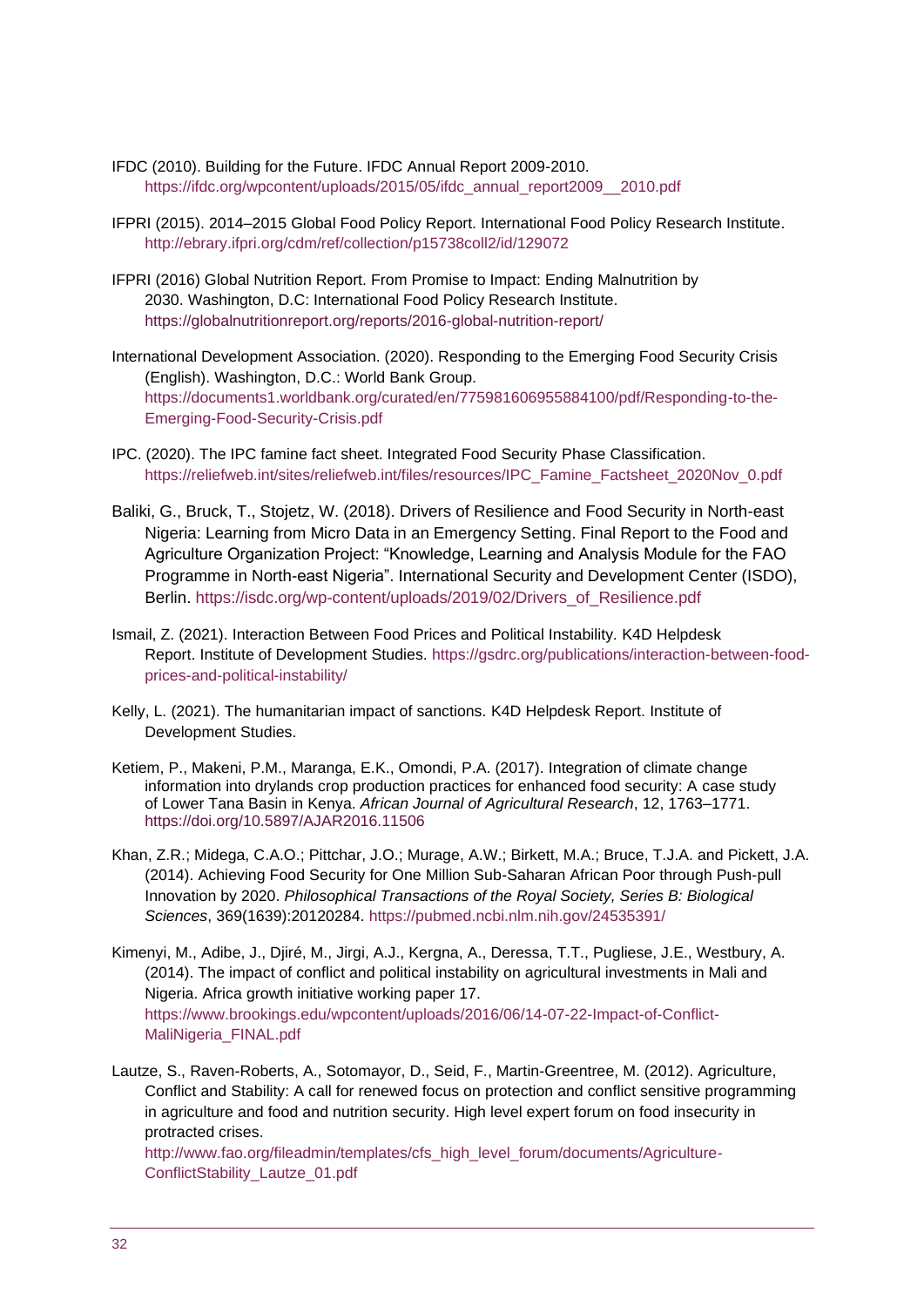- Lewis, K. (2017). Understanding climate as a driver of food insecurity in Ethiopia. *Climatic Change*, 144, pp.317–328.<https://doi.org/10.1007/s10584-017-2036-7>
- Little, P. (2008). Livelihoods, assets and food security in a protracted crisis: the case of Jubba region, southern Somalia. In: Alinovi, Hemrich and Russo (2008), *Beyond Relief: Food Security in Protracted Crises*, pp.107–126. https://www.researchgate.net/profile/Luca\_Russo3/publication/257825324\_Alinovi\_L\_Hemrich\_G \_Russo\_L\_editors\_Beyond\_Relief\_Food\_Security\_in\_Protracted\_Crises\_Evidence\_from\_Sudan \_Somalia\_and\_the\_Democratic\_Republic\_of\_Congo\_Practical\_Action\_London\_2008/links/00b7 d525fb5b549b1a000000/Alinovi-L-Hemrich-G-Russo-L-editors-Beyond-Relief-Food-SecurityinProtracted-Crises-Evidence-from-Sudan-Somalia-and-the-Democratic-Republic-of-CongoPractical-Action-London-2008.pdf#page=188
- Lukas, K., & Rüttinger, L. (2016). Insurgency, Terrorism and Organised Crime in a Warming Climate: Analysing the Links Between Climate Change and Non-state Armed Groups. Adelphi. <https://www.adelphi.de/en/publication/insurgency-terrorism-and-organised-crime-warmingclimate>
- Maggio A., Van Criekinge T., Malingreau, J-P. (2015). Global Food Security 2030- Assessing Trends in View of Guiding Future EU Policies. Publications Office of the European Union. <http://publications.jrc.ec.europa.eu/repository/bitstream/JRC94867/lbna27252enn.pdf>
- Mansour, R., Liamputtong, P., & Arora, A. (2020). Prevalence, Determinants, and Effects of Food Insecurity among Middle Eastern and North African Migrants and Refugees in High-Income Countries: A Systematic Review. *International journal of environmental research and public health*, *17*(19), 7262.<https://doi.org/10.3390/ijerph17197262>
- Marinov, N. 2005. Do economic sanctions destabilize country leaders? *American Journal of Political Science*, 49(3), 564–576.<https://www.jstor.org/stable/3647732>
- Marshak, A., Luc, G., Radday, A., Young, H. (2021). Seasonality of acute malnutrition and its drivers in Sila Province, Chad: a mixed methods analysis. Tufts University, Irish Aid, Concern. <https://fic.tufts.edu/wp-content/uploads/SeasonalityofAcuteMalnutChadFinal-1.pdf>
- Martin-Shields, C. P., & Stojetz, W. (2019). Food security and conflict: Empirical challenges and future opportunities for research and policy making on food security and conflict. *World Development*, *119*, 150– 164. <https://www.sciencedirect.com/science/article/abs/pii/S0305750X18302407>
- Maxwell, D., Majid, N., Adan, G., Abdirahman, K., & Kim, J. J. (2016). Facing famine: Somali experiences in the famine of 2011. *Food Policy*, 65, 63–73. <https://doi.org/10.1016/j.foodpol.2016.11.001>
- Maystadt, J., Trinh Tan, J., Breisinger, C. (2014). Does food security matter for transition in Arab countries? *Food Policy*, 46, p.106–115. <http://citeseerx.ist.psu.edu/viewdoc/download?doi=10.1.1.688.5855&rep=rep1&type=pdf>
- Mbow, C., Rosenzweig, C., Barioni, L.G. et al. (2019). Food Security. In: Climate Change and Land: an IPCC special report on climate change, desertification, land degradation, sustainable land management, food security, and greenhouse gas fluxes in terrestrial ecosystems. [https://www.ipcc.ch/site/assets/uploads/sites/4/2021/02/08\\_Chapter-5\\_3.pdf](https://eur02.safelinks.protection.outlook.com/?url=https%3A%2F%2Fwww.ipcc.ch%2Fsite%2Fassets%2Fuploads%2Fsites%2F4%2F2021%2F02%2F08_Chapter-5_3.pdf&data=04%7C01%7CE-J.Quak%40ids.ac.uk%7C4431b52130114b7a8b4a08d99eeb1611%7Ce78be64af7754a2e9ec85e66e224b88f%7C0%7C0%7C637715554789067050%7CUnknown%7CTWFpbGZsb3d8eyJWIjoiMC4wLjAwMDAiLCJQIjoiV2luMzIiLCJBTiI6Ik1haWwiLCJXVCI6Mn0%3D%7C1000&sdata=rEOeJgwn4008Yz1FnsWhybqlMFiYwZJMVc3WmnWE7k0%3D&reserved=0)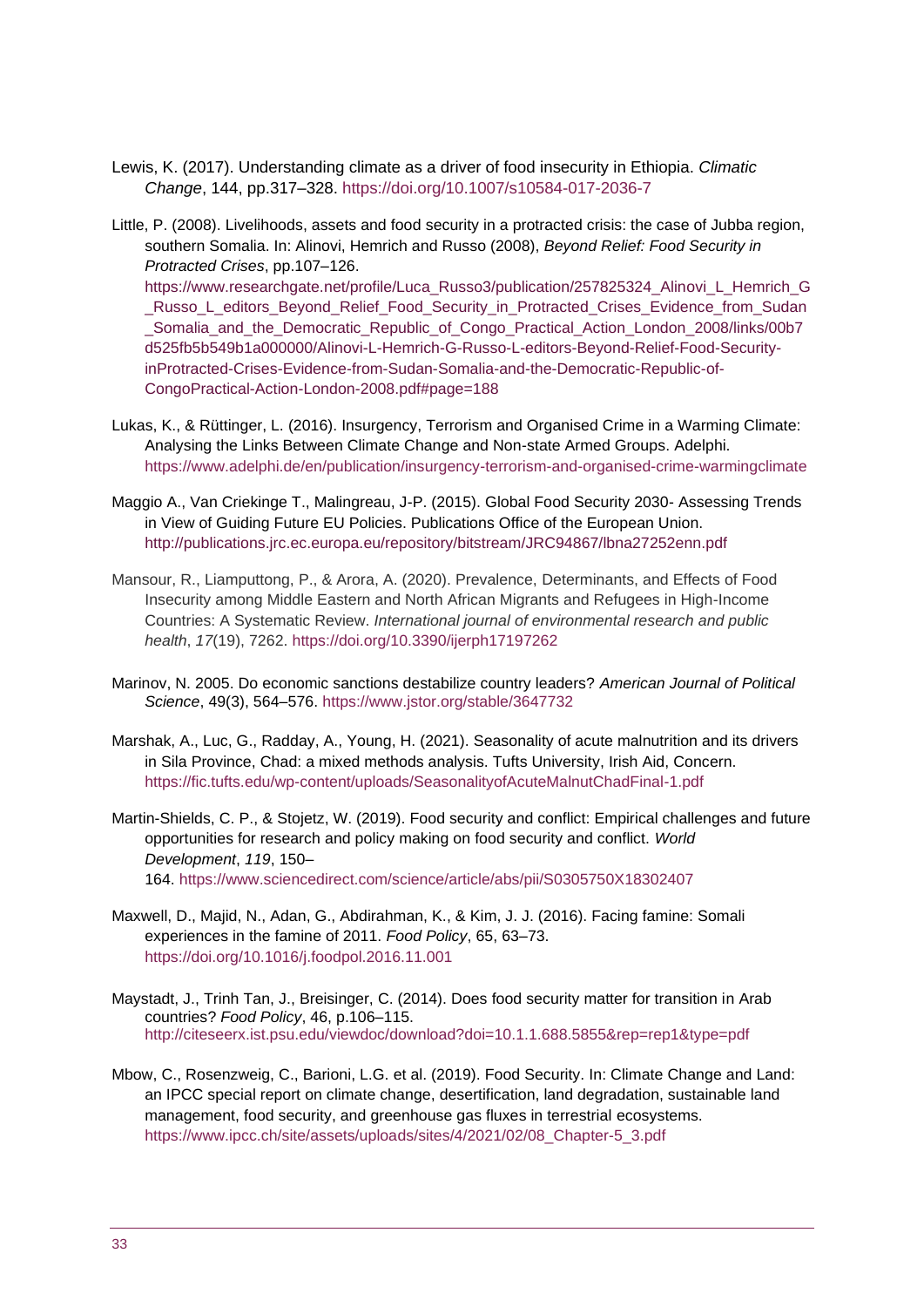- Mkhawani, K., Motadi, S.A., Mabapa, N.S., Mbhenyane, X.G., Blaauw, R. (2016). Effects of rising food prices on household food security on female-headed households in Runnymede Village, Mopani District, South Africa. *South African Journal of Clinical Nutrition*, 29:2, 69- 74, https://doi.org[/10.1080/16070658.2016.1216504](https://doi.org/10.1080/16070658.2016.1216504)
- Moore, A. (2017). Agricultural Extension in Post-Conflict Liberia: Progress Made and Lessons Learned. In: P.E. McNamara & A. Moore (eds). Building Agricultural Extension Capacity in PostConflict Settings. CAB International. [https://cab.presswarehouse.com/sites/stylus/resrcs/chapters/1786390590\\_1stChap.pdf](https://cab.presswarehouse.com/sites/stylus/resrcs/chapters/1786390590_1stChap.pdf)
- Moses, J.A., Jayas, D.S., Alagusundaram, K. (2015). Climate change and its implications on stored food grains. *Agricultural Research*, 4, 21–30.<https://doi.org/10.1007/s40003-015-0152-z>
- National Intelligence Council., Global Food Security. Intelligence Community Assessment Report 2015-04. Office of the Director of National Intelligence, Washington, D.C.
- Nelson, G. et al. (2018). Income growth and climate change effects on global nutrition security to midcentury. *Nature Sustainability*, 1,<https://doi.org/10.1038/s41893-018-0192-z>
- Neuenkirch, M., & Neumeier, F. (2015). The Impact of UN and US Economic Sanctions on GDP Growth. FIW Working Paper, 136. <http://citeseerx.ist.psu.edu/viewdoc/download?doi=10.1.1.1045.7699&rep=rep1&type=pdf>
- Njuki, J., Eissler, S., Malapit, H., Meinzen-Dick, R., Bryan, E., & Quisumbing, A. (2021). A review of evidence on gender equality, women's empowerment, and food systems. Food Systems Summit Brief Prepared by Research Partners of the Scientific Group for the Food Systems Summit, May 11th 2021. [https://sc-fss2021.org/wp-content/uploads/2021/06/FSS\\_Brief\\_gender\\_equality.pdf](https://sc-fss2021.org/wp-content/uploads/2021/06/FSS_Brief_gender_equality.pdf)
- Nori, M., Switzer, J., Crawford, A. (2005). Herding on the Brink Towards a Global Survey of Pastoral Communities and Conflict. Commission on Environmental, Economic and Social Policy. International Institute for Sustainable Development (IISD), 1–33 pp. [https://www.iisd.org/system/files/publications/security\\_herding\\_on\\_brink.pdf](https://www.iisd.org/system/files/publications/security_herding_on_brink.pdf)
- O'Driscoll, D. (2017). Impact of Economic sanctions on poverty and economic growth. K4D Helpdesk Report. Brighton, UK: Institute of Development Studies. [https://gsdrc.org/publications/impact-of](https://gsdrc.org/publications/impact-of-economic-sanctions-on-poverty-and-economic-growth/)[economic-sanctions-on-poverty-and-economic-growth/](https://gsdrc.org/publications/impact-of-economic-sanctions-on-poverty-and-economic-growth/)
- Oechslin, M. 2014. Targeting autocrats: Economic sanctions and regime change. *European Journal of Political Economy*, 36, 24–40.<https://doi.org/10.1016/j.ejpoleco.2014.07.003>
- Osendarp, S., Akuoku, J., Black, R., Headey, D., Ruel, M et al. (2020). The potential impacts of the COVID-19 crisis on maternal and child undernutrition in low and middle income countries. Preprint for *Nature journals* (December 2020). [https://www.researchsquare.com/article/rs-](https://www.researchsquare.com/article/rs-123716/v1)[123716/v1](https://www.researchsquare.com/article/rs-123716/v1)
- Özerdem, A., & Roberts, R. (eds). (2012). Challenging Post-conflict Environments: Sustainable Agriculture. Taylor and Francis.
- Price, R.A. (2019). Climate change as a driver of conflict in Afghanistan and other Fragile and Conflict Affected States. K4D Helpdesk Report 527. Brighton, UK: Institute of Development Studies. [https://assets.publishing.service.gov.uk/media/5ca20ba940f0b625df8d85f1/527\\_Climate\\_change](https://assets.publishing.service.gov.uk/media/5ca20ba940f0b625df8d85f1/527_Climate_change_as_a_driver_of_conflict_in_Afghanistan_and_other_FCAS.pdf) as a driver of conflict in Afghanistan and other FCAS.pdf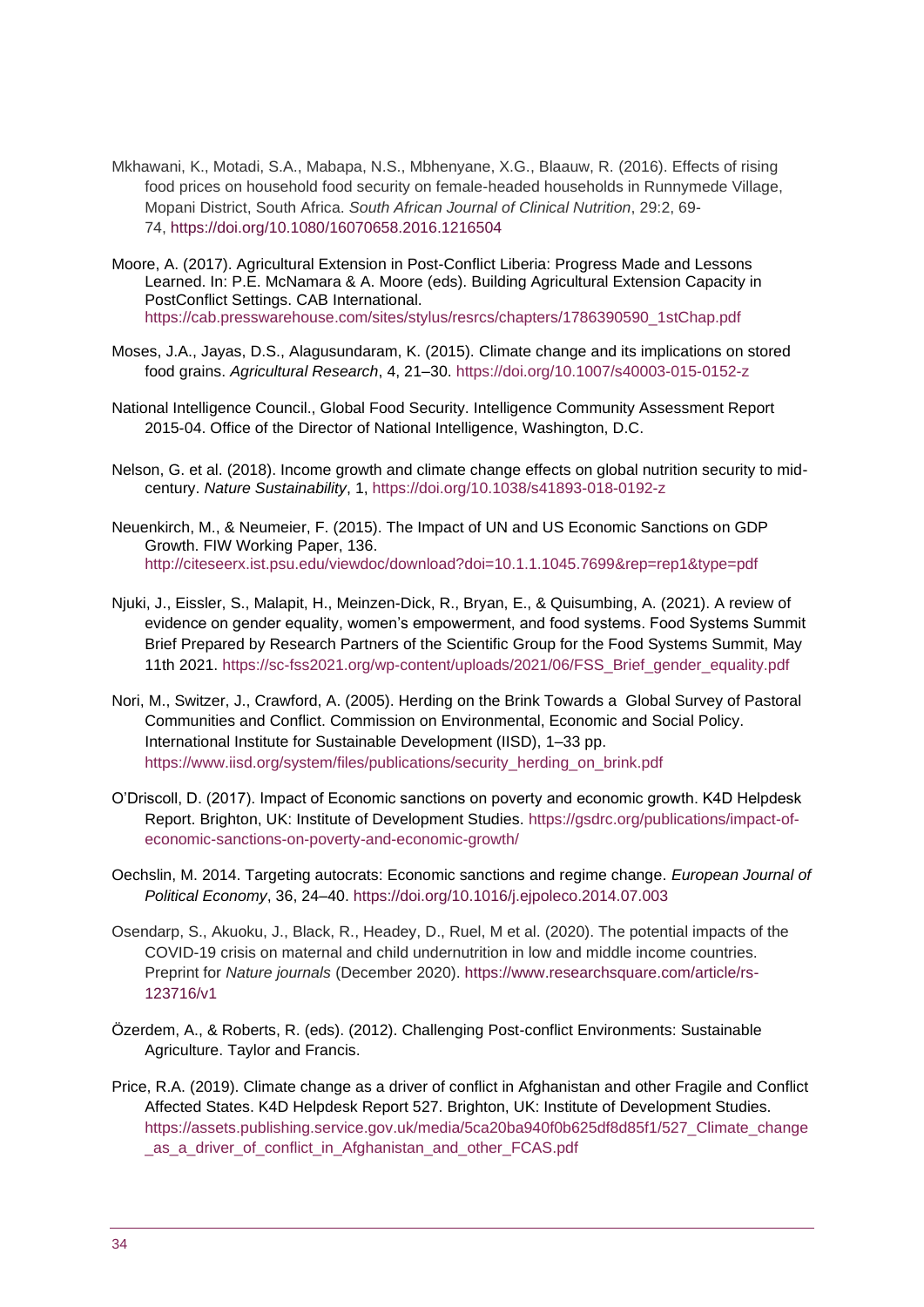- Queiroz, C., Norström, A.V., Downing, A. et al. (2021). Investment in resilient food systems in the most vulnerable and fragile regions is critical. *Nature Food,* 2, pp.546–551. <https://doi.org/10.1038/s43016-021-00345-2>
- Raeymaekers, T. (2008). Conflict and food security in Beni-Lubero: back to the future? In: Alinovi, Hemrich and Russo (2008), *Beyond relief: food security in protracted crisis*. pp.169–195. https://www.researchgate.net/profile/Luca\_Russo3/publication/257825324\_Alinovi\_L\_Hemrich\_G \_Russo\_L\_editors\_Beyond\_Relief\_Food\_Security\_in\_Protracted\_Crises\_Evidence\_from\_Sudan \_Somalia\_and\_the\_Democratic\_Republic\_of\_Congo\_Practical\_Action\_London\_2008/links/00b7 d525fb5b549b1a000000/Alinovi-L-Hemrich-G-Russo-L-editors-Beyond-Relief-Food-SecurityinProtracted-Crises-Evidence-from-Sudan-Somalia-and-the-Democratic-Republic-of-CongoPractical-Action-London-2008.pdf#page=188
- Raleigh, C., Choi, J., Kniveton, D. (2015). The devil is in the details: An investigation of the relationships between conflict, food price and climate across Africa. *Global Environmental Change*, 32, pp.187-199.<https://doi.org/10.1016/j.gloenvcha.2015.03.005>
- Raleigh, C., Kniveton, D. (2012). Come Rain or Shine: An Analysis of Conflict and Climate Variability in East Africa. *Journal of Peace Research*, 49(1), p.51-64. <https://doi.org/10.1177/0022343311427754>
- RFSAN (2016). Food Security and Livelihood Assessment Syria. Regional Food Security Analysis Network. <http://rfsan.info/storage/app/uploads/public/594/e53/522/594e53522065c155816938.pdf>
- Rohwerder, B. (2017). Supporting agriculture in protracted crises and rebuilding agriculture after conflict and disasters. K4D Helpdesk Report. Brighton, UK: Institute of Development Studies. <https://opendocs.ids.ac.uk/opendocs/handle/20.500.12413/13505>
- Rojas-Downing, M.M., Nejadhashemi, A.P., Harrigan, T., Woznicki, S.A. (2017). Climate change and livestock: Impacts, adaptation, and mitigation. *Climate Risk Management*, 16, 145–163, <https://doi.org/10.1016/j.crm.2017.02.001>
- Ruel, M., Garrett, J.L. and Yosef, S. (2017) Growing cities, new challenges. Global Food Policy Report 2017. Washington, DC: International Food Policy Research Institute. [https://doi.org/10.2499/9780896292529\\_03](https://doi.org/10.2499/9780896292529_03)
- Sida (2018). The relationship between climate change and violent conflict. Green tool box/Peace and security tool box: Working paper, 2017. International Organisations and Policy Support, The Swedish International Development Cooperation Agency. [https://www.sida.se/contentassets/c571800e01e448ac9dce2d097ba125a1/working-paper--](https://www.sida.se/contentassets/c571800e01e448ac9dce2d097ba125a1/working-paper---%20climate-change-and-conflict.pdf) [climate-change-and-conflict.pdf](https://www.sida.se/contentassets/c571800e01e448ac9dce2d097ba125a1/working-paper---%20climate-change-and-conflict.pdf)
- Smaller, C. (2021). Food Prices Are Soaring, Hunger Is Rising: Here are three ways to stop another crisis. IISD blog post (June 2021). [https://www.iisd.org/articles/food-prices-are-soaring-hunger](https://www.iisd.org/articles/food-prices-are-soaring-hunger-rising-here-are-three-ways-stop-another-crisis)[rising-here-are-three-ways-stop-another-crisis](https://www.iisd.org/articles/food-prices-are-soaring-hunger-rising-here-are-three-ways-stop-another-crisis)
- Smith, T. G. (2014). Feeding unrest: Disentangling the causal relationship between food price shocks and sociopolitical conflict in urban Africa. *Journal of Peace Research*, *51*(6), 679– 695. https://journals.sagepub.com/doi/abs/10.1177/0022343314543722
- Springmann, M. et al., (2018). Options for keeping the food system within environmental limits. *Nature*, 562, 519–525. [https://doi.org/10.1038/s41586-018-](https://doi.org/10.1038/s41586-018-%200594-0) 0594-0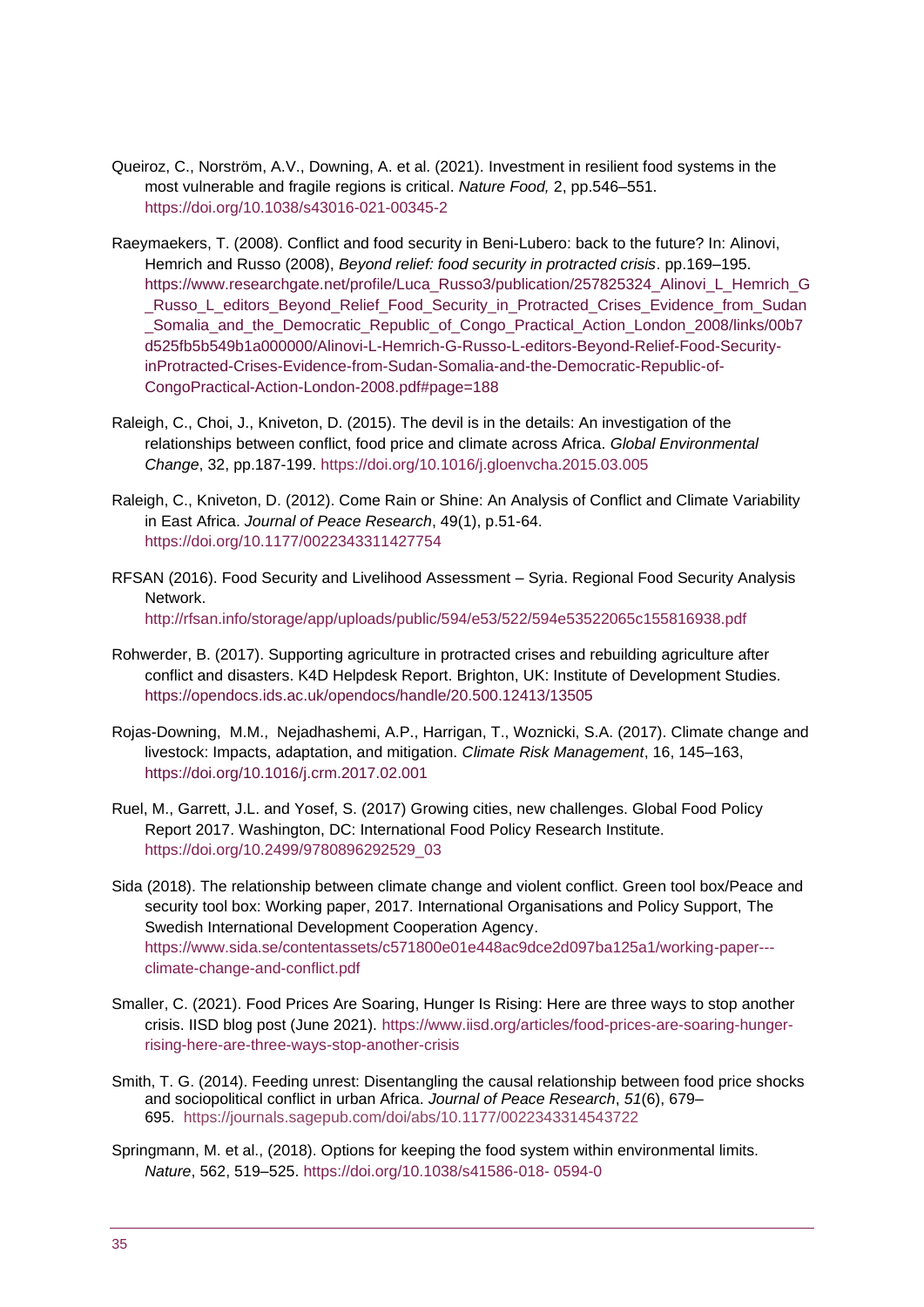- Stites, E. & Bushby, K. (2017). Livelihood strategies and interventions in fragile and conflictaffected areas: Assessing trends and changes from 2012 to 2016. Secure Livelihoods Research Consortium, Working Paper 57. [https://securelivelihoods.org/wp-content/uploads/7.-](https://securelivelihoods.org/wp-content/uploads/7.-Livelihoodstrategies-and-interventions-in-fragile-and-conflict-affected-areas_-2012-to-2016.pdf) [Livelihoodstrategies-and-interventions-in-fragile-and-conflict-affected-areas\\_-2012-to-2016.pdf](https://securelivelihoods.org/wp-content/uploads/7.-Livelihoodstrategies-and-interventions-in-fragile-and-conflict-affected-areas_-2012-to-2016.pdf)
- Tacoli, C. (2017). Food (In)Security in Rapidly Urbanising, Low-Income Contexts. *International Journal of Environmental Research and Public Health*, 14(12), p.1554. <https://doi.org/10.3390/ijerph14121554>
- Tesfaye, A., Habte, Y. and Minten, B. (2020) COVID-19 is shifting consumption and disrupting dairy value chains in Ethiopia. Washington, DC: International Food Policy Research Institute. [https://doi.org/10.2499/p15738coll2.133762\\_09](https://doi.org/10.2499/p15738coll2.133762_09)
- Tigchelaar, M., Battisti, D.S., Naylor, R.L., Ray, D.K. (2018). Future warming increases probability of globally synchronized maize production shocks. *PNAS*, 115, 6644–6649, <https://doi.org/10.1073/pnas.1718031115>
- Tull, K. (2020). The projected impacts of climate change on food security in the Middle East and North Africa. K4D Helpdesk Report 764. Brighton, UK: Institute of Development Studies. <https://opendocs.ids.ac.uk/opendocs/handle/20.500.12413/15166>
- UNDP (2012). Africa 2012: Towards a Food Secure Future. United Nations Development Programme. <http://www.afhdr.org/the-report/>
- UNICEF (2013). Improving Child Nutrition. The achievable imperative for global progress. Washington, D.C: UNICEF. [https://data.unicef.org/resources/improving-child-nutrition](https://data.unicef.org/resources/improving-child-nutrition-the-achievable-imperative-for-global-progress/)[the-achievable-imperative-for-global-progress/](https://data.unicef.org/resources/improving-child-nutrition-the-achievable-imperative-for-global-progress/)
- UNOCHA (2011). OCHA and slow-onset emergencies. OCHA Occasional Policy Briefing Series No. 6.

[https://www.unocha.org/sites/unocha/files/OCHA%20and%20Slow%20Onset%20Emergencies.p](https://www.unocha.org/sites/unocha/files/OCHA%20and%20Slow%20Onset%20Emergencies.pdf) [df](https://www.unocha.org/sites/unocha/files/OCHA%20and%20Slow%20Onset%20Emergencies.pdf)

- Van Baalen, S. & Mobjörk, M. (2018). Climate Change and Violent Conflict in East Africa: Integrating Qualitative and Quantitative Research to Probe the Mechanisms. *International Studies Review*, 20(4), pp.547–575. <https://doi.org/10.1093/isr/vix043>
- van Dijk, M. & Meijerink, G. (2014). A Review of Global Food Security Scenario and Assessment Studies: Results, Gaps and Research Priorities. *Global Food Security*,3.3–4, pp.227–238. <https://doi.org/10.1016/j.gfs.2014.09.004>
- Van Weezel, S. (2016). Food imports, international prices, and violence in Africa. *Oxford Economic Papers*, *68*(3), 758–781. https://academic.oup.com/oep/article-abstract/68/3/758/1752956
- Von Uexkull, N., Croicu, M., Fjelde, H., Buhaug, H. (2016). Civil Conflict Sensitivity to GrowingSeason Drought. *PNAS*.<https://doi.org/10.1073/pnas.1607542113>
- Webb, P. (2010). Medium- to Long-Run Implications of High Food Prices for Global Nutrition. *The Journal of Nutrition*, 140(1), pp.143S–147S. <https://doi.org/10.3945/jn.109.110536>
- Weinberg, J., & Bakker, R. (2015). Let them eat cake: Food prices, domestic policy and social unrest. *Conflict Management and Peace Science*, *32*(3), 309–326.